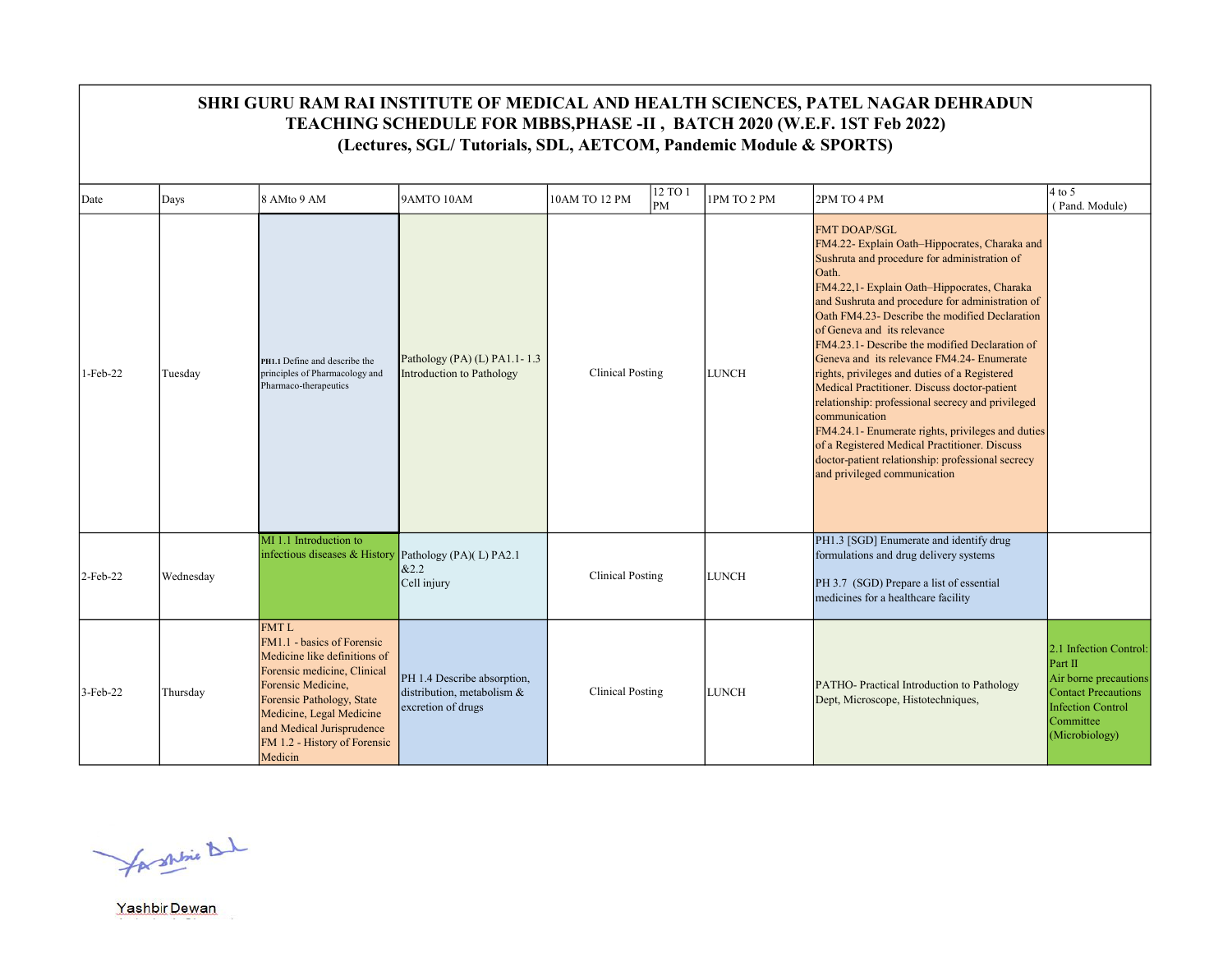| Date      | Days      | 8 AMto 9 AM                                                                                                                                                                                                                                                  | 9AMTO 10AM                                                                                                                                                                                                                                          | 10AM TO 12 PM                                                                           | 12 TO 1<br>PM | 1PM TO 2 PM  | 2PM TO 4 PM                                                                                       | $4$ to 5<br>(Pand. Module)                                                                                                                   |
|-----------|-----------|--------------------------------------------------------------------------------------------------------------------------------------------------------------------------------------------------------------------------------------------------------------|-----------------------------------------------------------------------------------------------------------------------------------------------------------------------------------------------------------------------------------------------------|-----------------------------------------------------------------------------------------|---------------|--------------|---------------------------------------------------------------------------------------------------|----------------------------------------------------------------------------------------------------------------------------------------------|
| 4-Feb-22  | Friday    | <b>Medicine- Heart Failure,</b><br>IM1.1,1.2,1.3,1.4,1.5,1.6<br>1.7, 1.8, 1.9, 1.10 Ing.<br>Pathology,<br><b>Microlbiology</b>                                                                                                                               | MI 1.1 Morphology &<br>physiology of bacteria                                                                                                                                                                                                       | Clinical Posting                                                                        |               | <b>LUNCH</b> | MI 1.1 Introduction to bacterial infections & their<br>diagnostic methods                         |                                                                                                                                              |
| 5-Feb-22  | Saturday  | Surgery-Introduction to surgery<br><b>Endocrine and Metabolic</b><br>response to injury, SU1.1<br>Describe Basic concepts of<br>homeostasis, enumerate the<br>metabolic<br>changes in injury and their<br>mediators Ing. Physiology,<br><b>Biochemistry.</b> | Pathology(PA) (L) PA 2.3 $&$<br>2.4<br>Intracellular accumulations,<br>Necrosis, apoptosis, autolysis.                                                                                                                                              | <b>AETCOM</b> Module 2.1<br>The foundations of<br>communication-2 Community<br>Medicine |               | LUNCH        | PH 1.4[SGD]<br>Describe absorption, distribution, metabolism &<br>excretion of drugs              | Sports                                                                                                                                       |
| 6-Feb-22  | Sunday    | Sunday                                                                                                                                                                                                                                                       | Sunday                                                                                                                                                                                                                                              | Sunday                                                                                  | Sunday        | Sunday       | Sunday                                                                                            | Sunday                                                                                                                                       |
| 7-Feb-22  | Monday    | PATHO-L<br>PA2.3 (Pigments),<br>2.5 (Calcification)                                                                                                                                                                                                          | Obst & Gynae - OG2.1 -<br>Describe and discuss the<br>development and anatomy of<br>the female<br>reproductive tract, relationship<br>to other pelvic organs, applied<br>anatomy as related to<br>Obstetrics and Gynaecology.<br>Ing. Human Anatomy | <b>Clinical Posting</b>                                                                 |               | <b>LUNCH</b> | PATHO-L<br>PA 13.3 & 13.4<br>Anaemia - definition, classification,<br>investigations              | 2.1 Infection Control:<br>Part II<br>Air borne precautions<br><b>Contact Precautions</b><br>Infection Control<br>Committee<br>(Microbiology) |
| 8-Feb-22  | Tuesday   | PH 1.4 Describe absorption,<br>distribution, metabolism &<br>excretion of drugs                                                                                                                                                                              | MI 1.1 Normal Flora (SDL)                                                                                                                                                                                                                           | <b>Clinical Posting</b>                                                                 |               | <b>LUNCH</b> | MI 1.1 Culture Media & methods, Biochemical<br>reactions                                          |                                                                                                                                              |
| 9-Feb-22  | Wednesday | MI 1.1 Introduction to<br>virology & diagnostic<br>methods                                                                                                                                                                                                   | PATHO-L<br>PA 2.5 Gangrene<br>PA 2.6 Cellular Adaptations                                                                                                                                                                                           | <b>Clinical Posting</b>                                                                 |               | <b>LUNCH</b> | $PH1.2$ (SGD)<br>Describe the basis of Evidence based medicine<br>and Therapeutic drug monitoring |                                                                                                                                              |
| 10-Feb-22 | Thursday  | Lecture CM 3.2<br>Describe concept of safe and PH 1.5<br>wholesome water, sources of<br>water, water purification on<br>arge scale.                                                                                                                          | Describe general principles of<br>mechanism of drug action                                                                                                                                                                                          | <b>Clinical Posting</b>                                                                 |               | <b>LUNCH</b> | PA - Practical (DOAP) PA 2.8 : Cell injury,                                                       | 2.1 Infection Control:<br>Part II<br>Air borne precautions<br>Contact Precautions<br>Infection Control<br>Committee<br>(Microbiology)        |
| 11-Feb-22 | Friday    | Medicine - Pneumonia<br>IM3.1,3.2,3.3 Ing. Pathology<br>Microbiology                                                                                                                                                                                         | MI 1.1 Introduction to<br>Mycology & diagnostic<br>methods                                                                                                                                                                                          | <b>Clinical Posting</b>                                                                 |               | <b>LUNCH</b> | MI 1.5 Sterilization and disinfection (with case<br>discussion) (VI surg)                         |                                                                                                                                              |

for shine that

Yashbir Dewan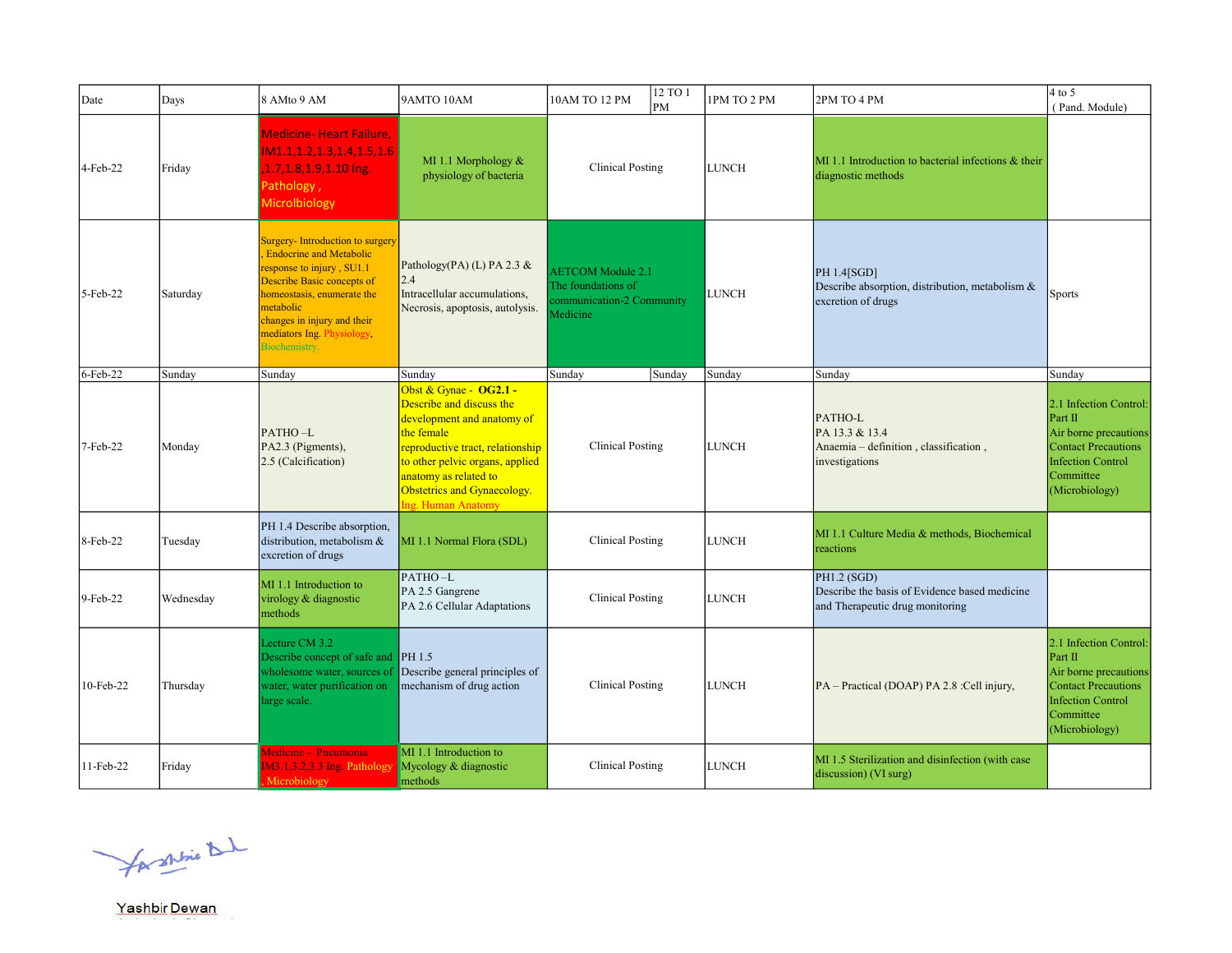| Date      | Days      | 8 AMto 9 AM                                                                                                                                                                                                    | 9AMTO 10AM                                                                                                                                             | 10AM TO 12 PM                                                                           | 12 TO 1<br>PM | 1PM TO 2 PM  | 2PM TO 4 PM                                                                                                                                                                                                                                               | $4$ to 5<br>(Pand. Module)                                                                                                                   |
|-----------|-----------|----------------------------------------------------------------------------------------------------------------------------------------------------------------------------------------------------------------|--------------------------------------------------------------------------------------------------------------------------------------------------------|-----------------------------------------------------------------------------------------|---------------|--------------|-----------------------------------------------------------------------------------------------------------------------------------------------------------------------------------------------------------------------------------------------------------|----------------------------------------------------------------------------------------------------------------------------------------------|
| 12-Feb-22 | Saturday  | Surgery, Metabolic reposnse to<br>injury contd. SU1.2 Describe<br>the factors that affect the<br>metabolic response to injury,<br>Ing. Biochemistry SU1.3<br>Describe basic concepts of<br>perioperative care. | <b>Self Directed Learning</b><br>Paharmacodlogy 1.5                                                                                                    | <b>AETCOM</b> Module 2.1<br>The foundations of<br>communication-2 Community<br>Medicine |               | <b>LUNCH</b> | PH 1.6 [SGD]<br>Describe principles of Pharmacovigilance & ADR<br>reporting systems &<br>PH 1.7 [SGD]Define, identify and describe the<br>management of adverse drug reactions (ADRs)<br>PH 3.4 (SGD)<br>To recognize and report an adverse drug reaction |                                                                                                                                              |
| 13-Feb-22 | Sunday    | Sunday                                                                                                                                                                                                         | Sunday                                                                                                                                                 | Sunday                                                                                  | Sunday        | Sunday       | Sunday                                                                                                                                                                                                                                                    | Sunday                                                                                                                                       |
| 14-Feb-22 | Monday    | PATHO-L<br>PA 2.5 Gangrene<br>PA 2.6 Cellular Adaptations                                                                                                                                                      | Obst & Gynae-OG3.1 -<br>Describe the physiology of<br>ovulation, menstruation,<br>fertilization,<br>implantation and<br>gametogenesis. Ing. Physiology | <b>Clinical Posting</b>                                                                 |               | <b>LUNCH</b> | PATHO-L PA 14.1, 14.2<br>Iron metabolism, Microcytic Anaemia                                                                                                                                                                                              | 2.1 Infection Control:<br>Part II<br>Air borne precautions<br><b>Contact Precautions</b><br>Infection Control<br>Committee<br>(Microbiology) |
| 15-Feb-22 | Tuesday   | PH 1.5<br>Describe general principles<br>of mechanism of drug action                                                                                                                                           | $\overline{\text{PATHO}-\text{SDL}(1)}$<br>$PA$ 2.7<br>Cellular aging and apoptosis                                                                    | <b>Clinical Posting</b>                                                                 |               | <b>LUNCH</b> | MI 1.6 Bacterial genetics & drug resistance (HI<br>Pharma)                                                                                                                                                                                                |                                                                                                                                              |
| 16-Feb-22 | Wednesday | MI 1.1 Introduction to<br>Parasitology & diagnostic<br>methods                                                                                                                                                 | PATHO-L<br>PA 12.3 Obesity ver.Int.IM                                                                                                                  | <b>Clinical Posting</b>                                                                 |               | <b>LUNCH</b> | PH 1.7(SGD) Define, identify and describe the<br>management of adverse drug reactions (ADR)<br>PH1.9(SGD) Describe nomenclature of drugs i.e.<br>generic, branded drugs                                                                                   |                                                                                                                                              |
| 17-Feb-22 | Thursday  | Lecture CM $3.2, 3.3$<br>Water Purification on small<br>scale, water - related<br>diseases and RO.                                                                                                             | PH 1.5 Describe general<br>principles of mechanism of<br>drug action                                                                                   | <b>Clinical Posting</b>                                                                 |               | <b>LUNCH</b> | PA-Practical (SGD) PA 13.1, 13.2<br>Hematopoiesis, anticoagulants in haematology                                                                                                                                                                          | 2.2 Emerging and Re-<br>emerging<br>infections, early<br>identification and<br>control of new<br>infections<br>(Community)<br>Medicine)      |
| 18-Feb-22 | Friday    | Medicine - Liver Disease IM<br>1.5.2.5.3,5.4,5.5,5.6,5.7,5.8<br>ig Pathology, Pharmacology<br>crobiology                                                                                                       | MI 1.3 Epidemiology and<br>pathogenesis of infectious<br>disease (HI CM)                                                                               | <b>Clinical Posting</b>                                                                 |               | <b>LUNCH</b> | MI 1.7 Ag & Ab: str. Classification $\&$<br>characteristics                                                                                                                                                                                               |                                                                                                                                              |

for shrine that

Yashbir Dewan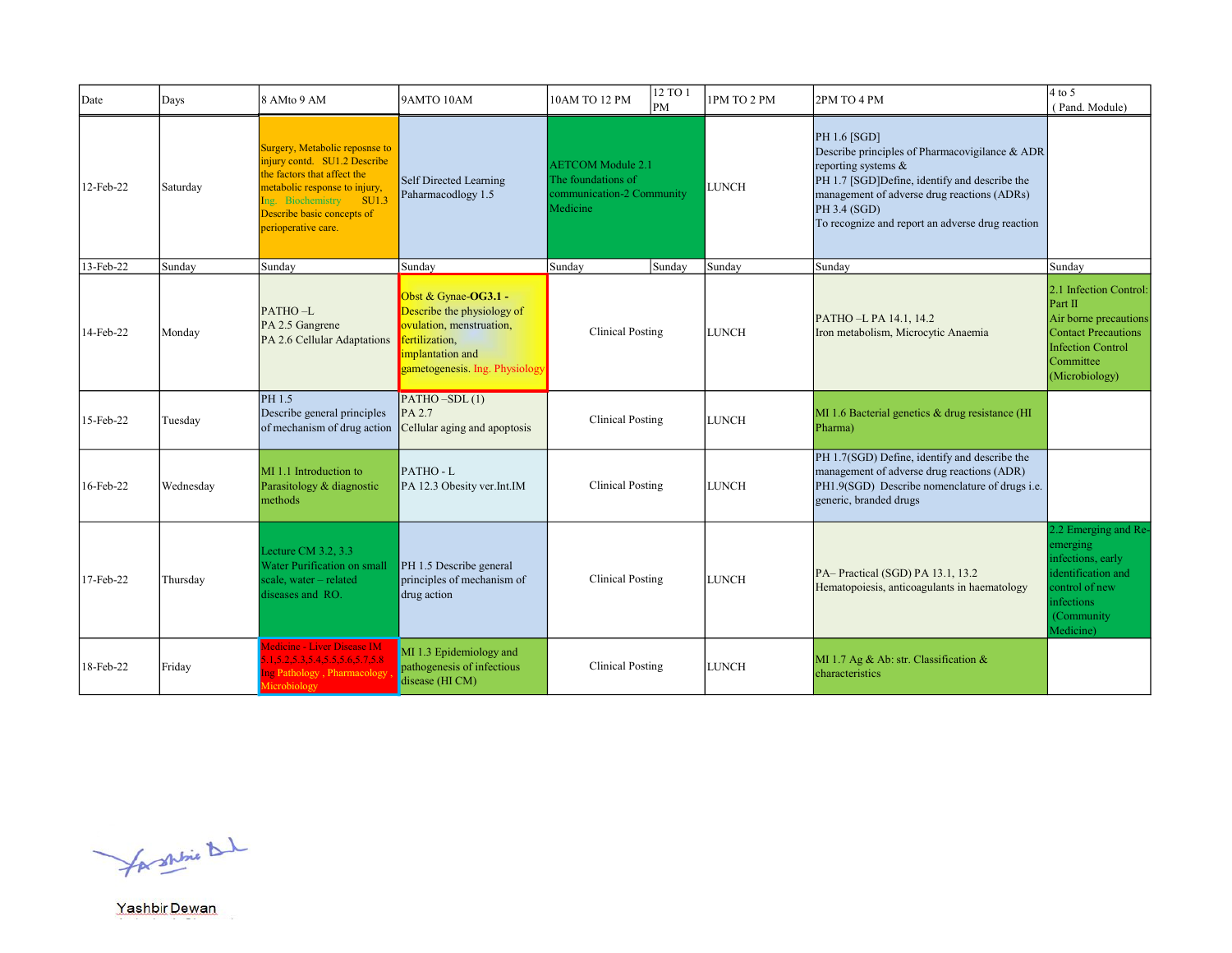| Date      | Days     | 8 AMto 9 AM                                                                                                                                                                               | 9AMTO 10AM                                                                                                                                                                                                                                                                                                                                                                                                                                                                                                                                                    | 10AM TO 12 PM                                                     | 12 TO 1<br>PM | 1PM TO 2 PM  | 2PM TO 4 PM                                                                                                                                              | $4$ to 5<br>(Pand. Module)                                                                                                              |
|-----------|----------|-------------------------------------------------------------------------------------------------------------------------------------------------------------------------------------------|---------------------------------------------------------------------------------------------------------------------------------------------------------------------------------------------------------------------------------------------------------------------------------------------------------------------------------------------------------------------------------------------------------------------------------------------------------------------------------------------------------------------------------------------------------------|-------------------------------------------------------------------|---------------|--------------|----------------------------------------------------------------------------------------------------------------------------------------------------------|-----------------------------------------------------------------------------------------------------------------------------------------|
| 19-Feb-22 | Saturday | Surgery, Topic: Shock SU2.1<br>Pathophysiology of shock, types<br>of shock $&$ principles of<br>resuscitation including fluid<br>replacement and monitoring<br>Ing. Pathology, Physiology | <b>FMT SDL</b><br>FM1.4 Describe Courts in<br>India and their powers:<br>Supreme Court, High<br>Court, Sessions court,<br>Magistrate's Court, Labour<br>Court, Family<br>Court, Executive Magistrate<br>Court and Juvenile Justice<br>Board<br>FM1.5 Describe Court<br>procedures including issue of<br>Summons, conduct<br>money, types of witnesses,<br>recording of evidence oath,<br>affirmation.<br>examination in chief, cross<br>examination, re-examination<br>and court<br>questions, recording of<br>evidence & conduct of doctor<br>in witness box | <b>AETCOM</b> Module 2.2<br>The foundations of Bioethics<br>F.M.T |               | <b>LUNCH</b> | PH 1.10 (SGD)<br>Describe parts of a correct, complete and legible<br>generic Prescription. Identify errors in<br>prescription and correct appropriately |                                                                                                                                         |
| 20-Feb-22 | Sunday   | Sunday                                                                                                                                                                                    | Sunday                                                                                                                                                                                                                                                                                                                                                                                                                                                                                                                                                        | Sunday                                                            | Sunday        | Sunday       | Sunday                                                                                                                                                   | Sunday                                                                                                                                  |
| 21-Feb-22 | Monday   | PATHO-L<br>PA 4.1 General features,<br>acute and<br>chronic inflammation                                                                                                                  | Obst & Gynae - $OG4.1$ -<br>Describe and discuss the basic<br>embryology of fetus, factors<br>influencing fetal growth and<br>development, anatomy and<br>physiology<br>of placenta, and teratogenesis<br>Ing. Human Anatomy                                                                                                                                                                                                                                                                                                                                  | Clinical Posting                                                  |               | <b>LUNCH</b> | PATHO-L<br>PA 4.2 Mediators of acute inflammation                                                                                                        | 2.2 Emerging and Re-<br>emerging<br>infections, early<br>identification and<br>control of new<br>infections<br>(Community)<br>Medicine) |

for shrine that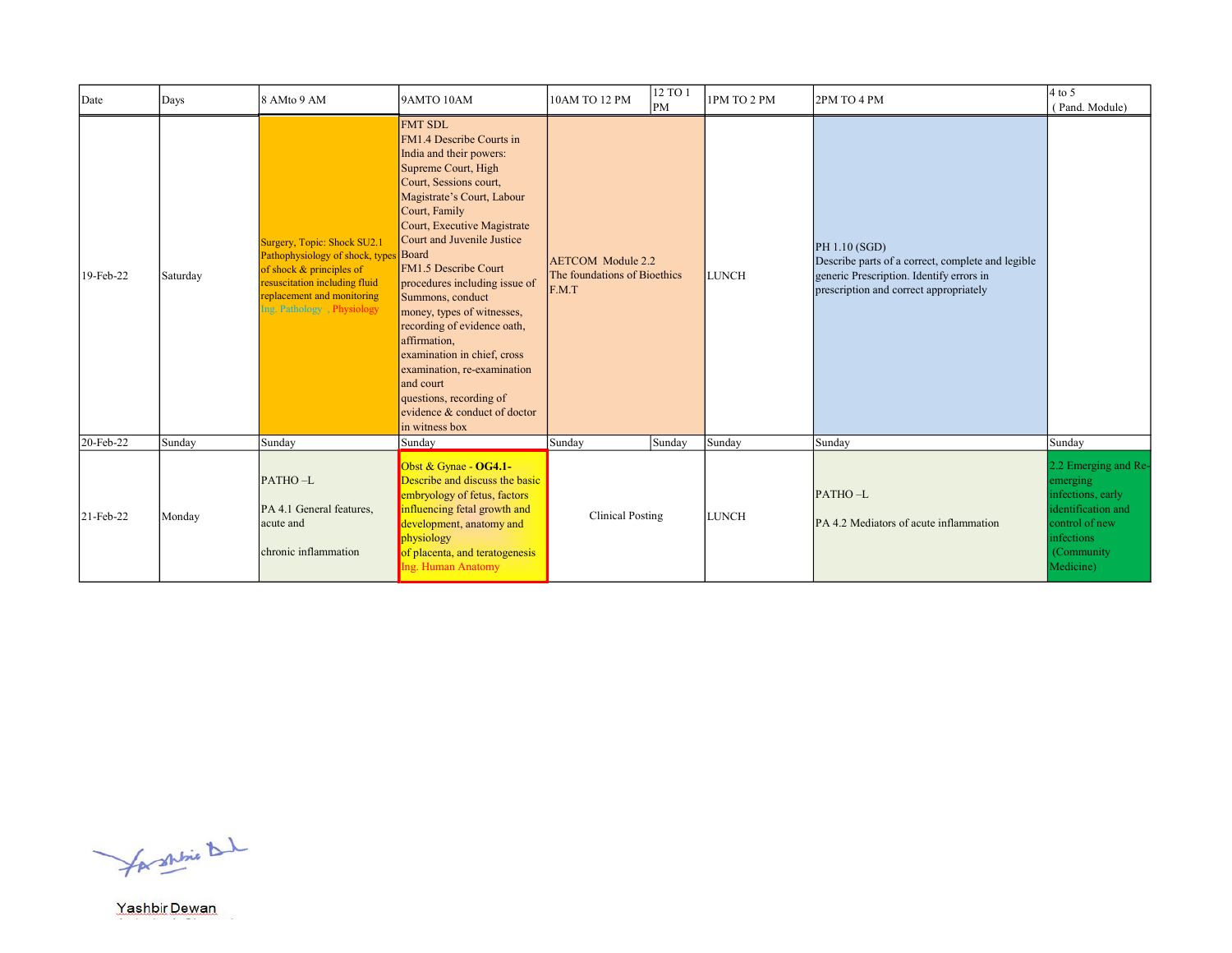| Date      | Days                            | 8 AMto 9 AM                                                                                                                                                                                                                                                              | 9AMTO 10AM                                                                                                                                                 | 12 TO 1<br>10AM TO 12 PM<br>PM                                                                                                    | 1PM TO 2 PM  | 2PM TO 4 PM                                                                                                                                                                                                                                                                                                                                                                                                                                                                                                                                                                                                                                                                                                                                                                                                                            | $4$ to 5<br>(Pand. Module)                                                                                                                    |
|-----------|---------------------------------|--------------------------------------------------------------------------------------------------------------------------------------------------------------------------------------------------------------------------------------------------------------------------|------------------------------------------------------------------------------------------------------------------------------------------------------------|-----------------------------------------------------------------------------------------------------------------------------------|--------------|----------------------------------------------------------------------------------------------------------------------------------------------------------------------------------------------------------------------------------------------------------------------------------------------------------------------------------------------------------------------------------------------------------------------------------------------------------------------------------------------------------------------------------------------------------------------------------------------------------------------------------------------------------------------------------------------------------------------------------------------------------------------------------------------------------------------------------------|-----------------------------------------------------------------------------------------------------------------------------------------------|
| 22-Feb-22 | Tuesday                         | PH 1.8<br>Identify and describe the<br>management of drug<br>interactions                                                                                                                                                                                                | <b>SDL CM 3.2</b><br>Water quality criteria and<br>Standards (Acceptability,<br>Microbiological, Chemical and<br>Radiological aspects).                    | <b>Clinical Posting</b>                                                                                                           | <b>LUNCH</b> | <b>FMT DOAP</b><br>/SGT/SGL<br>FM8.1- Describe the history of Toxicology<br>FM8.1.1- Describe the history of Toxicology<br>FM8.2- Define the terms Toxicology, Forensic<br>Toxicology, Clinical Toxicology and poison<br>FM8.2.1- Define the terms Toxicology, Forensic<br>Toxicology, Clinical Toxicology and poison.<br>FM8.3- Describe the various types of poisons,<br>Toxicokinetics, and Toxicodynamics and<br>diagnosis of poisoning in living and dead<br>FM8.3.1- Describe the various types of poisons,<br>Toxicokinetics, and Toxicodynamics and<br>diagnosis of poisoning in living and dead<br>FM8.4- Describe the Laws in relations to poisons<br>including NDPS Act, Medico-legal aspects of<br>poisons<br>FM8.4.1- Describe the Laws in relations to<br>poisons including NDPS Act, Medico-legal<br>aspects of poisons |                                                                                                                                               |
| 23-Feb-22 | Wednesday                       | MI 1.7 Immune response $&$<br>Complement system                                                                                                                                                                                                                          | PATHO-L<br>PA 4.3 Chronic granulomatous<br>inflammation                                                                                                    | <b>Clinical Posting</b>                                                                                                           | <b>LUNCH</b> | PH 1.10 (SGD)<br>Describe parts of a correct, complete and legible<br>generic Prescription. Identify errors in<br>prescription and correct appropriately                                                                                                                                                                                                                                                                                                                                                                                                                                                                                                                                                                                                                                                                               |                                                                                                                                               |
| 24-Feb-22 | Thursday                        | <b>FMTL</b><br>FM1.3 Describe legal<br>procedures including<br>Criminal Procedure Code,<br>Indian Penal Code, Indian<br>Evidence Act, Civil and<br>Criminal Cases,<br>Inquest (Police Inquest and<br>Magistrate's Inquest),<br>Cognizable and<br>Non-cognizable offences | PH 1.13<br>Describe mechanism of action.<br>types, doses, side effects,<br>indications and<br>contraindications of adrenergic<br>and anti-adrenergic drugs | <b>Clinical Posting</b>                                                                                                           | <b>LUNCH</b> | PA - Practical (DOAP) PA 4.4: Inflammation                                                                                                                                                                                                                                                                                                                                                                                                                                                                                                                                                                                                                                                                                                                                                                                             | 2.2 Emerging and Re-<br>emerging<br>infections, early<br>identification and<br>control of new<br><i>infections</i><br>(Community<br>Medicine) |
| 25-Feb-22 | Friday                          | Medicine-HIV IM<br>.1,6.2,6.3,6.4,6.5,6.6,6.7,6.8,6.<br>6.10 Ing. Microbiology,<br>athology, Parmacology                                                                                                                                                                 | MI 1.8 Humoral Immune<br>response (HI path)                                                                                                                | <b>Clinical Posting</b>                                                                                                           | <b>LUNCH</b> | MI 1.7 Ag-Ab reactions                                                                                                                                                                                                                                                                                                                                                                                                                                                                                                                                                                                                                                                                                                                                                                                                                 |                                                                                                                                               |
| 26-Feb-22 | Saturday                        | Surgery Shock 2 lecture, SU2.2<br>Describe the clinical features of<br>shock and its appropriate<br>treatment                                                                                                                                                            | PH 1.13<br>Describe mechanism of action,<br>types, doses, side effects,<br>indications and<br>and anti-adrenergic drugs                                    | SGL CM 1.4, 1.5, 1.7 Natural<br>history of disease, Levels of<br>contraindications of adrenergic prevention and Health indicators | <b>LUNCH</b> | PH 1.13 [SGD]<br>Describe mechanism of action, types, doses, side<br>effects, indications and contraindications of<br>adrenergic and anti-adrenergic drugs                                                                                                                                                                                                                                                                                                                                                                                                                                                                                                                                                                                                                                                                             |                                                                                                                                               |
|           | $\sim$ / $\sim$ $\Delta\lambda$ | Sunday                                                                                                                                                                                                                                                                   | Sunday                                                                                                                                                     | Sunday<br>Sunday                                                                                                                  | Sunday       | Sunday                                                                                                                                                                                                                                                                                                                                                                                                                                                                                                                                                                                                                                                                                                                                                                                                                                 | Sunday                                                                                                                                        |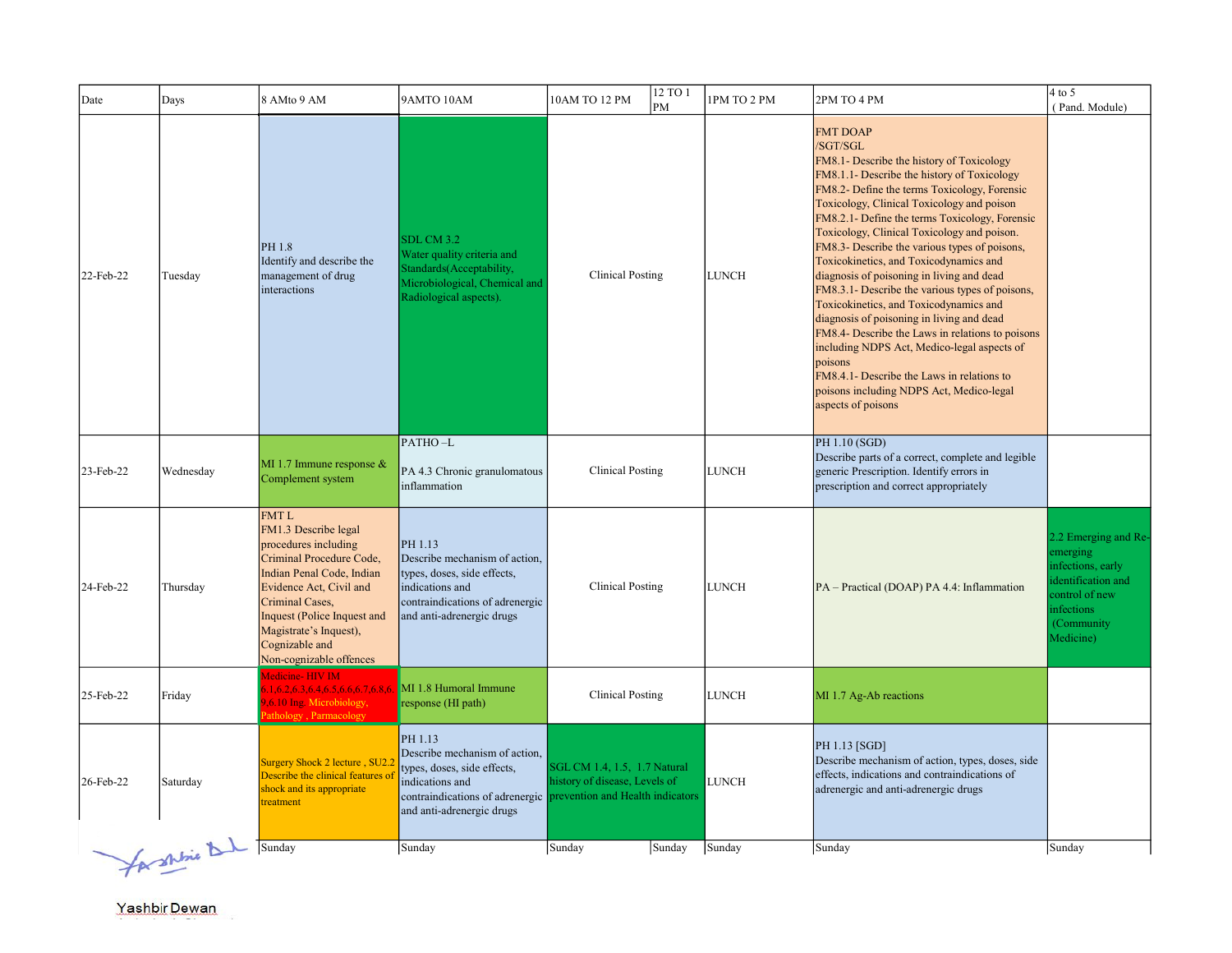| Date       | Days      | 8 AMto 9 AM                                                                                                                                                                                                                                                                                                                                                                                | 9AMTO 10AM                                                                                                                                                                                                                             | 12 TO 1<br>10AM TO 12 PM<br><b>PM</b>                                         | 1PM TO 2 PM    | 2PM TO 4 PM                                                                                                                                                 | $4$ to 5<br>(Pand. Module)                                                                                                                     |
|------------|-----------|--------------------------------------------------------------------------------------------------------------------------------------------------------------------------------------------------------------------------------------------------------------------------------------------------------------------------------------------------------------------------------------------|----------------------------------------------------------------------------------------------------------------------------------------------------------------------------------------------------------------------------------------|-------------------------------------------------------------------------------|----------------|-------------------------------------------------------------------------------------------------------------------------------------------------------------|------------------------------------------------------------------------------------------------------------------------------------------------|
| 28-Feb-22  | Monday    | PATHO-L<br>PA 15.1, 15.2, 15.4 Vit-B12<br>metabolism, microcytic<br>anaemia-etiopathogenesis,<br>lab investigations                                                                                                                                                                                                                                                                        | Obst & Gynae - OG6.1 -<br>Describe, discuss and<br>demonstrate the clinical<br>features of<br>pregnancy, derive and discuss<br>its differential diagnosis,<br>elaborate<br>the principles underlying and<br>interpret pregnancy tests. | <b>Clinical Posting</b>                                                       | <b>LUNCH</b>   | PATHO-L<br>PA 5.1 wound healing                                                                                                                             | 2.2 Emerging and Re-<br>emerging<br>infections, early<br>identification and<br>control of new<br>infections<br>(Community<br>Medicine)         |
| 1-Mar-22   | Tuesday   | Mahashiv Ratri                                                                                                                                                                                                                                                                                                                                                                             | Mahashiv Ratri                                                                                                                                                                                                                         | Mahashiv Ratri                                                                | Mahashiv Ratri | Mahashiv Ratri                                                                                                                                              | Mahashiv Ratri                                                                                                                                 |
| 2-Mar-22   | Wednesday | MI 1.8 Cell mediated<br>immune response (HI path)                                                                                                                                                                                                                                                                                                                                          | PATHO-L<br>PA 6.1 Edema pathogenesis                                                                                                                                                                                                   | Clinical Posting                                                              | <b>LUNCH</b>   | PH 1.13 [SGD]<br>Describe mechanism of action, types, doses, side<br>effects, indications and contraindications of<br>adrenergic and anti-adrenergic drugs  |                                                                                                                                                |
| $3-Mar-22$ | Thursday  | <b>FMT</b> Lectures<br>FM1.6 Describe Offenses in<br>Court including Perjury;<br>Court strictures vis-avis<br>Medical Officer<br>FM1.7 Describe Dying<br>Declaration & Dying<br>Deposition<br>FM1.8 Describe the latest<br>decisions/notifications/resolu<br>tions/<br>circulars/standing orders<br>related to medico-legal<br>practice issued by<br>Courts/Government<br>authorities etc. | PH 1.14<br>Describe mechanism of action.<br>types, doses, side effects,<br>indications and<br>contraindications of<br>cholinergic and anticholinergic<br>drugs                                                                         | <b>Clinical Posting</b>                                                       | <b>LUNCH</b>   | PA - Practical (DOAP)<br>PA 13.5 PBS in anemia                                                                                                              | 2.2 Emerging and Re-<br>emerging<br>infections, early<br>identification and<br>control of new<br><i>infections</i><br>(Community)<br>Medicine) |
| 4-Mar-22   | Friday    | <b>Medicine-Rheumatology IM-</b><br>4, 7.5, 7.6, 7.7, 7.8, 7.9, 7.10, 7.11<br>12,7.13,7.14,7.19,7.20,7.21,7<br>2,7.23 Ing - Pharmacology,<br>Orthopedics                                                                                                                                                                                                                                   | MI 1.9 Immunological basis of<br>vaccine & UIP (VI paedia)                                                                                                                                                                             | <b>Clinical Posting</b>                                                       | <b>LUNCH</b>   | MI 1.2 Gram stain (DOAP)                                                                                                                                    |                                                                                                                                                |
| 5-Mar-22   | Saturday  | SU2.2 Describe the clinical<br>features of shock and its<br>appropriate treatment-<br>Septicaemic shock-<br>pathophysiology and<br>management.                                                                                                                                                                                                                                             | PATHO-SDL(2)<br>PA 12.1 Pathogenesis<br>of disorders caused by<br>air pollution, tobacco<br>and alcohol                                                                                                                                | <b>AETCOM</b> Module 2.3<br>Healthcare as a right Community LUNCH<br>Medicine |                | PH 1.14 [SGD]<br>Describe mechanism of action, types, doses, side<br>effects, indications and contraindications of<br>cholinergic and anticholinergic drugs | Sports                                                                                                                                         |
| $6-Mar-22$ | Sunday    | Sunday                                                                                                                                                                                                                                                                                                                                                                                     | Sunday                                                                                                                                                                                                                                 | Sunday<br>Sunday                                                              | Sunday         | Sunday                                                                                                                                                      | Sunday                                                                                                                                         |

for shrine that

Yashbir Dewan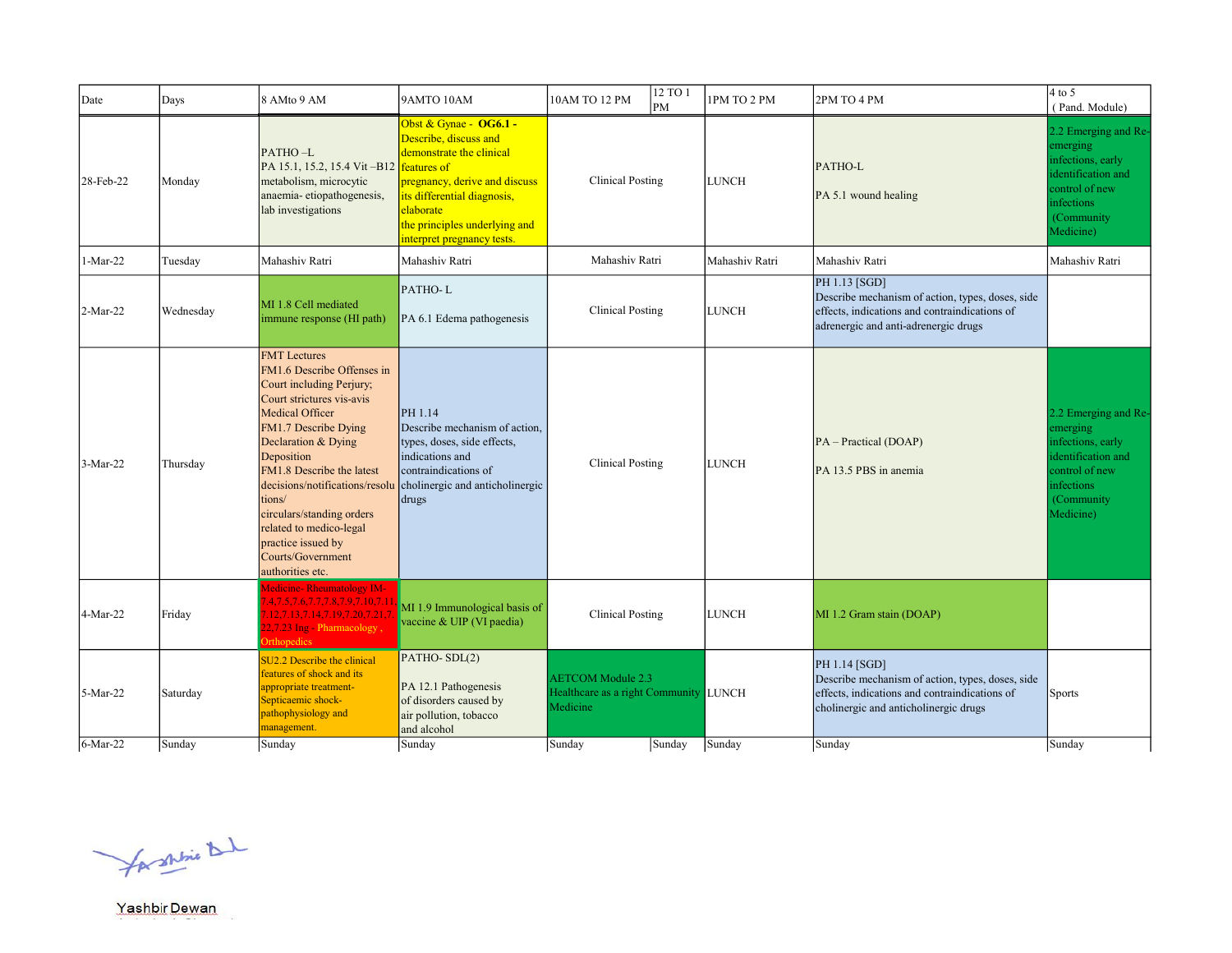| Date      | Days           | 8 AMto 9 AM                                                                                                                                                                                  | 9AMTO 10AM                                                                                                                                                                                                                                                                                               | 10AM TO 12 PM                                                      | 12 TO 1<br>PM | 1PM TO 2 PM  | 2PM TO 4 PM                                                                                                                                                                                                                                                                                  | $4$ to 5<br>(Pand. Module)                                                                                                                    |
|-----------|----------------|----------------------------------------------------------------------------------------------------------------------------------------------------------------------------------------------|----------------------------------------------------------------------------------------------------------------------------------------------------------------------------------------------------------------------------------------------------------------------------------------------------------|--------------------------------------------------------------------|---------------|--------------|----------------------------------------------------------------------------------------------------------------------------------------------------------------------------------------------------------------------------------------------------------------------------------------------|-----------------------------------------------------------------------------------------------------------------------------------------------|
| 7-Mar-22  | Monday         | PATHO-L<br>PA 6.2 Hyperemia,<br>congestion & hemorrhage                                                                                                                                      | Obst & Gynae- OG7.1 - (Part<br>1) Describe and discuss the<br>changes in the genital tract,<br>cardiovascular system,<br>respiratory, haematology, renal<br>and<br>gastrointestinal system in<br>pregnancy Ing. Physiology                                                                               | <b>Clinical Posting</b>                                            |               | <b>LUNCH</b> | PATHO-L<br>PA 6.3 Shock                                                                                                                                                                                                                                                                      | 2.2 Emerging and Re-<br>emerging<br>infections, early<br>identification and<br>ontrol of new<br><i>infections</i><br>(Community)<br>Medicine) |
| 8-Mar-22  | Tuesday        | PH 1.15 Describe<br>mechanism/s of action, types,<br>doses, side effects,<br>indications and<br>contraindications of skeletal<br>muscle relaxants                                            | MI 1.7 Immune system (SDL)                                                                                                                                                                                                                                                                               | <b>Clinical Posting</b>                                            |               | <b>LUNCH</b> | MI 1.2 ZN stain (DOAP)                                                                                                                                                                                                                                                                       |                                                                                                                                               |
| 9-Mar-22  | Wednesday      | MI 1.10 Autoimmunity &<br>immunodeficiency (VI<br>paedia)                                                                                                                                    | PATHO-SEMINAR<br>PA 18.1<br>Leukocytosis,<br>leukopenia,<br>lymphocytosis                                                                                                                                                                                                                                | <b>Clinical Posting</b>                                            |               | <b>LUNCH</b> | PH2.1<br>(DOAP)<br>Demonstrate understanding of the use of various<br>dosage forms (oral/local/ parenteral;solid/liquid)                                                                                                                                                                     |                                                                                                                                               |
| 10-Mar-22 | Thursday       | Lecture CM 3.2<br>Surveillance of drinking<br>water quality.                                                                                                                                 | PH1.16<br>Describe mechanism/s of<br>action, types, doses, side<br>effects, indications and<br>contraindications of the drugs<br>which act by modulating<br>autacoids, including: anti-<br>histaminics, 5-HT modulating<br>drugs, NSAIDs, drugs for gout,<br>anti-rheumatic drugs, drugs for<br>migraine | <b>Clinical Posting</b>                                            |               | <b>LUNCH</b> | PA-Practical (DOAP) PA 6.7 Infarction + CVC                                                                                                                                                                                                                                                  | 2.5 Therapeutic<br>strategies<br>including new drug<br>development<br>(Pharmacology, with<br>General Medicine)                                |
| 11-Mar-22 | Friday         | Medicine- Acute Myocardial<br>nfarction/IHD IM.<br>1,2.2,2.3,2.4,2.13.,2.14,2.15,2<br>6,2.17,2.18,2.19,2.20,2.23 Ing<br>athology, Physiology,<br>iochemistry                                 | MI 1.11 Immunology of<br>transplantation & tumor<br>immunity                                                                                                                                                                                                                                             | <b>Clinical Posting</b>                                            |               | <b>LUNCH</b> | MI1.10 Hypersensitivity                                                                                                                                                                                                                                                                      |                                                                                                                                               |
| 12-Mar-22 | Saturday       | Surgery, Blood and blood<br>components SU3.1 Describe<br>the Indications and appropriate<br>use of blood and blood<br>products and complications of<br>blood transfusion. Ing.<br>Pathology, | Self Directed Learning                                                                                                                                                                                                                                                                                   | <b>AETCOM Module 2.4 Working</b><br>in a healthcare team Pathology |               | LUNCH        | IM 17.11 Integrated learning (Integration with<br><b>General Medicine</b><br>Describe the indications, pharmacology, dose,<br>side effects of abortive therapy in migraine(<br>IM 17.12<br>Describe the indications, pharmacology, dose,<br>side effects of prophylactic therapy in migraine |                                                                                                                                               |
|           |                | Holi                                                                                                                                                                                         | Holi                                                                                                                                                                                                                                                                                                     | Holi                                                               | Holi          | Holi         | Holi                                                                                                                                                                                                                                                                                         | Holi                                                                                                                                          |
|           |                | Holi                                                                                                                                                                                         | Holi                                                                                                                                                                                                                                                                                                     | Holi                                                               |               | Holi         | Holi                                                                                                                                                                                                                                                                                         | Holi                                                                                                                                          |
|           | for shine that |                                                                                                                                                                                              |                                                                                                                                                                                                                                                                                                          |                                                                    |               |              |                                                                                                                                                                                                                                                                                              |                                                                                                                                               |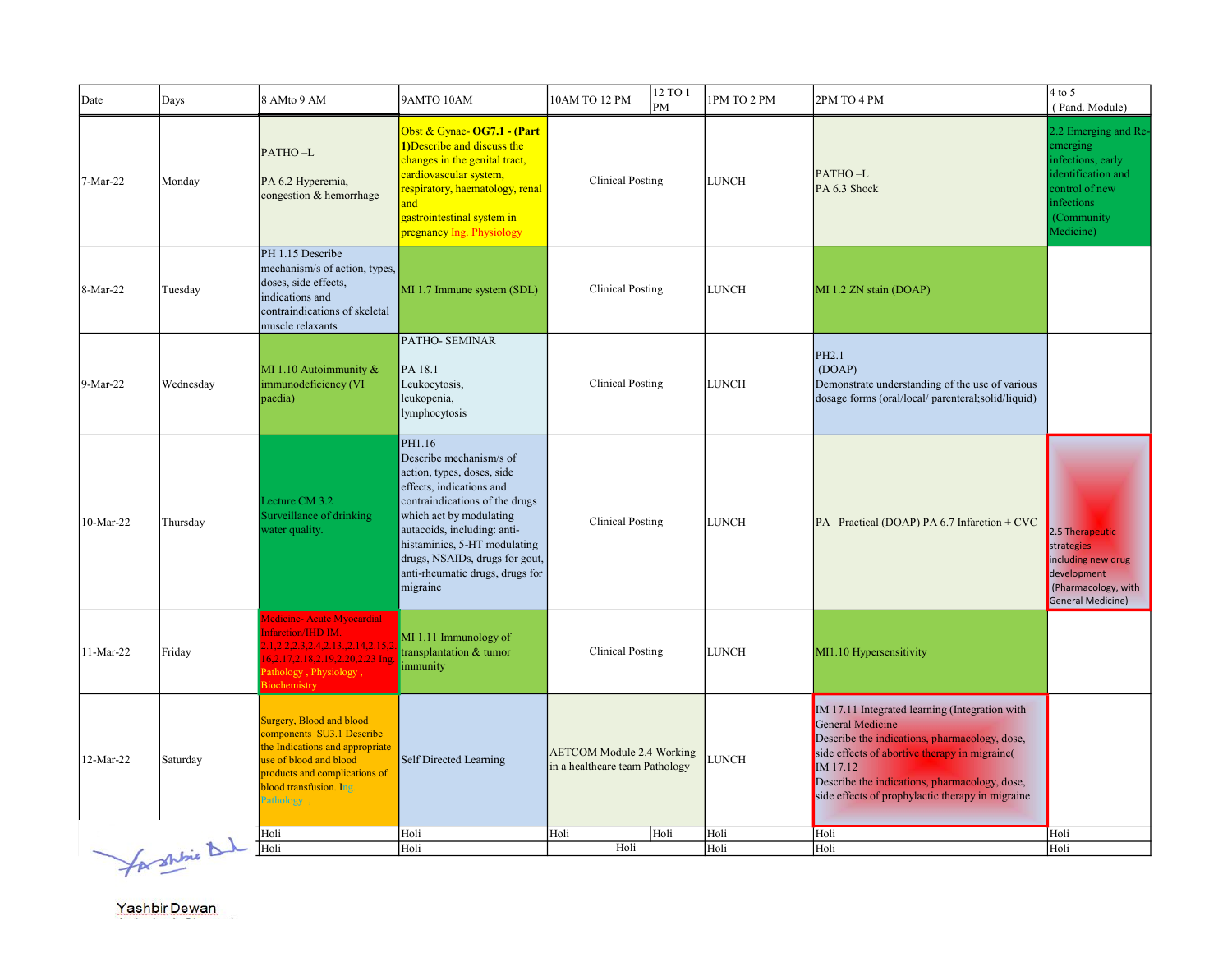| Date      | Days      | 8 AMto 9 AM                                                                                                                                                                                                                                                                                                                           | 9AMTO 10AM                                                                                                                                                                                                                 | 10AM TO 12 PM           | 12 TO 1<br>PM | 1PM TO 2 PM  | 2PM TO 4 PM                                                                                                                                                                                                                                                                                                                                                                                                                                                                                                                                                                                                                                                                                                     | $4$ to 5<br>(Pand. Module)                                                                                     |
|-----------|-----------|---------------------------------------------------------------------------------------------------------------------------------------------------------------------------------------------------------------------------------------------------------------------------------------------------------------------------------------|----------------------------------------------------------------------------------------------------------------------------------------------------------------------------------------------------------------------------|-------------------------|---------------|--------------|-----------------------------------------------------------------------------------------------------------------------------------------------------------------------------------------------------------------------------------------------------------------------------------------------------------------------------------------------------------------------------------------------------------------------------------------------------------------------------------------------------------------------------------------------------------------------------------------------------------------------------------------------------------------------------------------------------------------|----------------------------------------------------------------------------------------------------------------|
| 15-Mar-22 | Tuesday   | Holi                                                                                                                                                                                                                                                                                                                                  | Holi                                                                                                                                                                                                                       | Holi                    |               | Holi         | Holi                                                                                                                                                                                                                                                                                                                                                                                                                                                                                                                                                                                                                                                                                                            | Holi                                                                                                           |
| 16-Mar-22 | Wednesday | Holi                                                                                                                                                                                                                                                                                                                                  | Holi                                                                                                                                                                                                                       | Holi                    |               | Holi         | Holi                                                                                                                                                                                                                                                                                                                                                                                                                                                                                                                                                                                                                                                                                                            | Holi                                                                                                           |
| 17-Mar-22 | Thursdav  | Holi                                                                                                                                                                                                                                                                                                                                  | Holi                                                                                                                                                                                                                       | Holi                    |               | Holi         | Holi                                                                                                                                                                                                                                                                                                                                                                                                                                                                                                                                                                                                                                                                                                            | Holi                                                                                                           |
| 18-Mar-22 | Friday    | Holi                                                                                                                                                                                                                                                                                                                                  | Holi                                                                                                                                                                                                                       | Holi                    |               | Holi         | Holi                                                                                                                                                                                                                                                                                                                                                                                                                                                                                                                                                                                                                                                                                                            | Holi                                                                                                           |
| 19-Mar-22 | Saturday  | Holi                                                                                                                                                                                                                                                                                                                                  | Holi                                                                                                                                                                                                                       | Holi                    | Holi          | Holi         | Holi                                                                                                                                                                                                                                                                                                                                                                                                                                                                                                                                                                                                                                                                                                            | Holi                                                                                                           |
| 20-Mar-22 | Sunday    | Holi                                                                                                                                                                                                                                                                                                                                  | Holi                                                                                                                                                                                                                       | Holi                    | Holi          | Holi         | Holi                                                                                                                                                                                                                                                                                                                                                                                                                                                                                                                                                                                                                                                                                                            | Holi                                                                                                           |
| 21-Mar-22 | Monday    | PATHO-L<br>PA 9.1, 9.2<br>Mechanism of<br>immunity,<br>Hypersensitivity<br>reactions                                                                                                                                                                                                                                                  | Obst & Gynae -OG7.1 - (Part<br>2) Describe and discuss the<br>changes in the genital tract,<br>cardiovascular system,<br>respiratory, haematology, renal<br>and<br>gastrointestinal system in<br>pregnancy Ing. Physiology | <b>Clinical Posting</b> |               | LUNCH        | PATHO-L<br>PA 9.4, 9.5, 9.7<br>Autoimmune disorders, SLE                                                                                                                                                                                                                                                                                                                                                                                                                                                                                                                                                                                                                                                        | 2.5 Therapeutic<br>strategies<br>including new drug<br>development<br>(Pharmacology, with<br>General Medicine) |
| 22-Mar-22 | Tuesday   | PH1.16 Describe<br>mechanism/s of action, types,<br>doses, side effects,<br>indications and<br>contraindications of the drugs Hardness of water, water<br>which act by modulating<br>autacoids, including: anti-<br>histaminics, 5-HT<br>modulating drugs, NSAIDs,<br>drugs for gout, anti-<br>rheumatic drugs, drugs for<br>migraine | $SDL - CM$ 3.2<br>pollution, concept of water<br>conservation and rain-water<br>harvesting.                                                                                                                                | <b>Clinical Posting</b> |               | <b>LUNCH</b> | <b>FMT DOAP</b><br>/SGT/SGL<br>FM3.1-IDENTIFICATION:Define and describe<br>Corpus Delicti , establishment of identity of living<br>persons including race Sex ,religion, complexion,<br>stature, age determination using morphology, teeth-<br>eruption , decay, bitemarks, bones-ossification<br>centres, medico-legal aspects of age.<br>FM3.1.1- Define and describe Corpus Delicti<br>, establishment of identity of living persons<br>including race<br>Sex, religion, complexion, stature, age determination<br>using morphology, teeth-eruption<br>, decay, bitemarks<br>FM3.1.2- Describe establishment of identity of<br>living persons by bones-ossification centres,<br>medico-legal aspects of age. |                                                                                                                |
| 23-Mar-22 | Wednesday | MI 8.5 Health care associated PATHO-L<br>infections (VI with GM &<br>CM), CAUTI                                                                                                                                                                                                                                                       | PA 9.3 HLA system,<br>Transplant rejection                                                                                                                                                                                 | Clinical Posting        |               | <b>LUNCH</b> | PH2.4<br>(DOAP)<br>Demonstrate the correct method of calculation of<br>drug dosage in patients including those used in<br>special situations                                                                                                                                                                                                                                                                                                                                                                                                                                                                                                                                                                    |                                                                                                                |
| 24-Mar-22 | Thursday  | SDL CM 3.1<br>Health hazards of air, water,<br>noise, radiation, pollution,<br>global warning and green<br>house effect.                                                                                                                                                                                                              | PH 1.17 Describe the<br>mechanism/s of action, types,<br>doses, side effects, indications<br>and contraindications of local<br>anesthetics                                                                                 | <b>Clinical Posting</b> |               | <b>LUNCH</b> | PA-Practical (DOAP)<br>PA 14.3 PBS in microcytic anemia                                                                                                                                                                                                                                                                                                                                                                                                                                                                                                                                                                                                                                                         | 2.5 Therapeutic<br>strategies<br>including new drug<br>development<br>(Pharmacology, with<br>General Medicine) |
|           | $\lambda$ | Medicine: Fever and Febrile<br>Syndrome -<br>4.1, 4.2, 4.3, 4.4, 4.5, 4.6, 4.7, 4.8, 4.<br>16,4.18,4.22 Ing                                                                                                                                                                                                                           | MI 8.5 CLABSI, VAP & SSI                                                                                                                                                                                                   | <b>Clinical Posting</b> |               | <b>LUNCH</b> | MI 8.7 Hand hygeine (DOAP)                                                                                                                                                                                                                                                                                                                                                                                                                                                                                                                                                                                                                                                                                      |                                                                                                                |

for shipse 1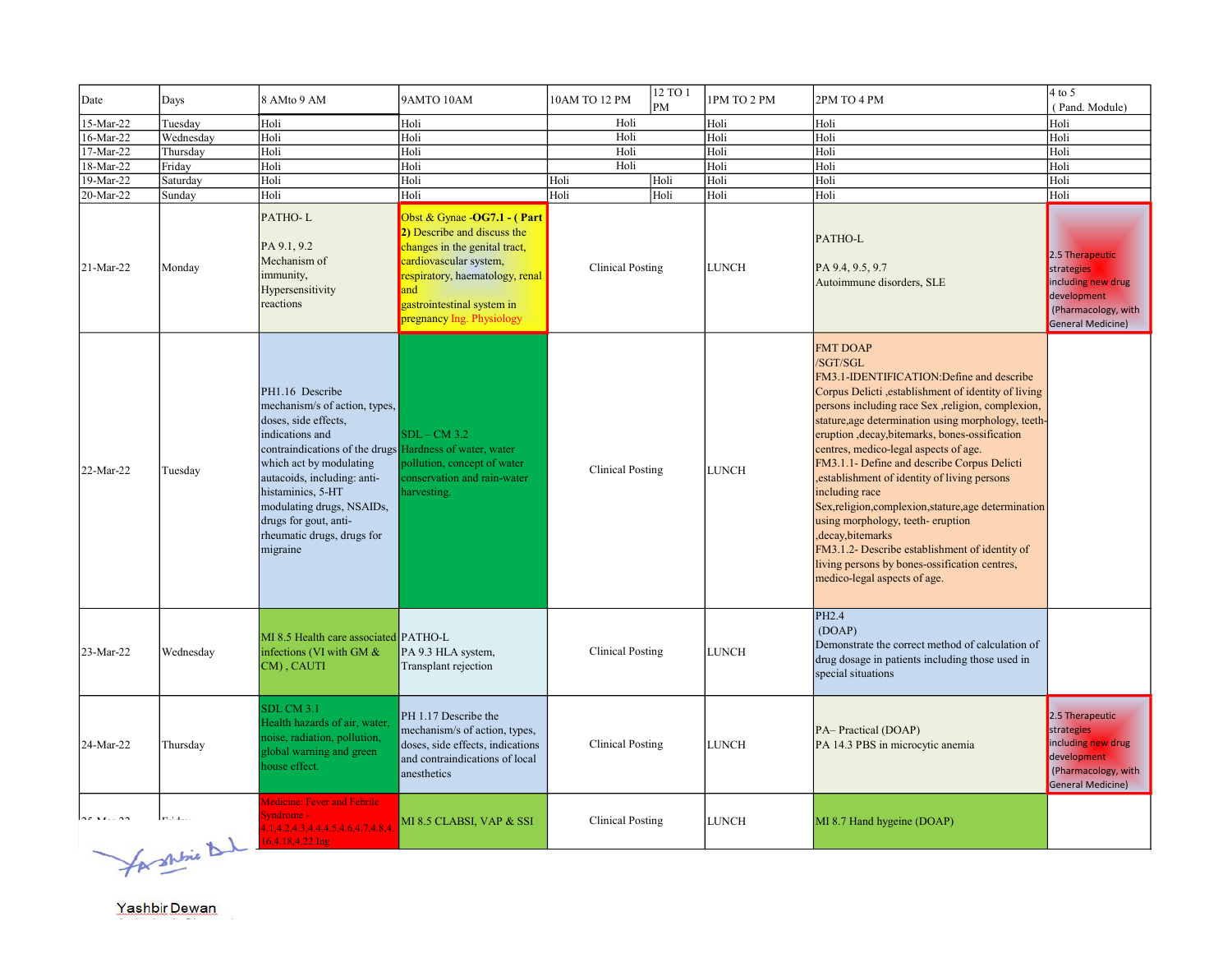| Date      | Days      | 8 AMto 9 AM                                                                                                                                                                                                              | 9AMTO 10AM                                                                                                                                                                                                                                                                                                                                                            | 10AM TO 12 PM                                                                        | 12 TO 1<br><b>PM</b> | 1PM TO 2 PM  | 2PM TO 4 PM                                                                                                 | $4$ to 5<br>(Pand. Module)                                                                                     |
|-----------|-----------|--------------------------------------------------------------------------------------------------------------------------------------------------------------------------------------------------------------------------|-----------------------------------------------------------------------------------------------------------------------------------------------------------------------------------------------------------------------------------------------------------------------------------------------------------------------------------------------------------------------|--------------------------------------------------------------------------------------|----------------------|--------------|-------------------------------------------------------------------------------------------------------------|----------------------------------------------------------------------------------------------------------------|
| 26-Mar-22 | Saturday  | Surgery, Burns 1 SU4.1 Elicit<br>document and present history in<br>a case of Burns and perform<br>physical examination. Describe<br>Pathophysiology of Burns<br><b>Electrical and chemical burns</b><br>Ing. Physiology | <b>FMT SDL</b><br>FM4.1 Describe Medical<br>Ethics and explain its historical<br>emergence<br>FM4.2 Describe the Code of<br>Medical Ethics 2002 conduct,<br>Etiquette and<br>Ethics in medical practice and<br>unethical practices & the<br>dichotomy<br>FM4.3 Describe the functions<br>and role of Medical Council of<br>India and<br><b>State Medical Councils</b> | SGL CM 2.2 Family types, Role<br>in health and disease and Socio-<br>economic status |                      | <b>LUNCH</b> | Written Assessment:<br>PH 1.1, PH1.2, PH 1.4, PH 1.5, PH 1.6, PH 1.7,<br>PH 1.8, PH 1.9.                    |                                                                                                                |
| 27-Mar-22 | Sundav    | Sunday                                                                                                                                                                                                                   | Sunday                                                                                                                                                                                                                                                                                                                                                                | Sunday                                                                               | Sunday               | Sunday       | Sunday                                                                                                      | Sunday                                                                                                         |
| 28-Mar-22 | Monday    | PATHO-L<br>PA 6.5 Embolism                                                                                                                                                                                               | Obst & Gynae-OG8.1 -<br>Describe, discuss and<br>demonstrate the clinical<br>features of<br>pregnancy, derive and discuss<br>its differential diagnosis,<br>elaborate<br>the principles underlying and<br>interpret pregnancy tests. Ing.<br><b>Community Medicine</b>                                                                                                | <b>Clinical Posting</b>                                                              |                      | <b>LUNCH</b> | PATHO-L<br>PA 6.4 Thrombosis<br>PA 6.6 Ischemia/ Infarction                                                 | 2.5 Therapeutic<br>strategies<br>including new drug<br>development<br>(Pharmacology, with<br>General Medicine) |
| 29-Mar-22 | Tuesday   | PH 1.18 Describe the<br>mechanism/s of action, types,<br>doses, side effects,<br>indications and<br>contraindications of general<br>anaesthetics, and<br>preanesthetic medications                                       | MI 8.6 Basics of infection<br>control (HI with CM)                                                                                                                                                                                                                                                                                                                    | <b>Clinical Posting</b>                                                              |                      | <b>LUNCH</b> | MI 8.7 PPE (DOAP)                                                                                           |                                                                                                                |
| 30-Mar-22 | Wednesday | MI 8.6 BMW, needle stick<br>injury, spill management                                                                                                                                                                     | PATHO-L<br>PA 7.1 Define, classify<br>Neoplasia, benign and<br>malignant neoplasm                                                                                                                                                                                                                                                                                     | Clinical Posting                                                                     |                      | <b>LUNCH</b> | PH2.3 (DOAP)<br>Demonstrate the appropriate setting up of an<br>intravenous drip in a simulated environment |                                                                                                                |

for shrine that

Yashbir Dewan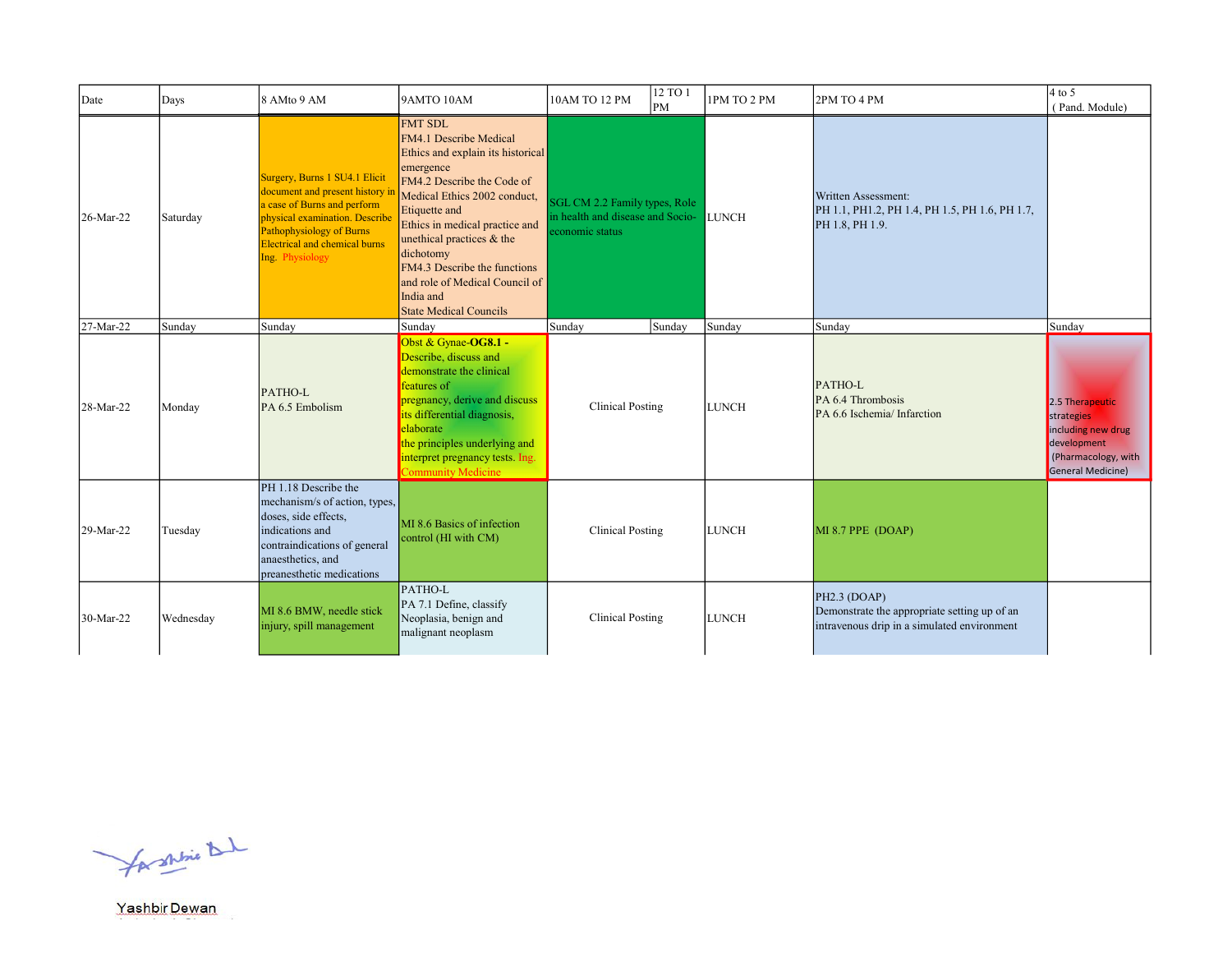| Date       | Days     | 8 AMto 9 AM                                                                                                                                                                                                                                                                                                                                                                                                                                                                        | 9AMTO 10AM                                                                                                                                                                                                                                   | 10AM TO 12 PM                                                      | 12 TO 1<br>PM | 1PM TO 2 PM  | 2PM TO 4 PM                                                                                                                                                                                                                                                                                               | $4$ to 5<br>(Pand. Module)                                                                                     |
|------------|----------|------------------------------------------------------------------------------------------------------------------------------------------------------------------------------------------------------------------------------------------------------------------------------------------------------------------------------------------------------------------------------------------------------------------------------------------------------------------------------------|----------------------------------------------------------------------------------------------------------------------------------------------------------------------------------------------------------------------------------------------|--------------------------------------------------------------------|---------------|--------------|-----------------------------------------------------------------------------------------------------------------------------------------------------------------------------------------------------------------------------------------------------------------------------------------------------------|----------------------------------------------------------------------------------------------------------------|
| 31-Mar-22  | Thursday | <b>FMTL</b><br>FM4.4 Describe the Indian<br><b>Medical Register</b><br>FM4.5 Rights/privileges of a<br>medical practitioner, penal<br>erasure, infamous<br>conduct, disciplinary<br>Committee, disciplinary<br>procedures, warning<br>notice and penal erasure<br>FM4.6 Describe the Laws in<br>Relation to medical practice<br>and the duties of<br>a medical practitioner<br>towards patients and society<br>FM4.7 Describe and discuss<br>the ethics related to HIV<br>patients | PH 1.18 Describe the<br>mechanism/s of action, types,<br>doses, side effects, indications<br>and contraindications of<br>general anaesthetics, and<br>preanesthetic medications                                                              | <b>Clinical Posting</b>                                            |               | <b>LUNCH</b> | PATHO-DOAP<br>PA 15.3 PBS in macrocytic anemia                                                                                                                                                                                                                                                            | 2.5 Therapeutic<br>strategies<br>including new drug<br>development<br>(Pharmacology, with<br>General Medicine) |
| 1-Apr-22   | Friday   | Aedicine: Hypertension IM-<br>1,8.2,8.3,8.4,8.5,8.6,8.7,8.8,8.<br>20 Ing Pathology,<br>harmacology                                                                                                                                                                                                                                                                                                                                                                                 | MI 2.1 Rheumatic fever (VI<br>with GM)                                                                                                                                                                                                       | <b>Clinical Posting</b>                                            |               | <b>LUNCH</b> | MI 8.8 Bacteriology of water, air and food                                                                                                                                                                                                                                                                |                                                                                                                |
| $2-Apr-22$ | Saturday | <b>SU4.2 Describe Clinical</b><br>features, Diagnose type and<br>extent of burns and<br>plan appropriate treatment.                                                                                                                                                                                                                                                                                                                                                                | PATHO-L<br>PA 7.2 Molecular basis of<br>cancer                                                                                                                                                                                               | <b>AETCOM Module 2.4 Working</b><br>in a healthcare team Pathology |               | LUNCH        | $2 - 3 PM$<br>PH 4.1<br>DOAP<br>Administer drugs through various routes in a<br>simulated environment using mannequins<br>$3 - 4 PM$<br><b>IM 11.19 (Integrated Learning)</b><br>Demonstrate and counsel patients on the<br>correct technique toadminister insulin<br>(Integration with General medicine) | <b>Sports</b>                                                                                                  |
| $3-Apr-22$ | Sunday   | Sunday                                                                                                                                                                                                                                                                                                                                                                                                                                                                             | Sunday                                                                                                                                                                                                                                       | Sunday                                                             | Sunday        | Sunday       | Sunday                                                                                                                                                                                                                                                                                                    | Sunday                                                                                                         |
| $4-Apr-22$ | Monday   | PATHO-L<br>PA 20.1 Plasma cell<br>myeloma                                                                                                                                                                                                                                                                                                                                                                                                                                          | Obst & Gynae-OG8.2 - Elicit<br>document and present an<br>obstetric history including<br>menstrual<br>history, last menstrual period,<br>previous obstetric history,<br>comorbid<br>conditions, past medical<br>history and surgical history | <b>Clinical Posting</b>                                            |               | <b>LUNCH</b> | PATHO-L<br>Metastasis and lab diagnosis of neoplasm                                                                                                                                                                                                                                                       | 2.5 Therapeutic<br>strategies<br>including new drug<br>development<br>(Pharmacology, with<br>General Medicine) |

for shrine that

Yashbir Dewan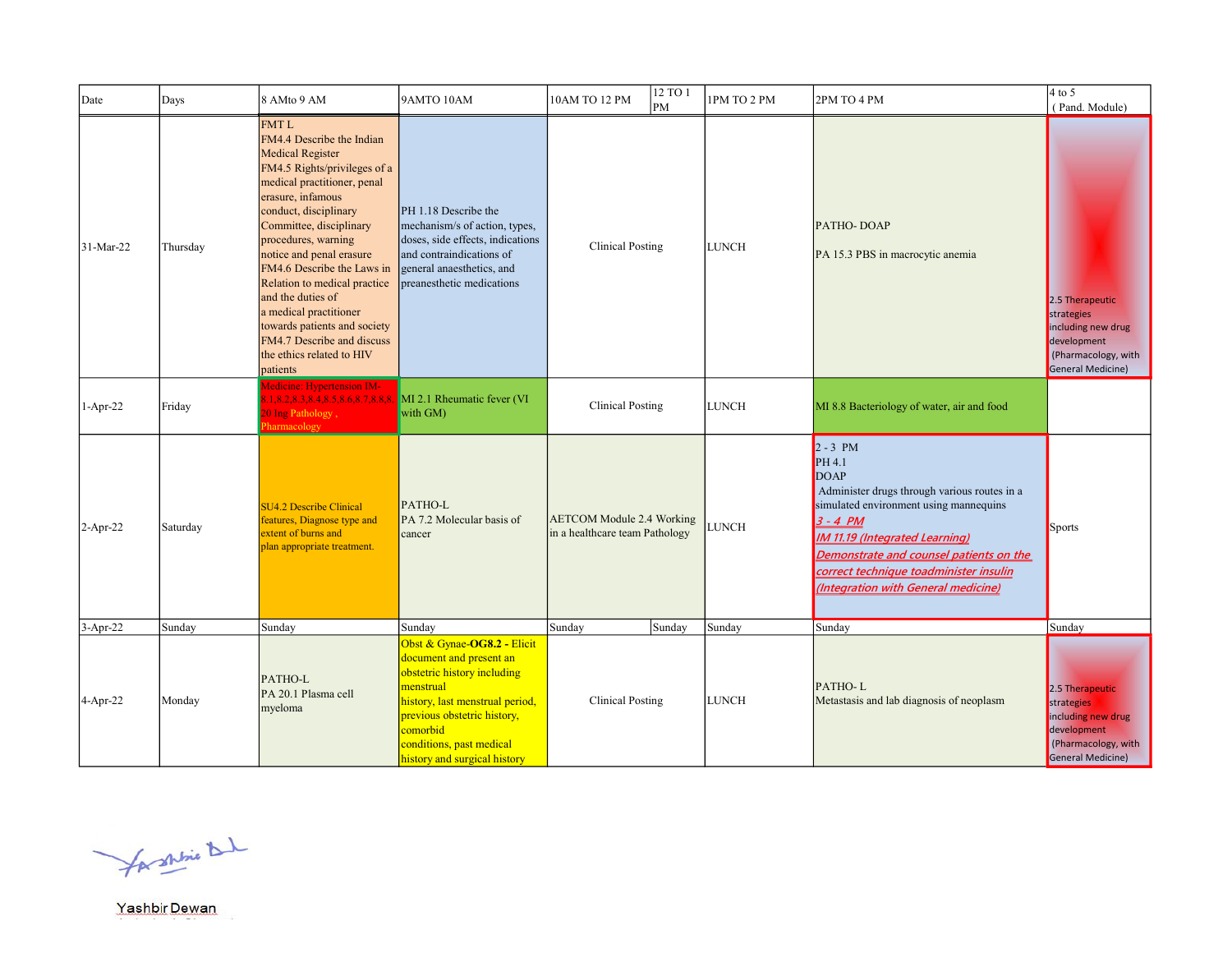| Date       | Days      | 8 AMto 9 AM                                                                                                                                                                                                                                                                                                                                                                                       | 9AMTO 10AM                                                                                                                                                                                                                                  | 10AM TO 12 PM                                               | 12 TO 1<br>lрм | 1PM TO 2 PM                            | 2PM TO 4 PM                                                                                                                                                                                                                                                                                                                                                                                                                                                                                                                    | $4$ to 5<br>(Pand. Module)                                                                                                 |
|------------|-----------|---------------------------------------------------------------------------------------------------------------------------------------------------------------------------------------------------------------------------------------------------------------------------------------------------------------------------------------------------------------------------------------------------|---------------------------------------------------------------------------------------------------------------------------------------------------------------------------------------------------------------------------------------------|-------------------------------------------------------------|----------------|----------------------------------------|--------------------------------------------------------------------------------------------------------------------------------------------------------------------------------------------------------------------------------------------------------------------------------------------------------------------------------------------------------------------------------------------------------------------------------------------------------------------------------------------------------------------------------|----------------------------------------------------------------------------------------------------------------------------|
| $5-Apr-22$ | Tuesday   | PH 1.19Describe the<br>mechanism/s of action, types,<br>doses, side effects,<br>indications and<br>contraindications of the drugs<br>which act on CNS, (including PATHO-L PA 7.3<br>anxiolytics, sedatives &<br>hypnotics, anti-psychotic,<br>antidepressantdrugs, anti-<br>maniacs, opioid agonists and<br>antagonists, drugs used for<br>neurodegenerative disorders,<br>anti-epileptics drugs) | Carcinogenesis                                                                                                                                                                                                                              | <b>Clinical Posting</b>                                     |                | <b>LUNCH</b>                           | <b>FMT DOAP</b><br>/SGT/SGL<br>FM3.2- IDENTIFICATION Describe and discuss<br>identification of criminals, unknown persons, dead<br>bodies from there mains-hairs, fibers, teeth,<br>anthropometry, dactylography,<br>footprints, scars, tattoos, poroscopy and<br>superimposition<br>FM3.2.1- Discuss identification of<br>criminals, unknown persons, dead bodies from<br>there mains-hairs, fibers, teeth, anthropometry.<br>FM3.2.2- Describe dactylography , footprints,<br>scars, tattoos, poroscopy and superimposition. |                                                                                                                            |
| $6-Apr-22$ | Wednesday | MI 2.2 Infective endocarditis<br>(VI with GM)                                                                                                                                                                                                                                                                                                                                                     | PATHO-L<br>PA 7.4, 7.5 Tumor<br>host reaction, Paraneoplastic<br>syndrome                                                                                                                                                                   | <b>Clinical Posting</b>                                     |                | <b>LUNCH</b>                           | PH 4.1<br>(DOAP) [Skill Assessment] Administer drugs<br>through various routes in a simulatedenvironment<br>using mannequins<br>PH 1.11 [SGD]Describe various routes of drug<br>administration, eg., Oral, SC, IV,IM, S/L                                                                                                                                                                                                                                                                                                      |                                                                                                                            |
| 7-Apr-22   | Thursday  | <b>FMT L</b><br>FM4.18 Describe and discuss<br>medical negligence including<br>civil and criminal<br>negligence, contributory<br>negligence, corporate<br>negligence, vicarious<br>liability. Res Insa Loquitor.                                                                                                                                                                                  | PH 1.19Describe the<br>mechanism/s of action, types,<br>doses, side effects, indications<br>and contraindications of the<br>drugs which act on<br>CNS, (including anxiolytics,<br>sedatives & hypnotics, anti-<br>psychotic, antidepressant | <b>Clinical Posting</b>                                     |                | ILUNCH                                 | PA-Practical (DOAP) PATHO-P, PA 16.6 PBS<br>of hemolytic anemia,                                                                                                                                                                                                                                                                                                                                                                                                                                                               | 2.3 Sample Collection,<br>Microbial diagnosis,<br>Serologic tests and<br>their performance<br>parameters<br>(Microbiology) |
| 8-Apr-22   | Friday    | Medicine: Anemia IM-<br>1,9.2,9.7,9.8,9.11,9.12,9.14 MI 2.4 Microbial agents<br>9.17,9.18,9.21 Ing.<br>athology, Pharmacology                                                                                                                                                                                                                                                                     | causing anaemia (VI with GM)                                                                                                                                                                                                                | <b>Clinical Posting</b>                                     |                | <b>LUNCH</b>                           | MI 2.3 Rheumatic fever & infective Endocarditis<br>(DOAP) (HI with Path)                                                                                                                                                                                                                                                                                                                                                                                                                                                       |                                                                                                                            |
| $9-Apr-22$ | Saturday  | Complications of burns and<br>their management,<br>Rehabilitation in burns, Burn<br>contractures SU4.3 Medicolegal<br>aspects in burn injuries.                                                                                                                                                                                                                                                   | Self Directed Learning                                                                                                                                                                                                                      | SGL CM 6.3 Biostatastics -<br>Elementary statstical methods |                | <b>LUNCH</b>                           | PH 4.1<br>(DOAP) [Skill Assessment] Administer drugs<br>through various routes in a simulated environment<br>using mannequins                                                                                                                                                                                                                                                                                                                                                                                                  |                                                                                                                            |
| 10-Apr-22  | Sunday    | RamNavmi                                                                                                                                                                                                                                                                                                                                                                                          | RamNavmi                                                                                                                                                                                                                                    | RamNavmi                                                    |                | $\fbox{RamNavm} \Big  \hbox{RamNavmi}$ | RamNavmi                                                                                                                                                                                                                                                                                                                                                                                                                                                                                                                       | RamNavmi                                                                                                                   |

for shine that

Yashbir Dewan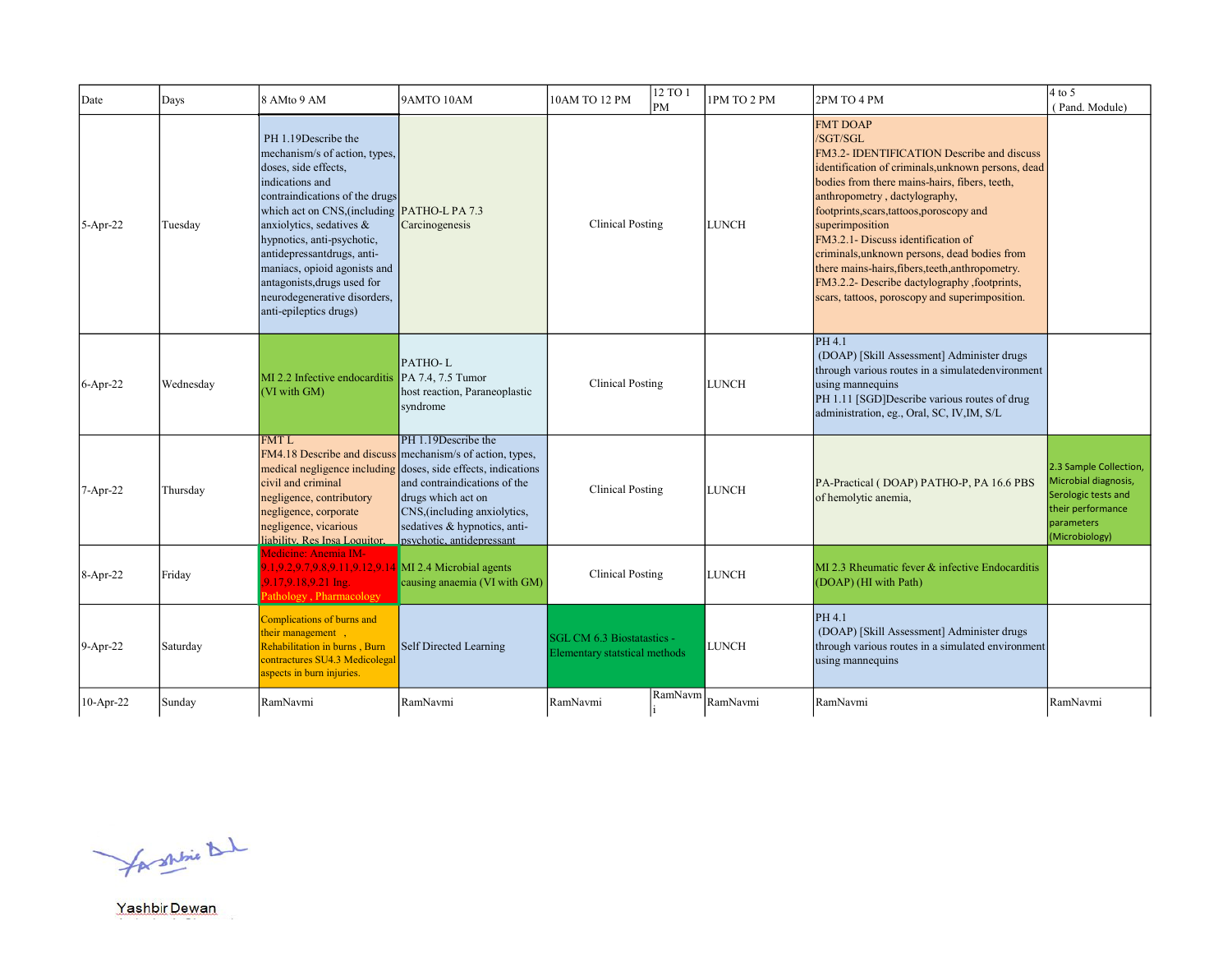| Date      | Days      | 8 AMto 9 AM                                                                                                                                                                                                                                                                                                                                                                         | 9AMTO 10AM                                                                                                                                                                                                                                                                                           | 10AM TO 12 PM           | 12 TO 1<br>PM | 1PM TO 2 PM     | 2PM TO 4 PM                                                                                                                                                                                                           | $4$ to 5<br>(Pand. Module)                                                                                                 |
|-----------|-----------|-------------------------------------------------------------------------------------------------------------------------------------------------------------------------------------------------------------------------------------------------------------------------------------------------------------------------------------------------------------------------------------|------------------------------------------------------------------------------------------------------------------------------------------------------------------------------------------------------------------------------------------------------------------------------------------------------|-------------------------|---------------|-----------------|-----------------------------------------------------------------------------------------------------------------------------------------------------------------------------------------------------------------------|----------------------------------------------------------------------------------------------------------------------------|
| 11-Apr-22 | Monday    | PATHO-L PA 16.1, 16.2<br>Haemolytic anaemia                                                                                                                                                                                                                                                                                                                                         | Obst & Gynae-OG8.7 -<br>Enumerate the indications for<br>and types of vaccination in<br>pregnancy<br>$\overline{\textbf{OG8.8}}$ - Enumerate the<br>indications and describe the<br>investigations including<br>the use of ultrasound in the<br>initial assessment and<br>monitoring in<br>pregnancy | <b>Clinical Posting</b> |               | <b>LUNCH</b>    | $PATHO-L$<br>PA 16.3 Sickle cell anemia and thalassemia                                                                                                                                                               | 2.3 Sample Collection,<br>Microbial diagnosis,<br>Serologic tests and<br>their performance<br>parameters<br>(Microbiology) |
| 12-Apr-22 | Tuesday   | PH 1.19 Describe the<br>mechanism/s of action, types,<br>doses, side effects,<br>indications and<br>contraindications of the drugs<br>which act on CNS, (including<br>anxiolytics, sedatives &<br>hypnotics, anti-psychotic,<br>antidepressantdrugs, anti-<br>maniacs, opioid agonists and<br>antagonists, drugs used for<br>neurodegenerative disorders,<br>anti-epileptics drugs) | MI 2.5 Malaria I (VI with GM)                                                                                                                                                                                                                                                                        | <b>Clinical Posting</b> |               | <b>LUNCH</b>    | MI 1.2 Gram & ZN stain (DOAP)                                                                                                                                                                                         |                                                                                                                            |
| 13-Apr-22 | Wednesday | MI 2.5 Malaria II &<br>babesiosis (HI with Path)                                                                                                                                                                                                                                                                                                                                    | PATHO-L<br>PA 16.4, 16.5<br>Acquired hemolytic anemia,<br>PBS in different hemolytic<br>anemia                                                                                                                                                                                                       | <b>Clinical Posting</b> |               | <b>LUNCH</b>    | $2-4$ PM<br>IM 19.8 (Integrated Learning)<br>Discuss and describe the pharmacology, dose,<br>side effects and interactions used in the drug<br>therapy of Parkinson's syndrome (Integration with<br>General Medicine) |                                                                                                                            |
| 14-Apr-22 | Thursday  | Ambedkar Jyanti                                                                                                                                                                                                                                                                                                                                                                     | Ambedkar Jyanti                                                                                                                                                                                                                                                                                      | Ambedkar Jyanti         |               | Ambedkar Jyanti | Ambedkar Jyanti                                                                                                                                                                                                       | Ambedkar Jyanti                                                                                                            |
| 15-Apr-22 | Friday    | Medicine: Acute Kidney<br>injury and chronic renal<br>ailure - IM<br>10.1, 10.1, 10.2, 10.3, 10.4, 10.5<br>10.6, 10.7, 10.8, 10.9, 10.10, 10<br>11,10.19,10.25,10.26,10.27,<br>10.28, 10.29, 10.30, 10.31 Ing.<br>Pathology, Pharmacology                                                                                                                                           | MI 2.5 Trypanosomes (SDL)                                                                                                                                                                                                                                                                            | <b>Clinical Posting</b> |               | <b>LUNCH</b>    | MI 1.2 Gram & ZN stain (DOAP)                                                                                                                                                                                         |                                                                                                                            |

for shrine that

Yashbir Dewan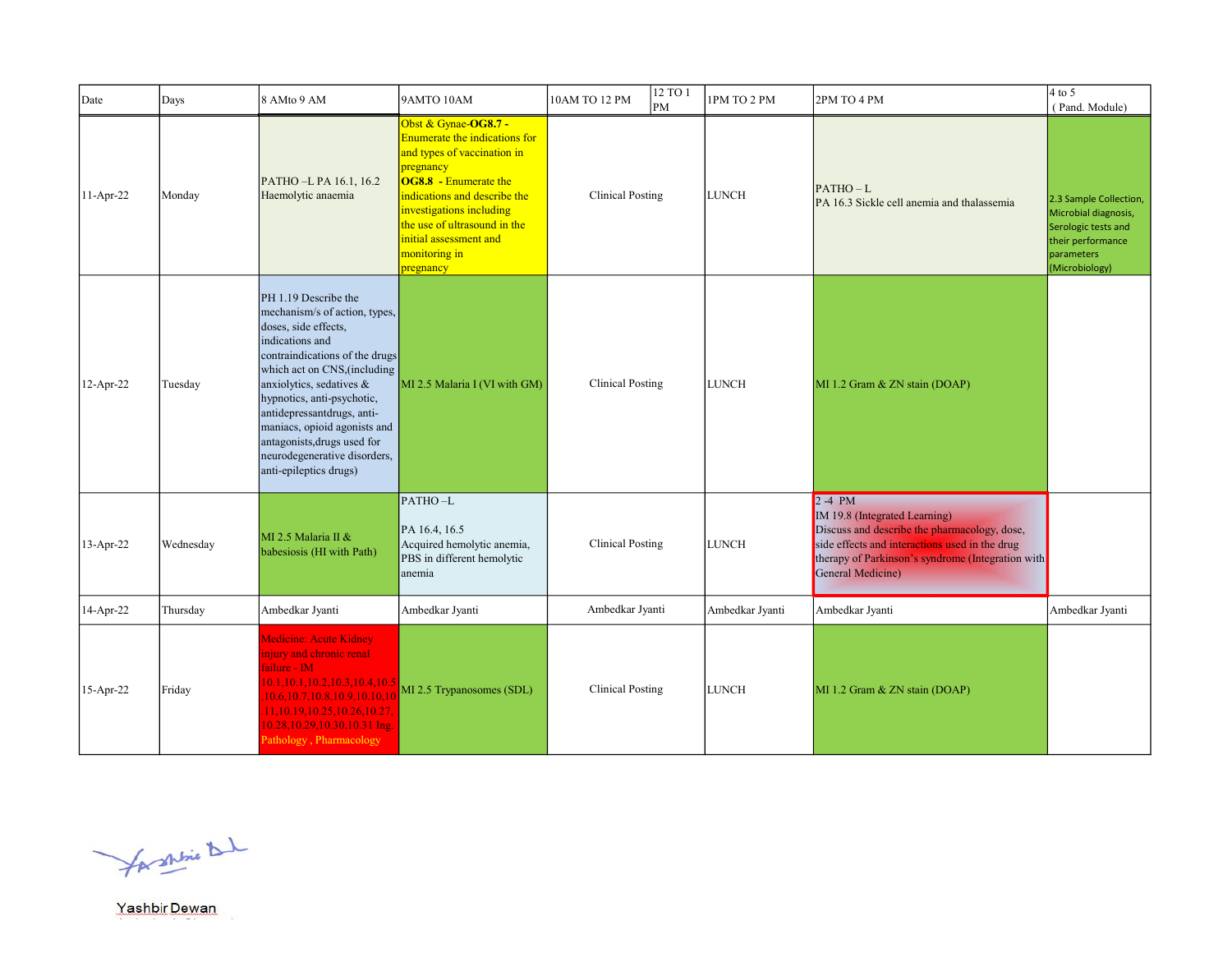| Date         | Days      | 8 AMto 9 AM                                                                                                                                                                                                                                                                                                                                                                                | 9AMTO 10AM                                                                                                                                                                                                                                                                                                                                      | 10AM TO 12 PM                                                                                               | 12 TO 1<br>PM | 1PM TO 2 PM  | 2PM TO 4 PM                                                                                                                                                                                                                                                                                                                                                                    | $4$ to 5<br>(Pand. Module)                                                                                                 |
|--------------|-----------|--------------------------------------------------------------------------------------------------------------------------------------------------------------------------------------------------------------------------------------------------------------------------------------------------------------------------------------------------------------------------------------------|-------------------------------------------------------------------------------------------------------------------------------------------------------------------------------------------------------------------------------------------------------------------------------------------------------------------------------------------------|-------------------------------------------------------------------------------------------------------------|---------------|--------------|--------------------------------------------------------------------------------------------------------------------------------------------------------------------------------------------------------------------------------------------------------------------------------------------------------------------------------------------------------------------------------|----------------------------------------------------------------------------------------------------------------------------|
| $16$ -Apr-22 | Saturday  | Wound healing and wound care<br>SU5.1 Describe normal wound<br>healing and factors affecting<br>healing. Ing. Pathology                                                                                                                                                                                                                                                                    | <b>PATHO- SEMINAR</b><br>PA 10.1 Malaria                                                                                                                                                                                                                                                                                                        | <b>AETCOM Module 2.5 Bioethics</b><br>continued: Case studies on<br>patient autonomy and decision<br>making |               | LUNCH        | PH 1.19(SGD)Describe the mechanism/s of<br>action, types, doses, side effects, indications and<br>contraindications of the drugs which act on<br>$\cos$ , (including anxiolytics, sedatives &<br>hypnotics, anti-psychotic, antidepressantdrugs,<br>anti-maniacs, opioid agonists and<br>antagonists, drugs used for neurodegenerative<br>disorders, anti-epileptics drugs)    |                                                                                                                            |
| 17-Apr-22    | Sunday    | Sunday                                                                                                                                                                                                                                                                                                                                                                                     | Sundav                                                                                                                                                                                                                                                                                                                                          | Sunday                                                                                                      | Sunday        | Sunday       | Sunday                                                                                                                                                                                                                                                                                                                                                                         | Sunday                                                                                                                     |
| 18-Apr-22    | Monday    | PATHO-SDL(3)<br>PA 17.1, 17.2 Aplastic<br>anemia                                                                                                                                                                                                                                                                                                                                           | Obst & Gynae-OG13.1 -(Part<br>1) Enumerate and discuss the<br>physiology of normal labor,<br>mechanism<br>of labor in occipito-anterior<br>presentation; monitoring of<br>labor<br>including partogram; conduct<br>of labor, pain relief; principles<br>оf<br>induction and acceleration of<br>labor; management of third<br>stage of<br>labor. | <b>Clinical Posting</b>                                                                                     |               | <b>LUNCH</b> | PA-Practical (SGD)<br>PATHO-P Neoplasia and growth disorders,                                                                                                                                                                                                                                                                                                                  | 2.3 Sample Collection,<br>Microbial diagnosis,<br>Serologic tests and<br>their performance<br>parameters<br>(Microbiology) |
| 19-Apr-22    | Tuesday   | PH 1.19Describe the<br>mechanism/s of action, types,<br>doses, side effects,<br>indications and<br>contraindications of the drugs PATHO-L<br>which act on CNS, (including<br>anxiolytics, sedatives &<br>hypnotics, anti-psychotic,<br>antidepressantdrugs, anti-<br>maniacs, opioid agonists and<br>antagonists, drugs used for<br>neurodegenerative disorders,<br>anti-epileptics drugs) | PA 3.1 Amyloidosis                                                                                                                                                                                                                                                                                                                              | <b>Clinical Posting</b>                                                                                     |               | <b>LUNCH</b> | MI 1.2 Gram & ZN stain (DOAP)                                                                                                                                                                                                                                                                                                                                                  |                                                                                                                            |
| 20-Apr-22    | Wednesday | MI 2.5 Filarial worms (VI<br>with GM)                                                                                                                                                                                                                                                                                                                                                      | PATHO-L<br>PA 10.3 Leprosy                                                                                                                                                                                                                                                                                                                      | <b>Clinical Posting</b>                                                                                     |               | <b>LUNCH</b> | PH 1.19(SGD) Describe the mechanism/s of<br>action, types, doses, side effects, indications and<br>contraindications of the drugs which act on<br>$\cos$ , (including anxiolytics, sedatives &<br>hypnotics, anti-psychotic, antidepressant drugs,<br>anti-maniacs, opioid agonists and antagonists,<br>drugs used for neurodegenerative disorders, anti-<br>epileptics drugs) |                                                                                                                            |

for shrine that

Yashbir Dewan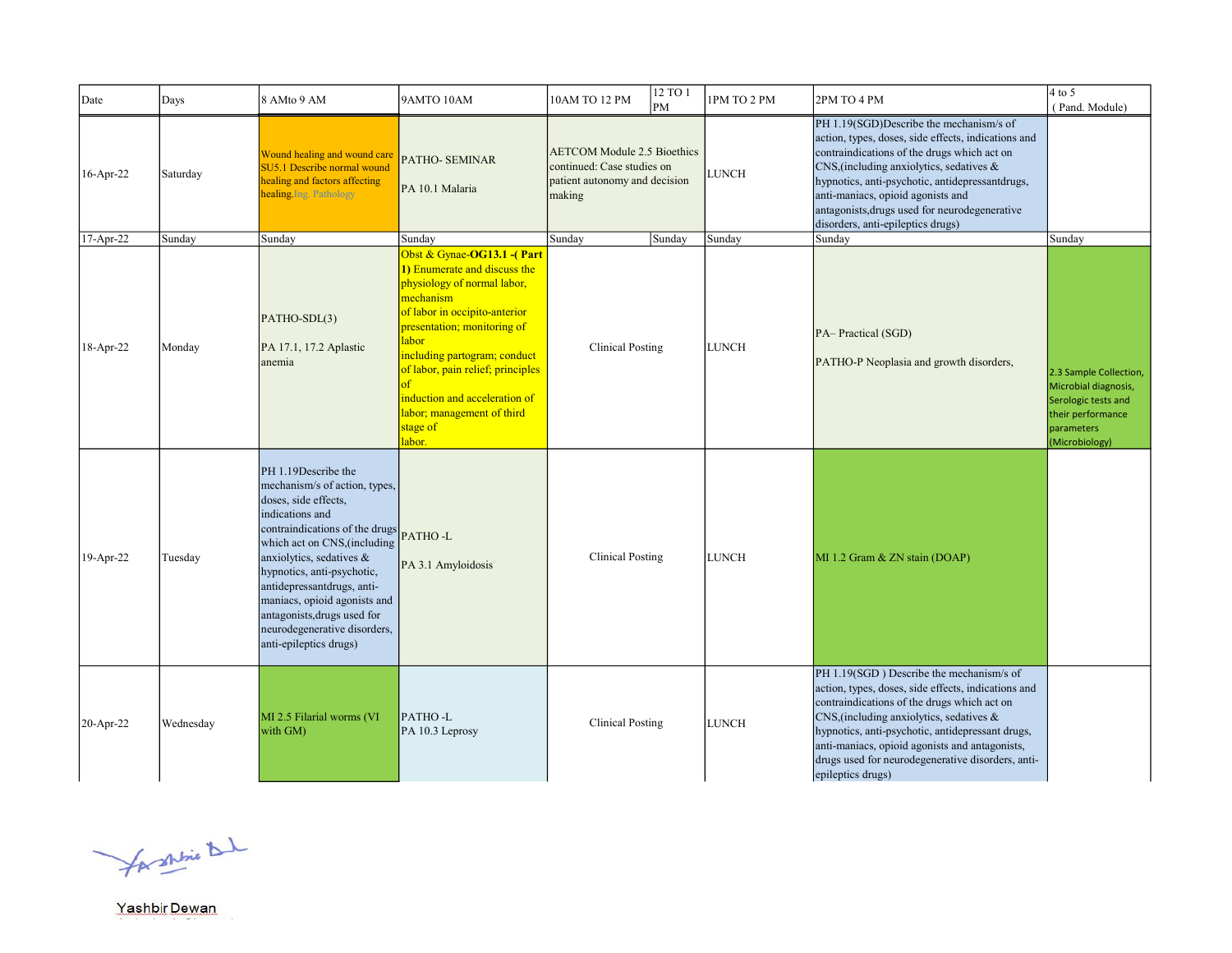| Date                   | Days             | 8 AMto 9 AM                                                                                                                                                                                                                                            | 9AMTO 10AM                                                                                                                                                                                                                                                                                                                                           | 10AM TO 12 PM                                                                                               | 12 TO 1<br>PM | 1PM TO 2 PM            | 2PM TO 4 PM                                                                                                                                                                                                                                        | $4$ to 5<br>(Pand. Module)                                                                                                           |
|------------------------|------------------|--------------------------------------------------------------------------------------------------------------------------------------------------------------------------------------------------------------------------------------------------------|------------------------------------------------------------------------------------------------------------------------------------------------------------------------------------------------------------------------------------------------------------------------------------------------------------------------------------------------------|-------------------------------------------------------------------------------------------------------------|---------------|------------------------|----------------------------------------------------------------------------------------------------------------------------------------------------------------------------------------------------------------------------------------------------|--------------------------------------------------------------------------------------------------------------------------------------|
| $21-Apr-22$            | Thursday         | Lecture CM 3.5<br>Housing and its standards<br>and its effect on health                                                                                                                                                                                | PH 1.24 Describe the<br>mechanism/s of action, types,<br>doses, side effects, indications<br>and contraindications of the<br>drugs affecting renal systems<br>including diuretics,<br>antidiuretics-vasopressin and<br>analogues                                                                                                                     | <b>Clinical Posting</b>                                                                                     |               | <b>LUNCH</b>           | PA-Practical (DOAP)<br>PATHO-P, PA 3.2<br>$Amyloidosis + Leprosy,$                                                                                                                                                                                 | 2.3 Sample Collection,<br>Microbial diagnosis,<br>Serologic tests and<br>their performance<br>parameters<br>(Microbiology)           |
| 22-Apr-22              | Friday           | Medicine: Diabetes mellitus-<br>M<br>11.1, 11.2, 11.3, 11.4, 11.5, 11.6<br>11.18,11.22,11.23,11.24 Ing.<br>Pathology, Pharmacology                                                                                                                     | MI 2.5 Leishmania (HI with<br>Path)                                                                                                                                                                                                                                                                                                                  | <b>Clinical Posting</b>                                                                                     |               | <b>LUNCH</b>           | MI 2.6 Malaria & filaria (DOAP)                                                                                                                                                                                                                    |                                                                                                                                      |
| 23-Apr-22              | Saturday         | Wound healing and wound care<br>SU5.2 Elicit, document and<br>present a history in a patient<br>presenting with wounds.<br>SU5.3 Differentiate the various<br>types of wounds, Lump, ulcer<br>sinus, fistula- plan and observ<br>management of wounds. | <b>FMT SDL</b><br>FM4.19 Define Consent.<br>Describe different types of<br>consent and ingredients<br>of informed consent. Describe<br>the rules of consent and<br>importance<br>of consent in relation to age,<br>emergency situation, mental<br>illness<br>and alcohol intoxication                                                                | <b>AETCOM Module 2.5 Bioethics</b><br>continued: Case studies on<br>patient autonomy and decision<br>making |               | <b>LUNCH</b>           | PH 3.1(SGD) Write a rational, correct and legible<br>generic prescription for a given condition and<br>communicate the same to the patient<br>PH3.8<br>(DOAP) Communicate effectively with a patient<br>on the proper use of prescribed medication |                                                                                                                                      |
| 24-Apr-22<br>25-Apr-22 | Sunday<br>Monday | Sunday<br>PATHO-L<br>PA 18.2-I Acute Leukemias                                                                                                                                                                                                         | Sundav<br>Obst & Gynae-OG13.1 - (Part<br>2) Enumerate and discuss the<br>physiology of normal labor,<br>mechanism<br>of labor in occipito-anterior<br>presentation; monitoring of<br>labor<br>including partogram; conduct<br>of labor, pain relief; principles<br>induction and acceleration of<br>labor; management of third<br>stage of<br>labor. | Sunday<br><b>Clinical Posting</b>                                                                           | Sunday        | Sunday<br><b>LUNCH</b> | Sunday<br>PA - Practical (SGD)<br>PBS in leukemias                                                                                                                                                                                                 | Sunday<br>2.3 Sample Collection,<br>Microbial diagnosis,<br>Serologic tests and<br>their performance<br>parameters<br>(Microbiology) |

for shrine that

Yashbir Dewan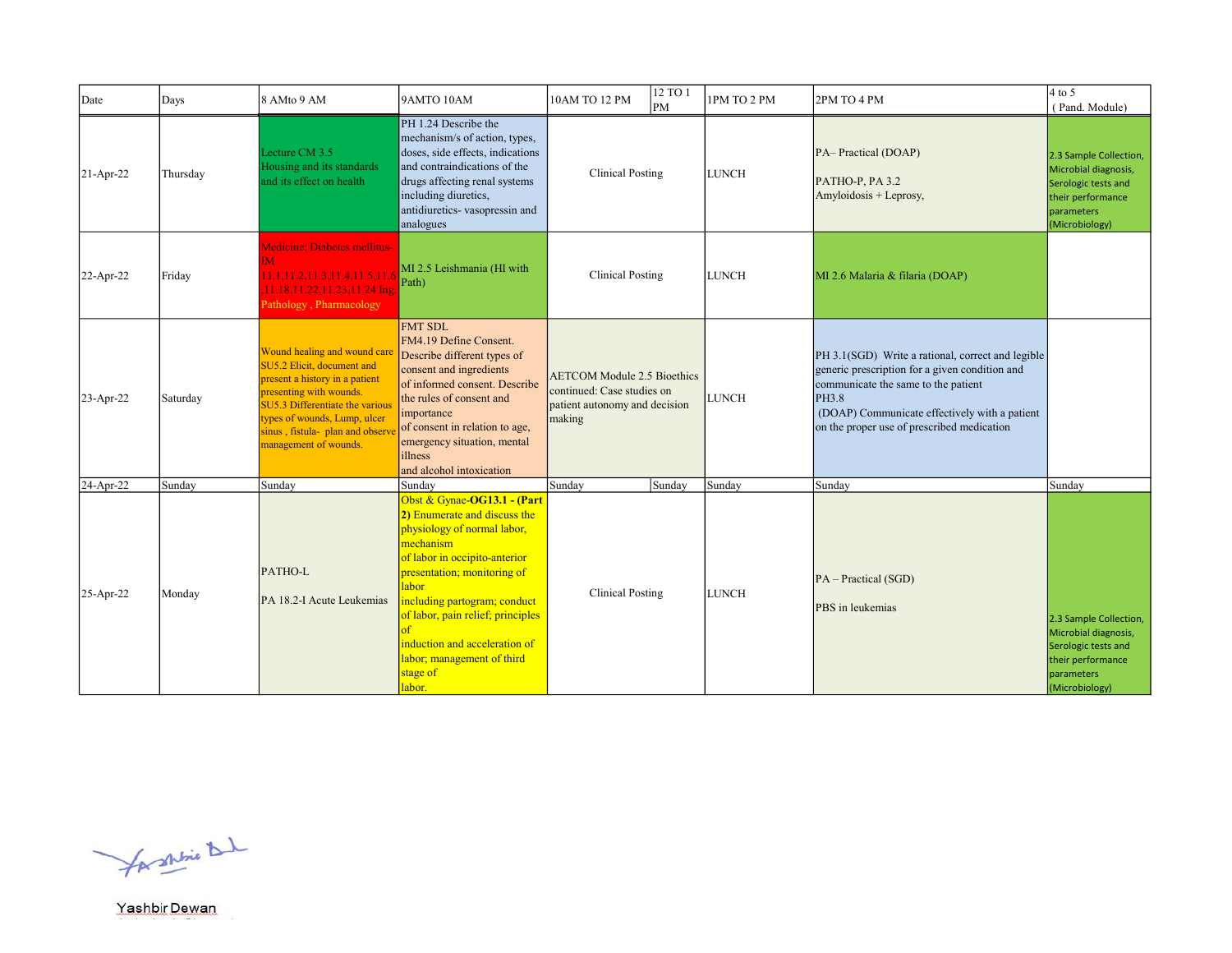| Date      | Days      | 8 AMto 9 AM                                                                                                                                                                                                                         | 9AMTO 10AM                                                                                                                                                                                                                    | 10AM TO 12 PM                                                                     | 12 TO 1<br>PM | 1PM TO 2 PM  | 2PM TO 4 PM                                                                                                                                                                                                                                                                                                                                                                                                                                                                                                                                                                                                                          | $4$ to 5<br>(Pand. Module)                                                                                                 |
|-----------|-----------|-------------------------------------------------------------------------------------------------------------------------------------------------------------------------------------------------------------------------------------|-------------------------------------------------------------------------------------------------------------------------------------------------------------------------------------------------------------------------------|-----------------------------------------------------------------------------------|---------------|--------------|--------------------------------------------------------------------------------------------------------------------------------------------------------------------------------------------------------------------------------------------------------------------------------------------------------------------------------------------------------------------------------------------------------------------------------------------------------------------------------------------------------------------------------------------------------------------------------------------------------------------------------------|----------------------------------------------------------------------------------------------------------------------------|
| 26-Apr-22 | Tuesday   | PH 1.25 Describe the<br>mechanism/s of action, types,<br>doses, side effects,<br>indications and<br>contraindications of the drugs<br>acting on blood, like<br>anticoagulants, antiplatelets,<br>fibrinolytics, plasma<br>expanders | Lecture CM 3.4<br>Excreta disposal-sanitation<br>barrier, methods of disposal,<br>eptic tank working, shulab<br>auchalya.                                                                                                     | <b>Clinical Posting</b>                                                           |               | <b>LUNCH</b> | <b>FMT DOAP</b><br>/SGT/SGL<br>FM3.4- Mechanical injuries and wounds: Define<br>injury, assault & hurt. Describe IPC pertaining to<br>injuries<br>FM3.4.1- Define injury, assault & hurt. Describe<br>IPC pertaining to injuries<br>FM3.5- Mechanical injuries and wounds:<br>Describe accidental, suicidal and homicidal<br>injuries. Describe simple, grievous and dangerous<br>injuries. Describe ante-mortem and post-mortem<br>injuries<br>FM3.5.1- Describe accidental, suicidal and<br>homicidal injuries. Describe simple, grievous and<br>dangerous injuries.<br>FM3.5.2- Describe ante-mortem and post-mortem<br>injuries. |                                                                                                                            |
| 27-Apr-22 | Wednesday | MI 2.7 HIV I (VI with GM)                                                                                                                                                                                                           | PATHO-L<br>PA 18.2-II<br>Chronic Leukemias<br>PA 18.1<br>Leukemoid reaction                                                                                                                                                   | <b>Clinical Posting</b>                                                           |               | LUNCH        | PH4.2<br>DOAP:<br>Demonstrate the effects of drugs on blood<br>pressure (vasopressin and vaso-depressors with<br>appropriate blockers) using computer aided<br>learning                                                                                                                                                                                                                                                                                                                                                                                                                                                              |                                                                                                                            |
| 28-Apr-22 | Thursday  | FMT L<br>FM4.20 Describe therapeutic<br>privilege, Malingering,<br>Therapeutic<br>Misadventure, Professional<br>Secrecy, Human<br>Experimentation                                                                                   | PH 1.25 Describe the<br>mechanism/s of action, types,<br>doses, side effects, indications<br>and contraindications of the<br>drugs acting on blood, like<br>anticoagulants, antiplatelets,<br>fibrinolytics, plasma expanders | <b>Clinical Posting</b>                                                           |               | <b>LUNCH</b> | PATHO-L<br>PA 10.2, 10.4<br>Cysticercosis, Bact, Viral, Protozoal, Helminthic<br>disease                                                                                                                                                                                                                                                                                                                                                                                                                                                                                                                                             | 2.3 Sample Collection,<br>Microbial diagnosis,<br>Serologic tests and<br>their performance<br>parameters<br>(Microbiology) |
| 29-Apr-22 | Friday    | <b>Medicine: Thyroid Dysfunction</b><br>IМ.<br>2.1, 12.2, 12.3, 12.4, 12.12, 12.13<br>Ing. Pharmacology,<br>Community Medicine, General<br>urgery                                                                                   | MI 2.7 HIV II (HI with Path)                                                                                                                                                                                                  | <b>Clinical Posting</b>                                                           |               | <b>LUNCH</b> | MI 1.2 Gram & ZN stain (DOAP)                                                                                                                                                                                                                                                                                                                                                                                                                                                                                                                                                                                                        |                                                                                                                            |
| 30-Apr-22 | Saturday  | Wound healing and wound care<br>SU5.3 Differentiate the various<br>types of wounds, Lump, ulcer<br>sinus, fistula- continued<br>SU5.4 Discuss medico legal<br>aspects of wounds                                                     | PATHO-L<br>PA 11.1 Cytogenetic<br>Abnormality                                                                                                                                                                                 | SGL CM 9.1, 9.2 Demographic<br>cycle and Interpretation of<br>demographic indices |               | <b>LUNCH</b> | PH4.2<br>DOAP:<br>Demonstrate the effects of drugs on blood<br>pressure (vasopressin and vaso-depressors with<br>appropriate blockers) using computer aided<br>learning                                                                                                                                                                                                                                                                                                                                                                                                                                                              |                                                                                                                            |
| 1-May-22  | Sunday    | Sunday                                                                                                                                                                                                                              | Sunday                                                                                                                                                                                                                        | Sunday                                                                            | Sunday        | Sunday       | Sunday                                                                                                                                                                                                                                                                                                                                                                                                                                                                                                                                                                                                                               | Sunday                                                                                                                     |

for shine that

Yashbir Dewan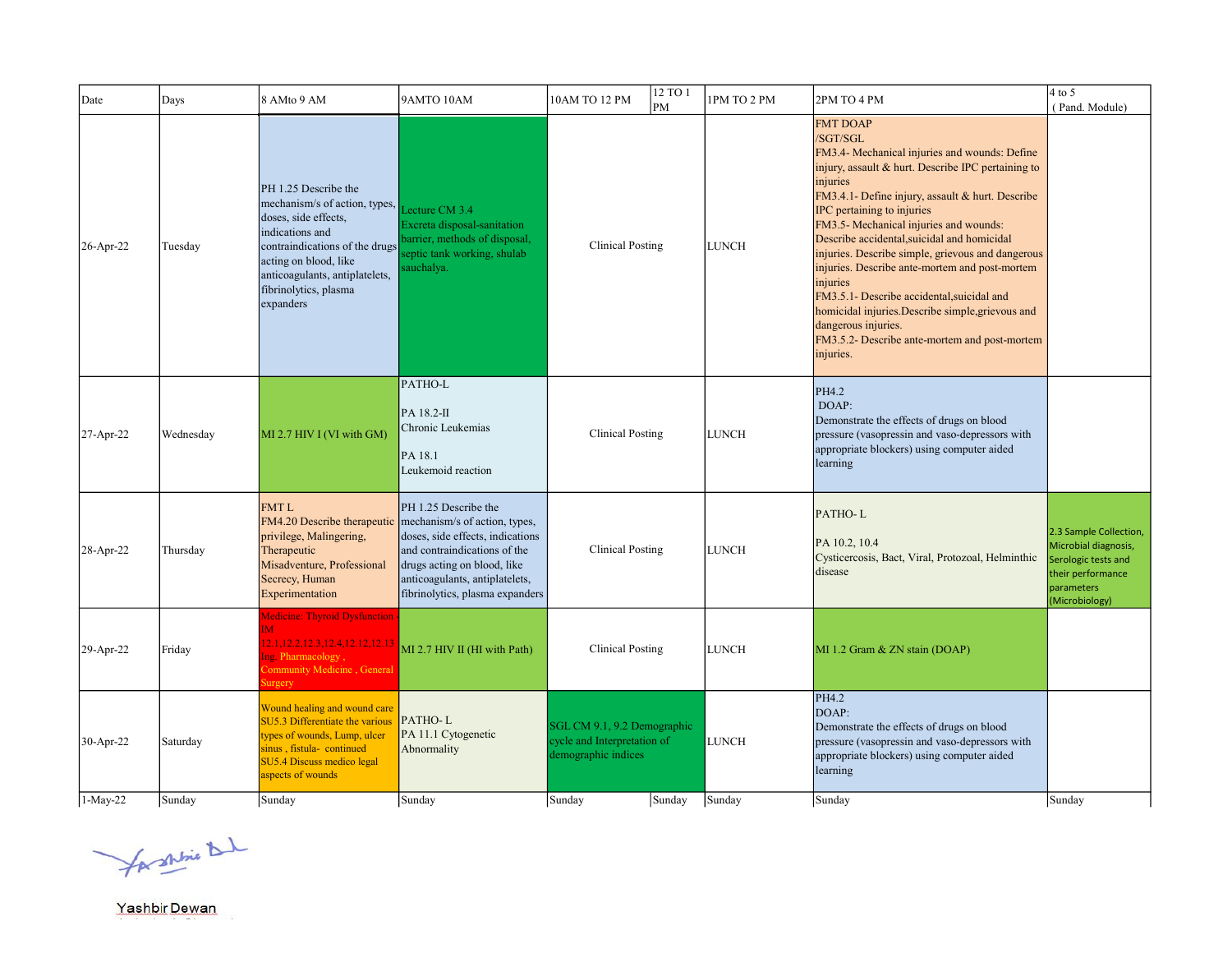| Date       | Days      | 8 AMto 9 AM                                                                                                                                                                                                                                                                                              | 9AMTO 10AM                                                                                                                                                                                   | 10AM TO 12 PM                                                                                                    | 12 TO 1<br>PM                           | 1PM TO 2 PM        | 2PM TO 4 PM                                                                                                                                                             | $4$ to 5<br>(Pand. Module)                                                                                                         |
|------------|-----------|----------------------------------------------------------------------------------------------------------------------------------------------------------------------------------------------------------------------------------------------------------------------------------------------------------|----------------------------------------------------------------------------------------------------------------------------------------------------------------------------------------------|------------------------------------------------------------------------------------------------------------------|-----------------------------------------|--------------------|-------------------------------------------------------------------------------------------------------------------------------------------------------------------------|------------------------------------------------------------------------------------------------------------------------------------|
| $2-May-22$ | Monday    | PATHO-L<br>PA 8.1, 8.2<br>Basic diagnostic cytology                                                                                                                                                                                                                                                      | Obst & Gynae-OG14.1 -<br>Enumerate and discuss the<br>diameters of maternal pelvis<br>and types Ing. Human Anatomy                                                                           |                                                                                                                  | <b>Clinical Posting</b><br><b>LUNCH</b> |                    | PA-Practical (DOAP)<br>PA 8.3 Diagnostic cytology                                                                                                                       | 2.4 Vaccination<br>strategies including<br>vaccine development<br>& Implementation 6<br>(Community Medicine,<br>with Biochemistry) |
| $3-May-22$ | Tuesday   | <b>ID UL FITAR</b>                                                                                                                                                                                                                                                                                       | <b>ID UL FITAR</b>                                                                                                                                                                           | <b>ID UL FITAR</b>                                                                                               |                                         | <b>ID UL FITAR</b> | <b>ID UL FITAR</b>                                                                                                                                                      | <b>ID UL FITAR</b>                                                                                                                 |
| 4-May-22   | Wednesday | MI 3.1 Introduction to GI<br>infection & viral diarrhoea<br>(VI with Paedia)                                                                                                                                                                                                                             | PATHO-L<br>PA 9.6 HIV & AIDS                                                                                                                                                                 | <b>Clinical Posting</b>                                                                                          |                                         | <b>LUNCH</b>       | PH4.2<br>DOAP:<br>Demonstrate the effects of drugs on blood<br>pressure (vasopressor and vaso-depressors with<br>appropriate blockers) using computer aided<br>learning |                                                                                                                                    |
| 5-May-22   | Thursday  | <b>FMTL</b><br>FM1.10 Select appropriate<br>cause of death in a particular<br>scenario by<br>referring ICD 10 code<br>FM2.1 Define, describe and<br>discuss death and its types<br>including<br>somatic/clinical/cellular,<br>molecular and brain-death,<br><b>Cortical Death</b><br>and Brainstem Death | PH 1.26 Describe mechanisms<br>of action, types, doses, side<br>effects, indications and<br>contraindications of the drugs<br>modulating the rennin<br>angiotensin and aldosterone<br>system | <b>Clinical Posting</b>                                                                                          |                                         | <b>LUNCH</b>       | PATHO-L<br>PA 22.4, 22.5<br>Blood components & clinical uses, TTI                                                                                                       | 2.4 Vaccination<br>strategies including<br>vaccine development<br>& Implementation 6<br>(Community Medicine,<br>with Biochemistry) |
| 6-May-22   | Friday    | Medicine: Common<br><b>Malignancies IM-</b><br>13.1, 13.2, 13.3, 13.4, 13.5, 13.6<br>Ing. Pathology,<br>Biochemistry, Pharmacology                                                                                                                                                                       | MI 3.1 Antibiotic associated<br>diarrhoea (SDL)                                                                                                                                              | <b>Clinical Posting</b>                                                                                          |                                         | <b>LUNCH</b>       | MI 3.1 Diarrhoea due to enterobact. (VI with GM)                                                                                                                        |                                                                                                                                    |
| 7-May-22   | Saturday  | Surgical infections SU6.1<br>Define and describe the<br>etiology and pathogenesis of<br>surgica Infections- Acute<br>infections -Cellulitis, absccess,<br>carbuncle, erysipelas. Ing<br>Microbiology                                                                                                     | PATHO-L PA 22.6,22.7<br>transfusion reactions & it's<br>investigations, autologous<br>transfusions                                                                                           | <b>AETCOM</b> Module 2.6<br>Bioethics continued: Case studies<br>on autonomy and decision<br>making Pharmacology |                                         | <b>LUNCH</b>       | Written Assessment<br>PH 1.24, PH 1.25                                                                                                                                  | <b>Sports</b>                                                                                                                      |
| 8-May-22   | Sunday    | Sunday                                                                                                                                                                                                                                                                                                   | Sunday                                                                                                                                                                                       | Sunday                                                                                                           | Sunday                                  | Sunday             | Sunday                                                                                                                                                                  | Sunday                                                                                                                             |
| 9-May-22   | Monday    |                                                                                                                                                                                                                                                                                                          |                                                                                                                                                                                              |                                                                                                                  |                                         |                    |                                                                                                                                                                         |                                                                                                                                    |

 $\frac{1}{\sqrt{1 + \frac{1}{2}}\sqrt{1 + \frac{1}{2}}\sqrt{1 + \frac{1}{2}}}}$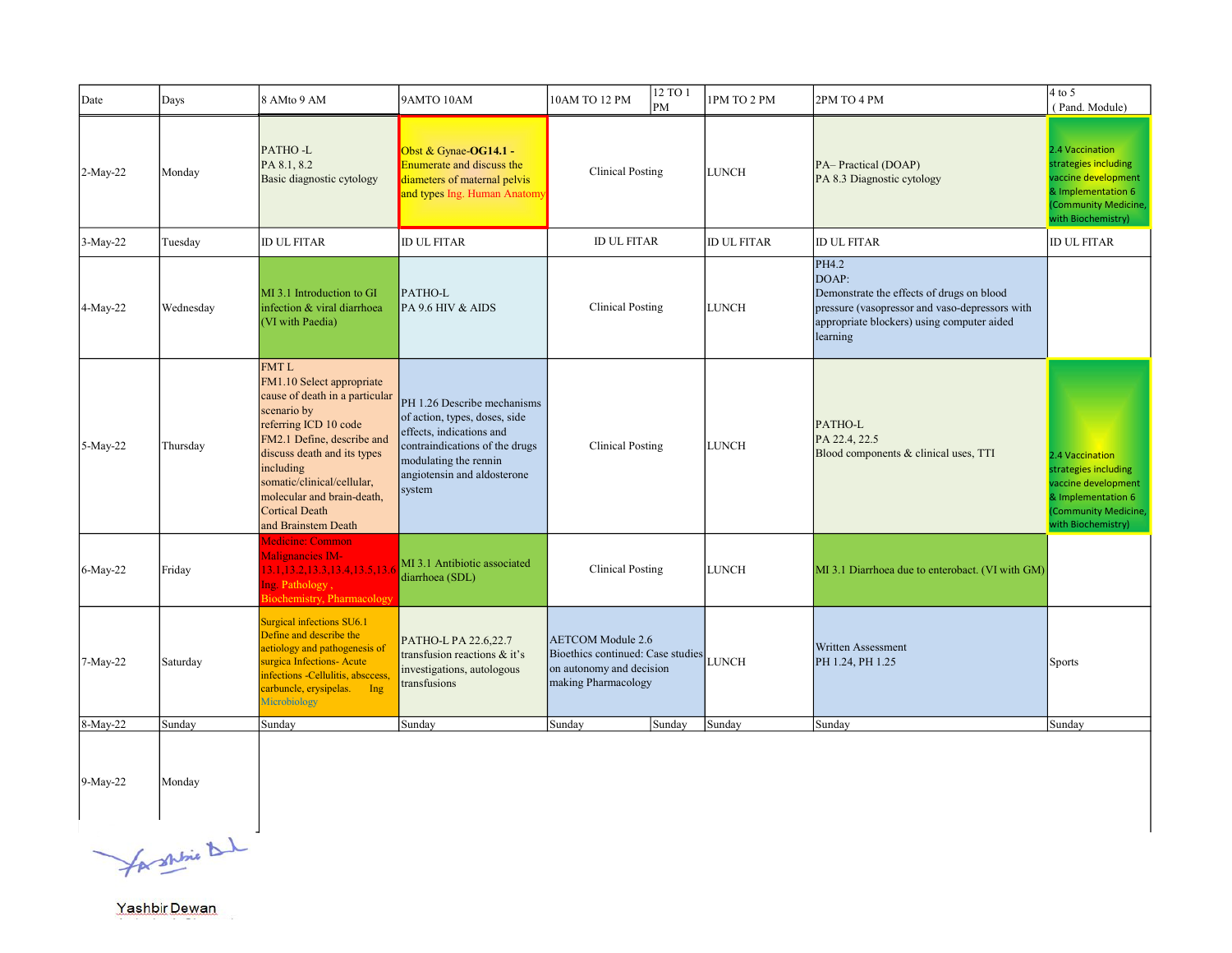| Date      | Days      | 8 AMto 9 AM                                                           | 9AMTO 10AM                                                                                                                                                                                                                                                                                  | 10AM TO 12 PM           | 12 TO 1<br>$\mathbf{P}$ M | 1PM TO 2 PM  | 2PM TO 4 PM                                                                                                      | $4$ to 5<br>(Pand. Module)                                                                                      |
|-----------|-----------|-----------------------------------------------------------------------|---------------------------------------------------------------------------------------------------------------------------------------------------------------------------------------------------------------------------------------------------------------------------------------------|-------------------------|---------------------------|--------------|------------------------------------------------------------------------------------------------------------------|-----------------------------------------------------------------------------------------------------------------|
| 10-May-22 | Tuesday   |                                                                       |                                                                                                                                                                                                                                                                                             |                         |                           |              |                                                                                                                  |                                                                                                                 |
| 11-May-22 | Wednesday |                                                                       |                                                                                                                                                                                                                                                                                             |                         |                           |              | 1st Terminal Examination, in Patho, Micro, Pharma                                                                |                                                                                                                 |
| 12-May-22 | Thursday  |                                                                       |                                                                                                                                                                                                                                                                                             |                         |                           |              |                                                                                                                  |                                                                                                                 |
| 13-May-22 | Friday    |                                                                       |                                                                                                                                                                                                                                                                                             |                         |                           |              |                                                                                                                  |                                                                                                                 |
| 14-May-22 | Saturday  |                                                                       |                                                                                                                                                                                                                                                                                             |                         |                           |              |                                                                                                                  |                                                                                                                 |
| 15-May-22 | Sunday    | Sunday                                                                | Sunday                                                                                                                                                                                                                                                                                      | Sunday                  | Sunday                    | Sunday       | Sunday                                                                                                           | Sunday                                                                                                          |
| 16-May-22 | Monday    | PATHO-SDL(4)<br>PA 11.3 Storage disorders of<br>infancy and childhood | Obst & Gynae-OG16.3 -<br>Describe and discuss causes,<br>clinical features, diagnosis,<br>investigations; monitoring of<br>fetal well-being, including<br>ultrasound<br>and fetal Doppler; principles of<br>management; prevention and<br>counselling in intrauterine<br>growth retardation | <b>Clinical Posting</b> |                           | <b>LUNCH</b> | PA-Practical (SGD)<br>PA 22.1, 22.2, 16.7 Blood grouping, compatibility 2.4 Vaccination<br>test, cross matching, | strategies including<br>vaccine development<br>& Implementation 6<br>(Community Medicine,<br>uith Riochamistry) |

for shrine that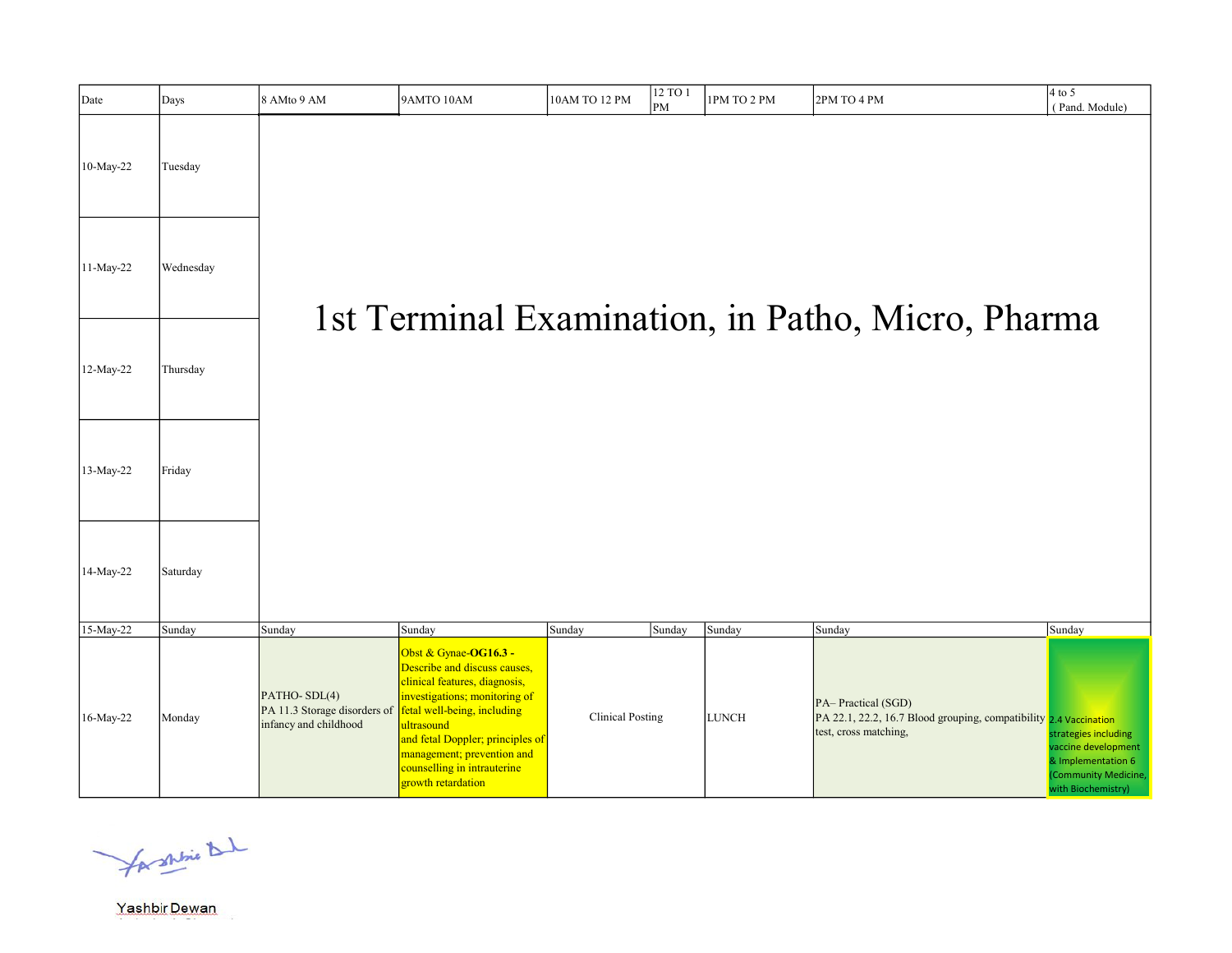| Date      | Days      | 8 AMto 9 AM                                                                                                                                                                                     | 9AMTO 10AM                                                                                                                                                                                                                                                                                                                              | 10AM TO 12 PM                                       | 12 TO 1<br>lрм | 1PM TO 2 PM  | 2PM TO 4 PM                                                                                                                                                       | $4$ to 5<br>(Pand. Module)                                                                                                         |
|-----------|-----------|-------------------------------------------------------------------------------------------------------------------------------------------------------------------------------------------------|-----------------------------------------------------------------------------------------------------------------------------------------------------------------------------------------------------------------------------------------------------------------------------------------------------------------------------------------|-----------------------------------------------------|----------------|--------------|-------------------------------------------------------------------------------------------------------------------------------------------------------------------|------------------------------------------------------------------------------------------------------------------------------------|
| 17-May-22 | Tuesday   | PH 1.26 Describe<br>mechanisms of action, types,<br>doses, side effects,<br>indications and<br>contraindications of the drugs<br>modulating the rennin<br>angiotensin and aldosterone<br>system | PATHO-L PA 19.1, 19.2<br>Lymphadenopathy,<br>Tuberculous Lymphadenitis                                                                                                                                                                                                                                                                  | <b>Clinical Posting</b>                             |                | <b>LUNCH</b> | MI 1.2 Stool routine microcopy (DOAP)                                                                                                                             |                                                                                                                                    |
| 18-May-22 | Wednesday | MI 3.1 Cholera                                                                                                                                                                                  | PATHO-L<br>PA 19.4 Hodgkins and non<br>hodgkin's lymphoma                                                                                                                                                                                                                                                                               | <b>Clinical Posting</b>                             |                | <b>LUNCH</b> | PH 3.2 Perform and interpret a critical appraisal<br>(audit) of a given prescription<br>PH3.3 Perform a critical evaluation of the drug<br>promotional literature |                                                                                                                                    |
| 19-May-22 | Thursday  | Lecture CM 3.4<br>Water carriage system<br>sewage composition, modern<br>sewage treatment, method of<br>disposal including oxidation<br>pond.                                                   | PH 1.27 Describe the<br>mechanisms of action, types,<br>doses, side effects, indications<br>and contraindications of<br>antihypertensive drugs and<br>drugs used in shock                                                                                                                                                               | <b>Clinical Posting</b>                             |                | <b>LUNCH</b> | <b>PATHO-SEMINAR</b><br>PA 12.2 Protein calorie malnutrition and<br>starvation                                                                                    | 2.4 Vaccination<br>strategies including<br>vaccine development<br>& Implementation 6<br>(Community Medicine,<br>with Biochemistry) |
| 20-May-22 | Friday    | Medicine: Obesity- IM<br>14.1, 14.2, 14.3, 14.4, 14.5, 14.1<br>3,14.14,14.15 Ing. Pathology<br>Pharmacology                                                                                     | MI 3.1 Bacillary dysentary                                                                                                                                                                                                                                                                                                              | <b>Clinical Posting</b>                             |                | <b>LUNCH</b> | $\text{MI } 3.1$ Soil transmitted helmintic infection &<br>parasitic diarrhoea (VI with Paedia)                                                                   |                                                                                                                                    |
| 21-May-22 | Saturday  | SU6.1Surgical infections contd<br>Gas gangrene, tetanus.<br><b>Surgical infections Chronic</b><br>infections-Tuberculosis,<br>Actinomycosis, Leprosy,<br>syphilis                               | Self Directive Learning                                                                                                                                                                                                                                                                                                                 | Sports and Other Extra Carricular LUNCH<br>Activity |                |              | PH3.3 Perform a critical evaluation of the drug<br>promotional literature                                                                                         |                                                                                                                                    |
| 22-May-22 | Sunday    | Sunday                                                                                                                                                                                          | Sunday                                                                                                                                                                                                                                                                                                                                  | Sunday                                              | Sunday         | Sunday       | Sunday                                                                                                                                                            | Sunday                                                                                                                             |
| 23-May-22 | Monday    | PATHO-SDL(6)<br>PA 19.6 Splenomegaly                                                                                                                                                            | Obst & Gynae-OG 17.1 -<br>Describe and discuss the<br>physiology of lactation<br>OG 17.2 - Counsel in a<br>simulated environment, care of<br>the breast, importance<br>and the technique of breast<br>feeding OG 17.3 - Describe<br>and discuss the clinical<br>features, diagnosis and<br>management of mastitis and<br>breast abscess | <b>Clinical Posting</b>                             |                | <b>LUNCH</b> | PA-Practical (DOAP) PA 19.3, 19.5, 19.7<br>Lymph nodes and spleen                                                                                                 | 2.4 Vaccination<br>strategies including<br>vaccine development<br>& Implementation 6<br>Community Medicine,<br>with Biochemistry)  |

for shrine that

Yashbir Dewan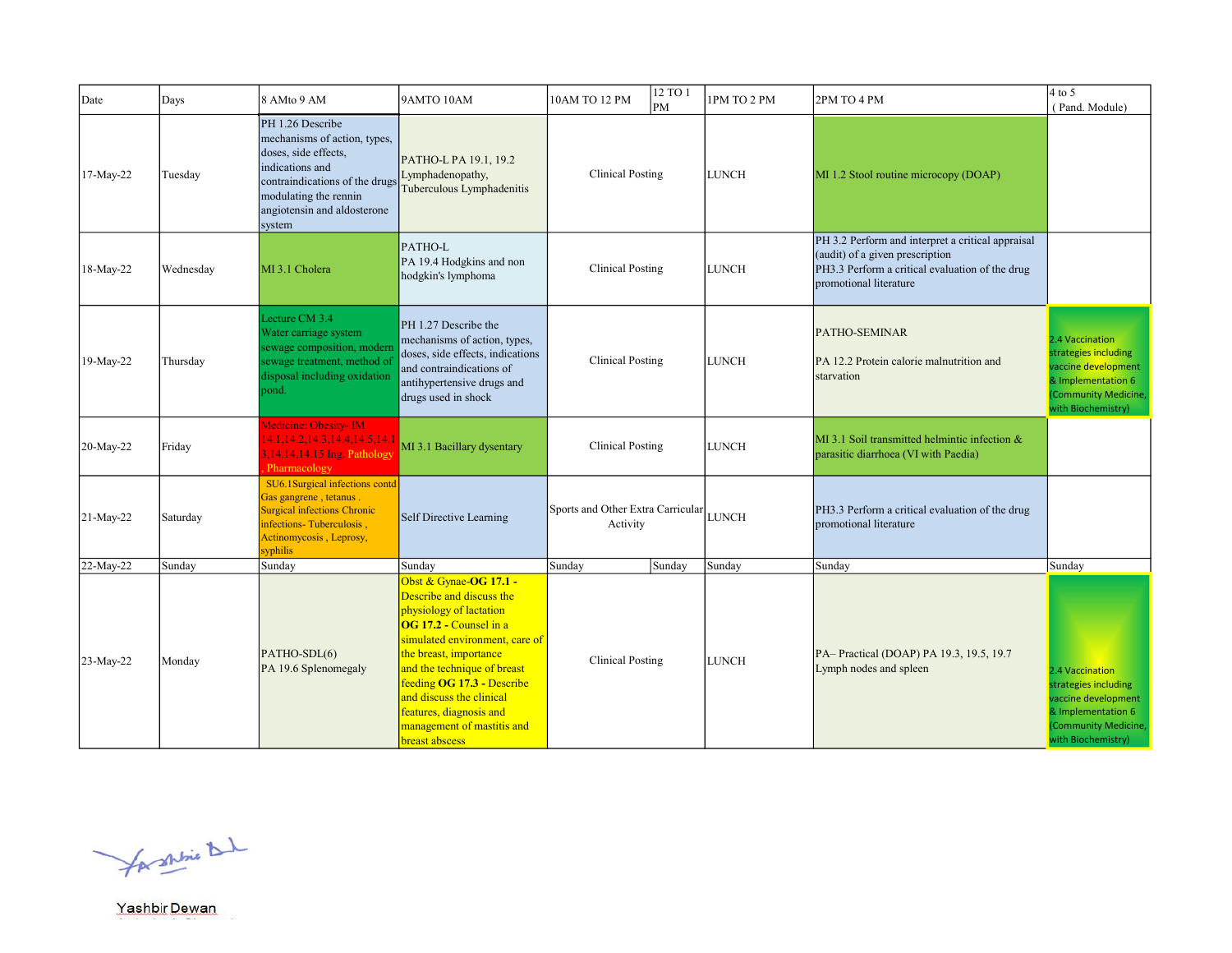| Days                       | 8 AMto 9 AM                                                                                                                                                                                                                                                                                                      | 9AMTO 10AM                                                                                                                                                                                                             | 12 TO 1<br>10AM TO 12 PM<br>PM                                                                                                      | 1PM TO 2 PM                                                       | 2PM TO 4 PM                                                                                                                                                                                                                                                                                                                                                                                                                                                                                                                                                                                                                                                                                                                                                                                                                                                             | $4$ to 5<br>(Pand. Module)                                                                                                         |
|----------------------------|------------------------------------------------------------------------------------------------------------------------------------------------------------------------------------------------------------------------------------------------------------------------------------------------------------------|------------------------------------------------------------------------------------------------------------------------------------------------------------------------------------------------------------------------|-------------------------------------------------------------------------------------------------------------------------------------|-------------------------------------------------------------------|-------------------------------------------------------------------------------------------------------------------------------------------------------------------------------------------------------------------------------------------------------------------------------------------------------------------------------------------------------------------------------------------------------------------------------------------------------------------------------------------------------------------------------------------------------------------------------------------------------------------------------------------------------------------------------------------------------------------------------------------------------------------------------------------------------------------------------------------------------------------------|------------------------------------------------------------------------------------------------------------------------------------|
| Tuesday                    | PH 1.28 Describe the<br>mechanisms of action, types,<br>doses, side effects,<br>indications and<br>used in ischemic heart<br>disease (stable, unstable<br>angina and myocardial<br>infarction), peripheral<br>vascular diseases                                                                                  | Lecture<br>CM 3.6<br>disease and NVBDCP                                                                                                                                                                                | <b>Clinical Posting</b>                                                                                                             | <b>LUNCH</b>                                                      | <b>FMT DOAP</b><br>/SGT/SGL<br>FM14.11- To identify & describe weapons of<br>medico legal importance which are commonly<br>used e.g.lathi, knife, kripan, axe, gandasa, gupti,<br>farsha, dagger, bhalla, razor & stick. Able to<br>prepare report of the weapons brought by police<br>and to give opinion regarding injuries present on<br>the personas described in injury report/ PM report<br>so as to connect weapon with the injuries.<br>to connect the weapon with the injuries)<br>FM14.11.1- To identify $&$ describe weapons of<br>medico legal importance which are commonly<br>used e.g.lathi, knife, kripan, axe, gandasa, gupti,<br>farsha, dagger, bhalla, razor & stick.<br>brought by police and to give opinion regarding<br>injuries present on the personas described in<br>injury report/ PM report so as to connect weapon<br>with the injuries. |                                                                                                                                    |
| Wednesday                  | MI 3.1 Parasitic dysentary                                                                                                                                                                                                                                                                                       | PATHO-SEMINAR<br>childhood                                                                                                                                                                                             | <b>Clinical Posting</b>                                                                                                             | <b>LUNCH</b>                                                      | PH1.26, 1.27 SGD/Tutorial                                                                                                                                                                                                                                                                                                                                                                                                                                                                                                                                                                                                                                                                                                                                                                                                                                               |                                                                                                                                    |
| Thursday                   | <b>FMTL</b><br>FM2.2 Describe and discuss<br>natural and unnatural deaths<br>FM2.3 Describe and discuss<br>issues related to sudden<br>natural deaths<br>FM2.4 Describe salient<br>features of the Organ<br>Transplantation and The<br>Human Organ Transplant<br>(Amendment) Act 2011 and<br>discuss<br>donation | PH 1.28 Describe the<br>mechanisms of action, types,<br>doses, side effects, indications<br>and contraindications of the<br>drugs used in ischemic heart<br>and myocardial infarction),<br>peripheral vascular disease | <b>Clinical Posting</b>                                                                                                             | <b>LUNCH</b>                                                      | PATHO-L PA 21.4, 21.5<br>DIC, Vit K deficiency                                                                                                                                                                                                                                                                                                                                                                                                                                                                                                                                                                                                                                                                                                                                                                                                                          | 2.4 Vaccination<br>strategies including<br>vaccine development<br>& Implementation 6<br>(Community Medicine,<br>with Biochemistry) |
| Friday                     | Medicine: GI Bleeding IM-<br>,15.14,15.15,15.16 Ing.<br>Phatology, Pharmacology, Gen<br>urgery                                                                                                                                                                                                                   | MI 3.5 Food poisoning (VI<br>with GM)                                                                                                                                                                                  | <b>Clinical Posting</b>                                                                                                             | <b>LUNCH</b>                                                      | MI 3.2 Diarrhoea & dysentry, stool (DOAP) (VI<br>with GM)                                                                                                                                                                                                                                                                                                                                                                                                                                                                                                                                                                                                                                                                                                                                                                                                               |                                                                                                                                    |
| Saturdav<br>for shine that | SU6.2 Enumerate Prophylactic<br>and therapeutic antibiotics<br>Plan appropriate management                                                                                                                                                                                                                       | <b>FMT SDL</b><br>FM2.5 Discuss moment of<br>death, modes of death - coma,<br>asphyxia and                                                                                                                             | SGL CM 14.1, 14.2, 14.3 BMW<br>Management                                                                                           | LUNCH                                                             | PH.2.2<br>DOAP: Prepare oral rehydration solution from<br>ORS packet and explain its use                                                                                                                                                                                                                                                                                                                                                                                                                                                                                                                                                                                                                                                                                                                                                                                |                                                                                                                                    |
|                            |                                                                                                                                                                                                                                                                                                                  |                                                                                                                                                                                                                        | contraindications of the drugs Role of vectors in causation of<br>ethical issues regarding organ<br>5.1,15.2,,15.3,15.10,15.11,15.1 | PA 11.2 Tumors of infancy and<br>disease (stable, unstable angina |                                                                                                                                                                                                                                                                                                                                                                                                                                                                                                                                                                                                                                                                                                                                                                                                                                                                         | (Prepare injury report/PM report must be provided<br>FM14.11.2- Able to prepare report of the weapons                              |

Yashbir Dewan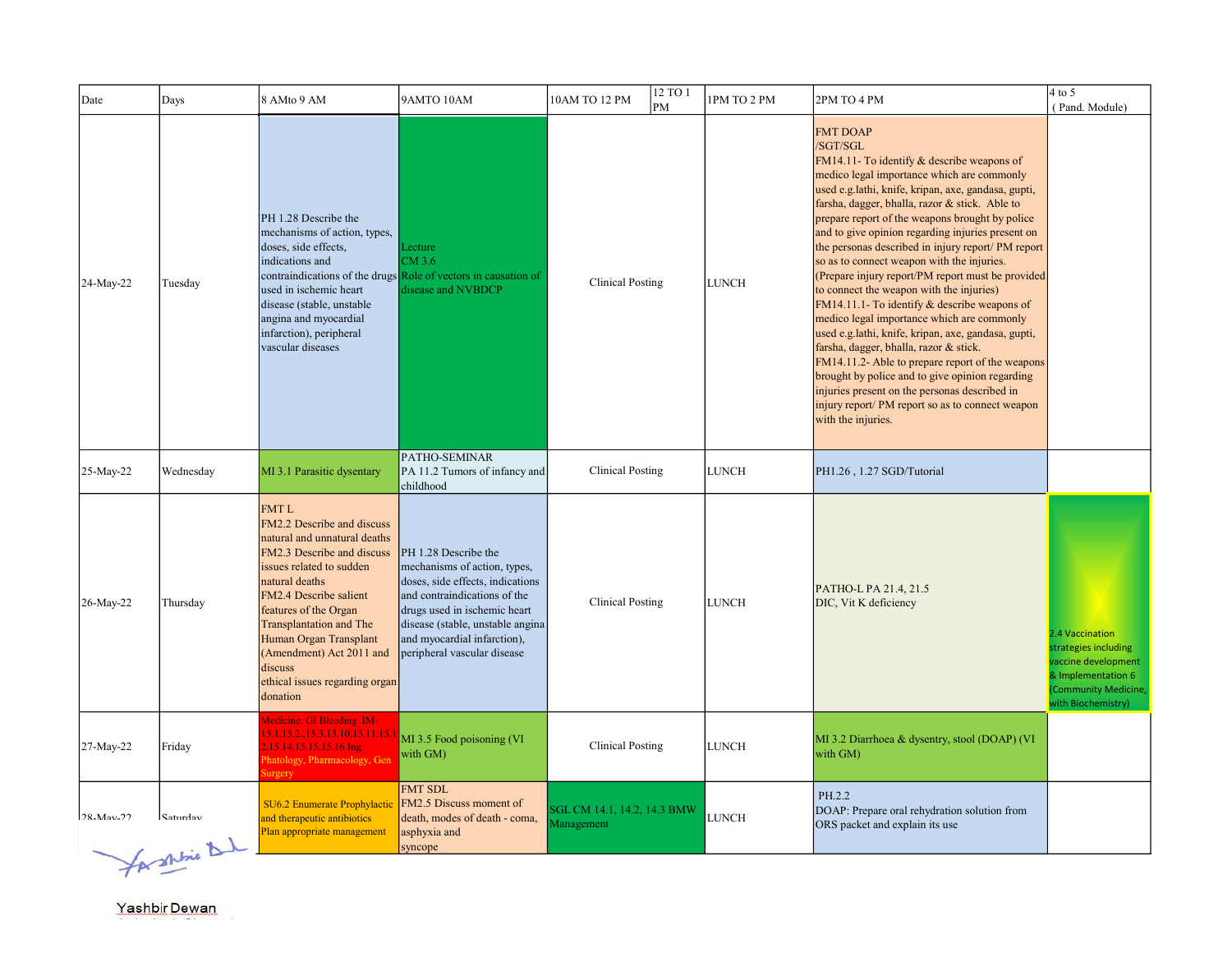| Date        | Days      | 8 AMto 9 AM                                                         | 9AMTO 10AM                                                                                                                                                                                     | 10AM TO 12 PM           | 12 TO 1<br>PM | 1PM TO 2 PM  | 2PM TO 4 PM                                                       | $4$ to 5<br>(Pand. Module) |
|-------------|-----------|---------------------------------------------------------------------|------------------------------------------------------------------------------------------------------------------------------------------------------------------------------------------------|-------------------------|---------------|--------------|-------------------------------------------------------------------|----------------------------|
| 29-May-22   | Sunday    | Sunday                                                              | Sunday                                                                                                                                                                                         | Sunday                  | Sunday        | Sunday       | Sunday                                                            | Sunday                     |
| 30-May-22   | Monday    | PATHO-L<br>PA 21.1, 21.2, 21.3<br>ITP, Hemophilia                   | Obst & Gynae-OG19.1 -<br>Describe and discuss the<br>physiology of puerperium, its<br>complications, diagnosis and<br>management; counselling for<br>contraception, puerperal<br>sterilization | <b>Clinical Posting</b> |               | <b>LUNCH</b> | PA-Practical (DOAP) PA 19.3, 19.5, 19.7<br>Lymph nodes and spleen |                            |
| 31-May-22   | Tuesday   |                                                                     |                                                                                                                                                                                                |                         |               |              |                                                                   |                            |
| 1-Jun-22    | Wednesday |                                                                     |                                                                                                                                                                                                |                         |               |              |                                                                   |                            |
| 2-Jun-22    | Thursday  |                                                                     | Terminal Exam in Medicine Surgery OBG CM, FMT                                                                                                                                                  |                         |               |              |                                                                   |                            |
| $3-Jun-22$  | Friday    |                                                                     |                                                                                                                                                                                                |                         |               |              |                                                                   |                            |
| 4-Jun-22    | Saturday  |                                                                     |                                                                                                                                                                                                |                         |               |              |                                                                   |                            |
| $5-Jun-22$  | Sunday    | Sunday                                                              | Sunday                                                                                                                                                                                         | Sunday                  | Sunday        | Sunday       | Sunday                                                            | Sunday                     |
| $6$ -Jun-22 | Monday    | <b>PATHO-SEMINAR</b><br>PA 23.2 Abnormal findings<br>in body fluids | Obst & Gynae OG9.1 -<br>Classify, define and discuses<br>the actiology and management<br>abortions including threatened,<br>incomplete, inevitable, missed<br>and<br>septic                    | <b>Clinical Posting</b> |               | <b>LUNCH</b> | PA – Practical (DOAP) PA 23.1 Urine<br>examination                |                            |

for shrine that

Yashbir Dewan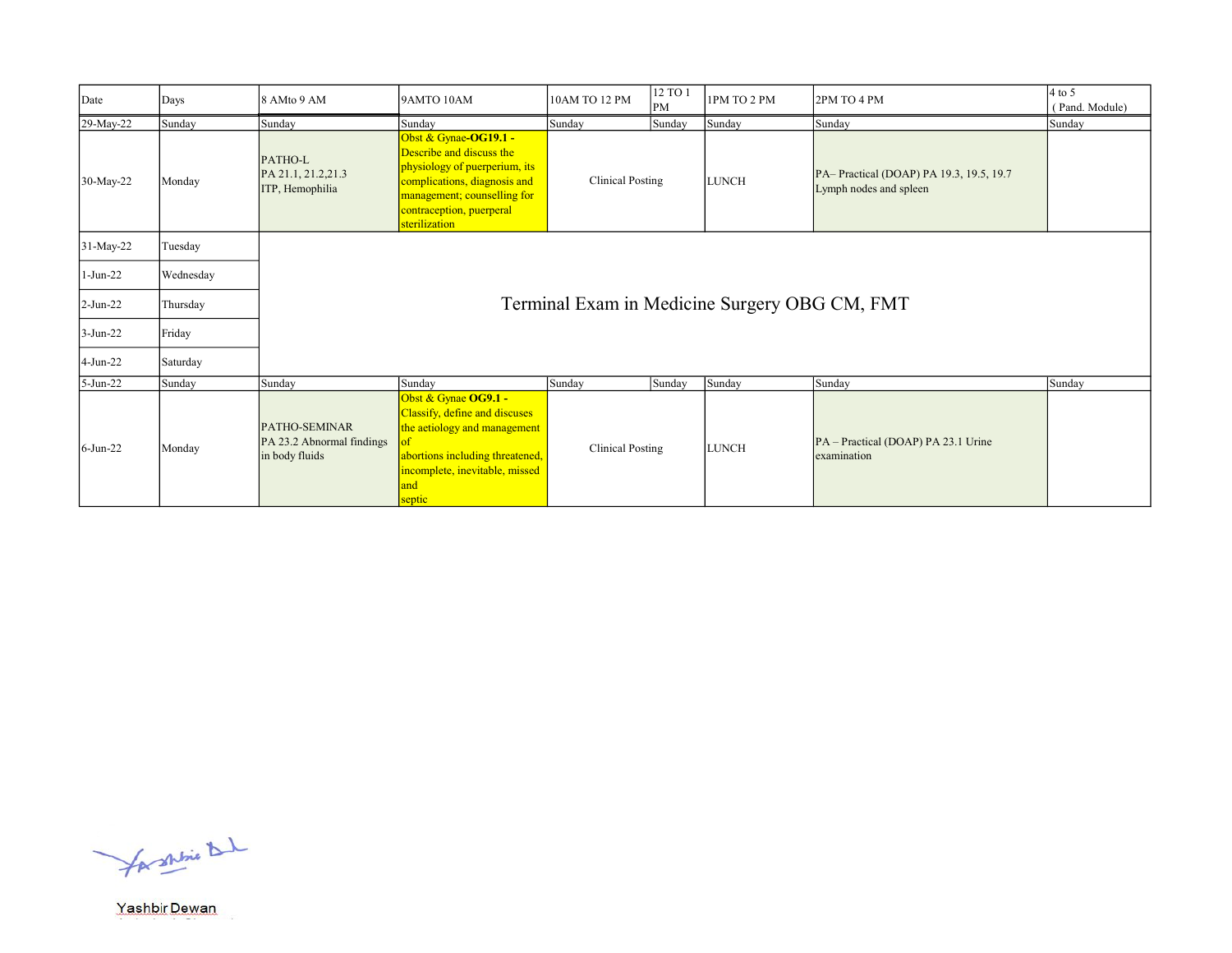| Date      | Days                    | 8 AMto 9 AM                                                                                                                                                                                             | 9AMTO 10AM                                                                                                                                                           | 12 TO 1<br>10AM TO 12 PM<br>PM | 1PM TO 2 PM  | 2PM TO 4 PM                                                                                                                                                                                                                                                                                                                                                                                                                                                                                                                                                                                                                                                                                                                                                                                                                                                                                                       | $4$ to $5$<br>(Pand. Module) |
|-----------|-------------------------|---------------------------------------------------------------------------------------------------------------------------------------------------------------------------------------------------------|----------------------------------------------------------------------------------------------------------------------------------------------------------------------|--------------------------------|--------------|-------------------------------------------------------------------------------------------------------------------------------------------------------------------------------------------------------------------------------------------------------------------------------------------------------------------------------------------------------------------------------------------------------------------------------------------------------------------------------------------------------------------------------------------------------------------------------------------------------------------------------------------------------------------------------------------------------------------------------------------------------------------------------------------------------------------------------------------------------------------------------------------------------------------|------------------------------|
| 7-Jun-22  | Tuesday                 | PH 1.29Describe the<br>mechanisms of action, types,<br>doses, side effects,<br>indications and<br>contraindications of the drugs<br>used in congestive heart<br>failure                                 | PATHO-L<br>PA 26.1 Pneumonia                                                                                                                                         | <b>Clinical Posting</b>        | <b>LUNCH</b> | <b>FMT DOAP</b><br>/SGT/SGL<br>FM3.6- Mechanical injuries and wounds:<br>Describe healing of injury and fracture of bones<br>with its medico-legal importance<br>FM3.6.1- Describe healing of injury and fracture<br>of bones with its medico-legal importance<br>FM3.7- Describe factors -influencing infliction of<br>injuries and healing, examination and certification<br>of wounds and wound as a causeof death: Primary<br>and Secondary<br>FM3.7.1- Describe factors -influencing infliction<br>of injuries and healing, examination and<br>certification of wounds.<br>FM3.7.2- Describe wound as a cause of death:<br>Primary and Secondary<br>FM3.8- Mechanical injuries and wounds:<br>Describe and discuss different types of weapon<br>including dangerous weapons and their<br>examination.<br>FM3.8.1- discuss different types of weapon<br>including dangerous weapons and their<br>examination. |                              |
| 8-Jun-22  | Wednesday               | $MI$ 3.3 Enteric fever (HI with $PA$ 26.3<br>Path)                                                                                                                                                      | PATHO-L<br><b>COPD</b>                                                                                                                                               | <b>Clinical Posting</b>        | <b>LUNCH</b> | $2 - 4 PM$<br>(Integrated Learning)<br><b>IM 1.24</b><br><b>Describe and discuss the pharmacology of</b><br>drugs including indications &<br>contraindications in the management of heart<br>failure including diuretics, ACE inhibitors,<br>Beta blockers, aldosterone antagonists and<br>cardiac glycosides (Integration with General<br><b>Medicine</b> )                                                                                                                                                                                                                                                                                                                                                                                                                                                                                                                                                      |                              |
| 9-Jun-22  | Thursday                | <b>SDL CM. 5.1</b><br>Introduction, food<br>classification, macro and<br>micronutrient with deficiency<br>disorders                                                                                     | PH 1.29Describe the<br>mechanisms of action, types,<br>doses, side effects, indications<br>and contraindications of the<br>drugs used in congestive heart<br>failure | <b>Clinical Posting</b>        | <b>LUNCH</b> | PA-Practical (SGD),<br>Respiratory System,                                                                                                                                                                                                                                                                                                                                                                                                                                                                                                                                                                                                                                                                                                                                                                                                                                                                        |                              |
| 10-Jun-22 | Friday<br>$\mathcal{A}$ | Medicine :Diarrheal<br><b>Disorders IM-</b><br>16.1, 16.2, 16.3, 16.6, 16.11, 16.<br>12, 16. 13, 16. 14, 16. 15, 16. 16, 1<br>6.17 Ing. Microbiology,<br>Pathology, Pharmacology,<br><b>Gen Surgery</b> | MI 3.6 Acid peptic disorder<br>(HI with Pharma)                                                                                                                      | <b>Clinical Posting</b>        | <b>LUNCH</b> | MI 3.4 Lab diagnosis of enteric fever (DOAP) (VI<br>with GM)                                                                                                                                                                                                                                                                                                                                                                                                                                                                                                                                                                                                                                                                                                                                                                                                                                                      |                              |

for shine D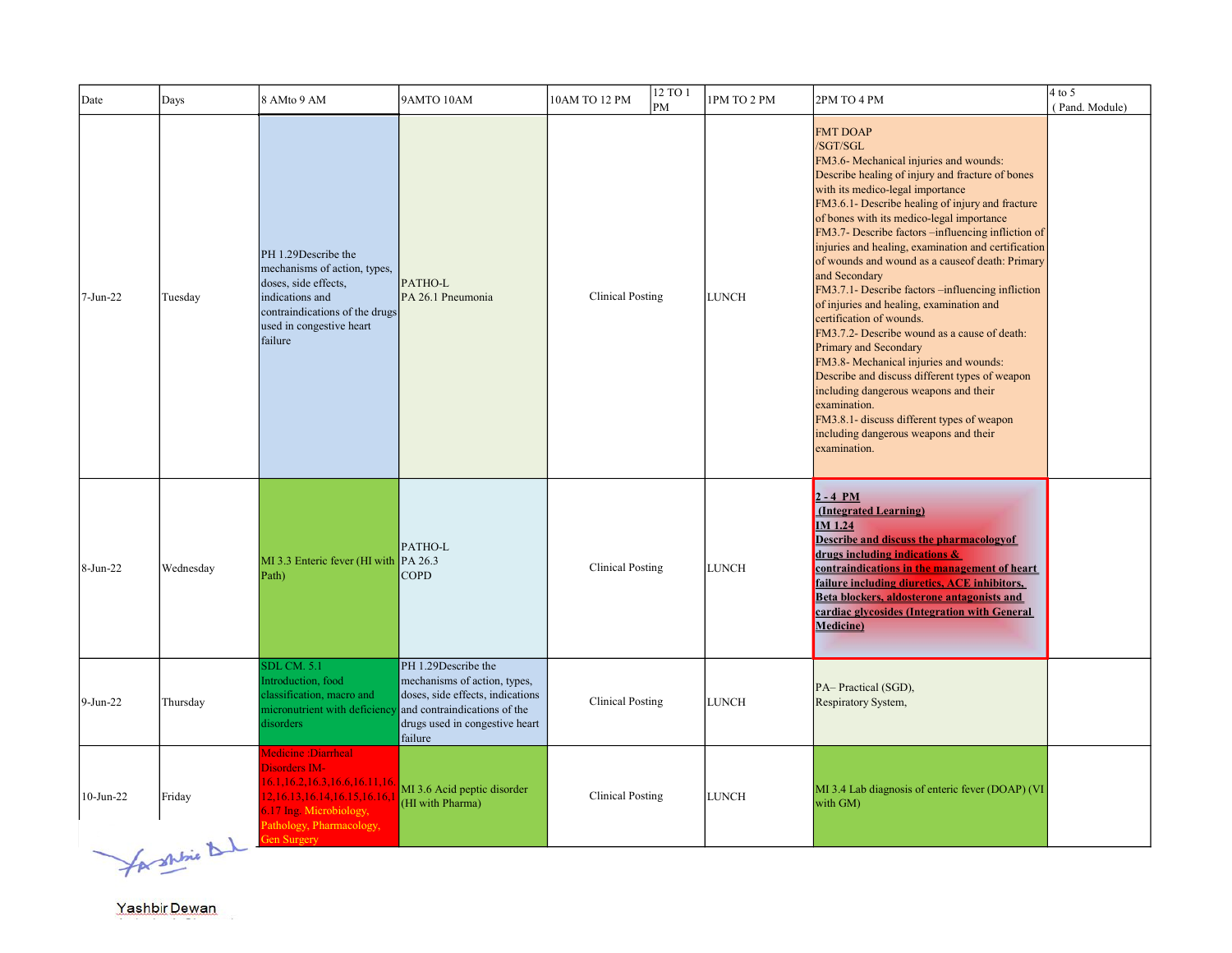| Date      | Days      | 8 AMto 9 AM                                                                                                                                                                                      | 9AMTO 10AM                                                                                                                                                                                                                                            | 10AM TO 12 PM                                       | 12 TO 1<br>PM | 1PM TO 2 PM  | 2PM TO 4 PM                                                                                                                                                                     | $4$ to 5<br>(Pand. Module) |
|-----------|-----------|--------------------------------------------------------------------------------------------------------------------------------------------------------------------------------------------------|-------------------------------------------------------------------------------------------------------------------------------------------------------------------------------------------------------------------------------------------------------|-----------------------------------------------------|---------------|--------------|---------------------------------------------------------------------------------------------------------------------------------------------------------------------------------|----------------------------|
| 11-Jun-22 | Saturday  | Surgical audit and research<br>SU7.1 Describe the Planning<br>and conduct of Surgical audit<br>Ing<br>SU7.2 Describe the principles<br>and steps of clinical research in<br>general Surgery. Ing | PH 1.30Describe the<br>mechanisms of action, types,<br>doses, side effects, indications<br>and contraindications of the<br>antiarrhythmics                                                                                                            | Sports and Other Extra Carricular LUNCH<br>Activity |               |              | Pharmacology DOAP                                                                                                                                                               | <b>Sports</b>              |
| 12-Jun-22 | Sunday    | Sunday                                                                                                                                                                                           | Sunday                                                                                                                                                                                                                                                | Sunday                                              | Sunday        | Sunday       | Sunday                                                                                                                                                                          | Sunday                     |
| 13-Jun-22 | Monday    | PATHO-L PA 26.4<br>TB Lung                                                                                                                                                                       | Obst & Gynae-OG9.3 -<br>Discuss the aetiology, clinical<br>features, differential diagnosis<br>acute abdomen in early<br>pregnancy (with a focus on<br>ectopic<br>pregnancy) and enumerate the<br>principles of medical and<br>surgical<br>management | Clinical Posting                                    |               | <b>LUNCH</b> | PA-Practical (DOAP) PA 23.3 TFT, LFT,<br>RFT, Semen analysis                                                                                                                    |                            |
| 14-Jun-22 | Tuesday   | PH 1.30Describe the<br>mechanisms of action, types,<br>doses, side effects,<br>indications and<br>contraindications of the<br>antiarrhythmics                                                    | MI 3.7 Hepatitis A & E                                                                                                                                                                                                                                | <b>Clinical Posting</b>                             |               | <b>LUNCH</b> | MI 3.7 Hepatitis B, C & D (HI with Path)                                                                                                                                        |                            |
| 15-Jun-22 | Wednesday | MI 4.1 Introduction to<br>anaerobic infections &<br>infection d/t nonsporing<br>anaerobes                                                                                                        | PATHO-L PA 26.5<br>Occupational Lung Disease                                                                                                                                                                                                          | <b>Clinical Posting</b>                             |               | <b>LUNCH</b> | PH 1.31 (SGD)<br>Describe the mechanisms of action, types, doses,<br>side effects, indications and contraindications of<br>the drugs used in the management of<br>dyslipidemias |                            |
| 16-Jun-22 | Thursday  | Lecture CM 5.2<br>Nutritional assessment                                                                                                                                                         | Pharmacology Lectures                                                                                                                                                                                                                                 | <b>Clinical Posting</b>                             |               | <b>LUNCH</b> | PA-Practical (DOAP) PA 23.3 TFT, LFT,<br>RFT, Semen analysis                                                                                                                    |                            |
| 17-Jun-22 | Friday    | Medicine: Headache IM-<br>17.1.17.6.17.10.17.11.17.12.<br>17.13 Ing. Microbiology,<br>Pathology, Pharmacology                                                                                    | MI 4.1 Clostridium (gas<br>gangrene) (VI with GM)                                                                                                                                                                                                     | <b>Clinical Posting</b>                             |               | <b>LUNCH</b> | MI 3.8 Viral Hepatitis (Case discussion) DOAP<br>(VI with GM)                                                                                                                   |                            |

for shrine that

Yashbir Dewan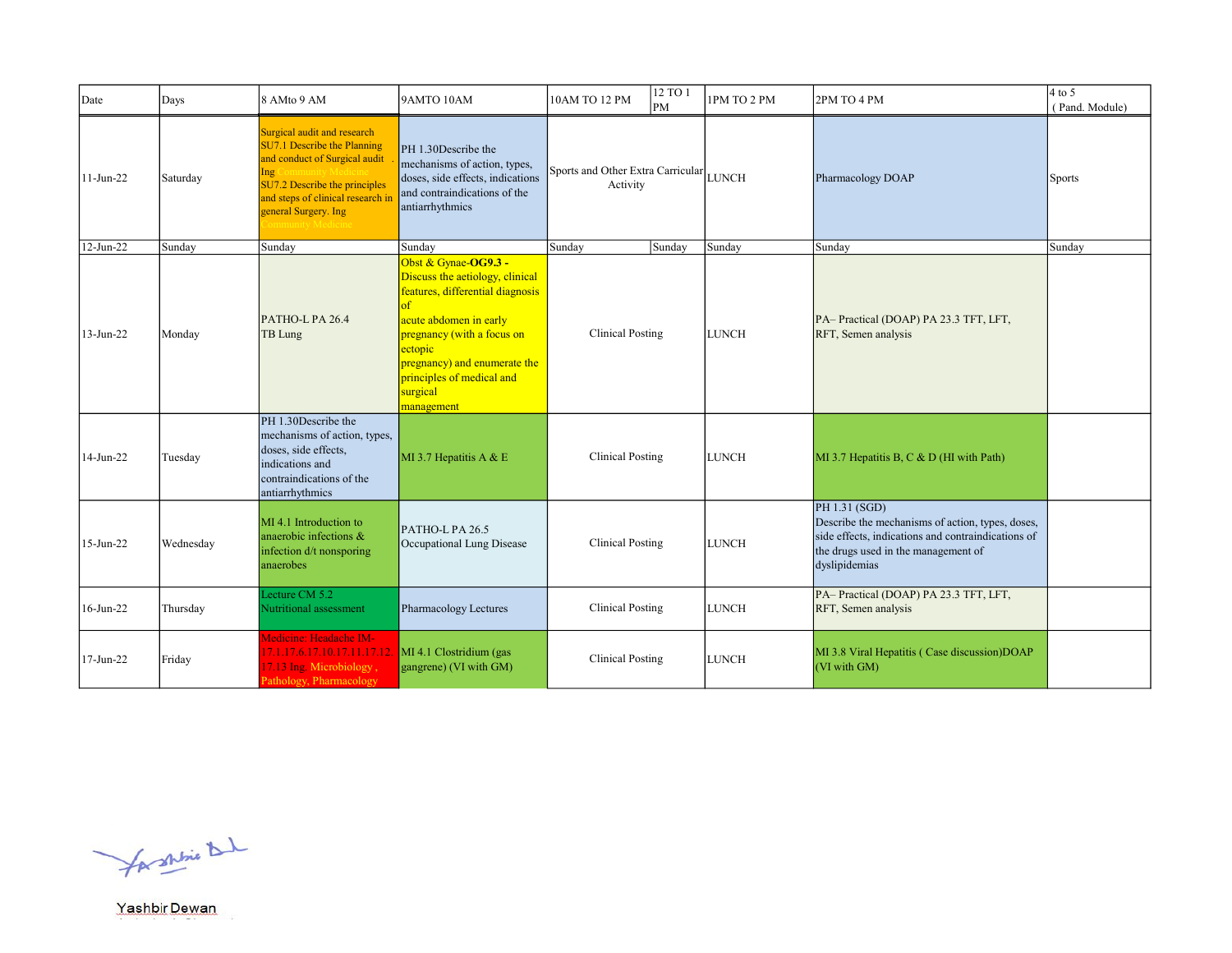| Date      | Days     | 8 AMto 9 AM                                                                                                                                                                                                                                                                                                                                                                    | 9AMTO 10AM                                                                                                                                                                                                                                        | 10AM TO 12 PM                                 | 12 TO 1<br>PM | 1PM TO 2 PM  | 2PM TO 4 PM                                                                                                                                                                                                                                                                                                                                                                                                                                                                                                                                                                                                                                                                                                                                       | $4$ to 5<br>(Pand. Module) |
|-----------|----------|--------------------------------------------------------------------------------------------------------------------------------------------------------------------------------------------------------------------------------------------------------------------------------------------------------------------------------------------------------------------------------|---------------------------------------------------------------------------------------------------------------------------------------------------------------------------------------------------------------------------------------------------|-----------------------------------------------|---------------|--------------|---------------------------------------------------------------------------------------------------------------------------------------------------------------------------------------------------------------------------------------------------------------------------------------------------------------------------------------------------------------------------------------------------------------------------------------------------------------------------------------------------------------------------------------------------------------------------------------------------------------------------------------------------------------------------------------------------------------------------------------------------|----------------------------|
| 18-Jun-22 | Saturday | Surgery-Ethics in surgery<br>SU8.1 Describe the principles<br>of Ethics as it pertains to<br>General Surgery, Ing. Forensi<br>Medicine, AETCOM SU8.2<br>Demonstrate Professionalism<br>and empathy to the patient<br>undergoing General Surgery,<br>Forensic Medicine, AETCOM<br>SU8.3 Discuss Medico-legal<br>ssues in surgical practice. Ing<br>orensic Medicine, AETCOM     | PH 1.22 Describe drugs of<br>abuse (dependence, addiction,<br>stimulants, depressants,<br>psychedelics, drugs used for<br>criminal offences)<br>& PH 1.23 Describe the<br>process and mechanism of drug<br>dead diction                           | Sports and Other Extra Carricular<br>Activity |               | <b>LUNCH</b> | $2 - 4 PM$<br>(Integrated Learning)<br>FM10.1Describe General Principles and basic<br>methodologies in treatment of poisoning:<br>decontamination, supportive therapy, antidote<br>therapy, procedures of enhanced elimination with<br>regard to:<br>i. Antipyretics - Paracetamol, Salicylates<br>ii. A nti-Infectives (Common antibiotics – an<br>overview)<br>iii. Neuropsychotoxicology Barbiturates,<br>benzodiazepines, phenytoin, lithium, haloperidol,<br>neuroleptics, tricyclics<br>iv. N arcotic Analgesics, Anaesthetics, and<br><b>Muscle Relaxants</b><br>v. Cardiovascular Toxicology Cardiotoxic plants -<br>oleander, odollam, aconite, digitalis<br>vi. Gastro-Intestinal and Endocrinal Drugs-<br>Insulin<br>injection w//n FM |                            |
| 19-Jun-22 | Sunday   | Sunday                                                                                                                                                                                                                                                                                                                                                                         | Sunday                                                                                                                                                                                                                                            | Sunday                                        | Sunday        | Sunday       | Sunday                                                                                                                                                                                                                                                                                                                                                                                                                                                                                                                                                                                                                                                                                                                                            | Sunday                     |
| 20-Jun-22 | Monday   | PATHO-L<br>PA 24.1<br>Oral cancer,<br>Disease of<br>oesophagus.                                                                                                                                                                                                                                                                                                                | Obst & Gynae-OG9.4 -<br>Discuss the clinical features,<br>laboratory investigations,<br>ultrasonography, differential<br>diagnosis, principles of<br>management<br>and follow up of gestational<br>trophoblastic neoplasms Ing.<br>Radiodiagnosis | <b>Clinical Posting</b>                       |               | <b>LUNCH</b> | PATHO-LPA 26.6<br><b>TUMORS OF LUNG</b>                                                                                                                                                                                                                                                                                                                                                                                                                                                                                                                                                                                                                                                                                                           |                            |
| 21-Jun-22 | Tuesday  | PH 1.32 Describe the<br>mechanism/s of action, types,<br>doses, side effects,<br>indications and<br>contraindications of drugs<br>used in bronchial asthma and<br><b>COPD</b><br>PH 1.33 Describe the<br>mechanism of action, types,<br>doses, side effects,<br>indications and<br>contraindications of the drugs<br>used in cough (antitussives,<br>expectorants/ mucolytics) | PATHO-SDL(7) PA 26.2,<br>26.7<br>Lung abscess,<br>mesothelial tumors                                                                                                                                                                              | <b>Clinical Posting</b>                       |               | <b>LUNCH</b> | MI 4.3 Introduction to skin & soft tissue<br>infections & cellulitis (Staph.)                                                                                                                                                                                                                                                                                                                                                                                                                                                                                                                                                                                                                                                                     |                            |

for shine that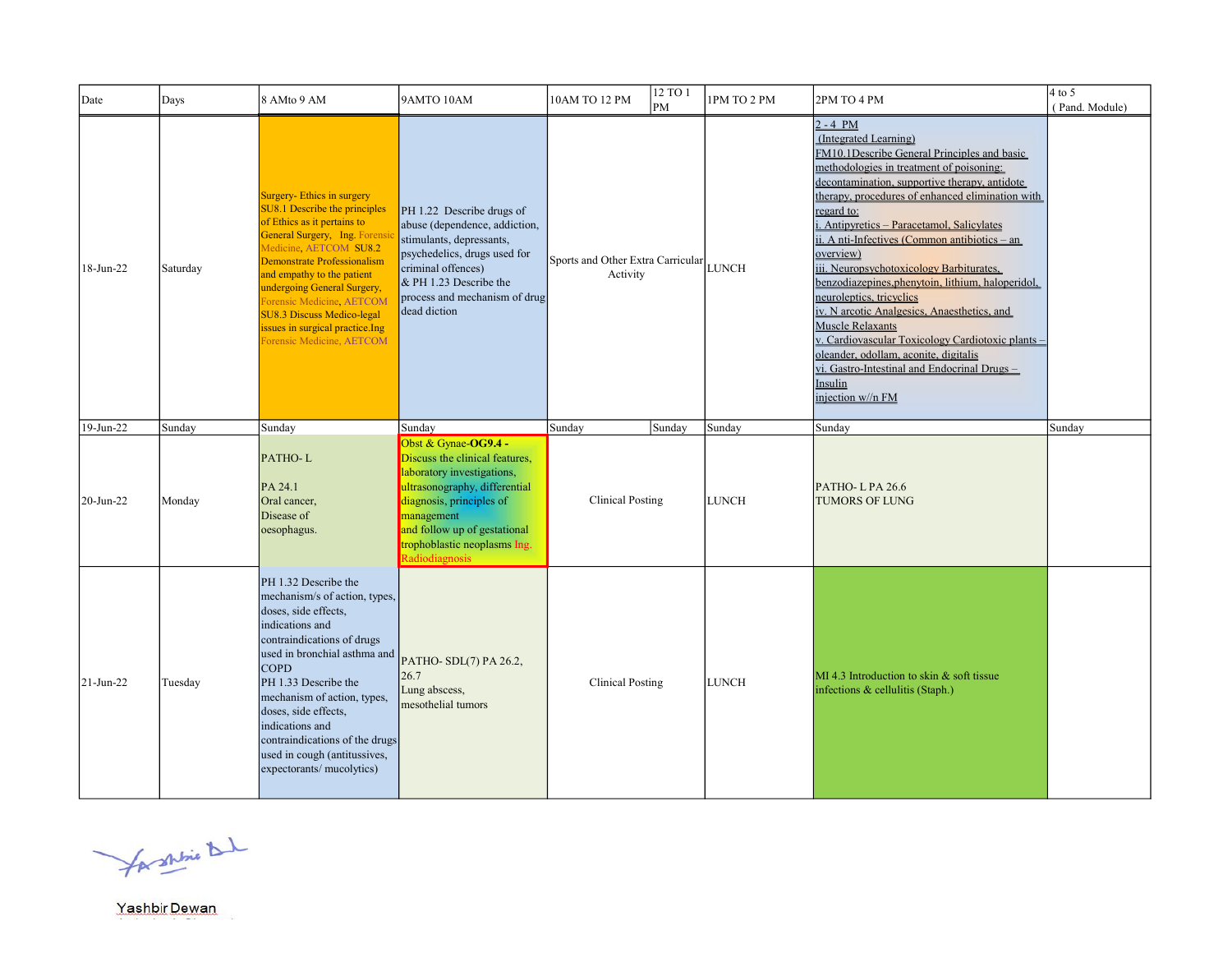| Date      | Days      | 8 AMto 9 AM                                                                                                                                                                                                                                                                                                  | 9AMTO 10AM                                                                                                                                                                                                                                                                                                                                                              | 12 TO 1<br>10AM TO 12 PM<br>PM              | 1PM TO 2 PM  | 2PM TO 4 PM                                                                                                                                                                                                                                                                                                                                              | $4$ to 5<br>(Pand. Module) |
|-----------|-----------|--------------------------------------------------------------------------------------------------------------------------------------------------------------------------------------------------------------------------------------------------------------------------------------------------------------|-------------------------------------------------------------------------------------------------------------------------------------------------------------------------------------------------------------------------------------------------------------------------------------------------------------------------------------------------------------------------|---------------------------------------------|--------------|----------------------------------------------------------------------------------------------------------------------------------------------------------------------------------------------------------------------------------------------------------------------------------------------------------------------------------------------------------|----------------------------|
| 22-Jun-22 | Wednesday | MI 4.1 Clostridium (tetanus)<br>(VI with GM)                                                                                                                                                                                                                                                                 | PATHO-LPA 24.2, 24.3<br>Peptic ulcer disease                                                                                                                                                                                                                                                                                                                            | <b>Clinical Posting</b>                     | <b>LUNCH</b> | SGD PH 1.32 Describe the mechanism/s of<br>action, types, doses, side effects, indications and<br>contraindications of drugs used in bronchial<br>asthma and COPD<br>PH 1.33 Describe the mechanism of action, types,<br>doses, side effects, indications and<br>contraindications of the drugs used in cough<br>(antitussives, expectorants/ mucolytics |                            |
| 23-Jun-22 | Thursday  | Lecture CM 5.3<br>Nutritional problems in<br>public health.                                                                                                                                                                                                                                                  | PH 1.34Describe the<br>mechanism/s of action, types,<br>doses, side effects, indications<br>and contraindications of the<br>drugs used as below:<br>1. Acid-peptic disease &<br><b>GERD</b><br>2. Antiemetics and prokinetics<br>3. Antidiarrhoeals<br>4. Laxatives<br>5.Inflammatory Bowel Disease<br>6. Irritable Bowel Disorders,<br>biliary and pancreatic diseases | <b>Clinical Posting</b>                     | <b>LUNCH</b> | $PA - Practical (SGD)$<br>GI system                                                                                                                                                                                                                                                                                                                      |                            |
| 24-Jun-22 | Friday    | Medicine: Cerebrovascular<br>Accident-IM<br>18.1, 18.2, 18.10, 18.11, 18.12, MI 4.3 Tissue nematodes<br>18.13,18.14,18.15,18.16 Ing. (SDL)<br>Anatomy, Pathology,<br>Physiology                                                                                                                              |                                                                                                                                                                                                                                                                                                                                                                         | <b>Clinical Posting</b>                     | <b>LUNCH</b> | MI 4.3 Superficial Mycoses and subcutaneous<br>mycoses                                                                                                                                                                                                                                                                                                   |                            |
| 25-Jun-22 | Saturday  | Investigation of surgical patient<br>SU9.1 Choose appropriate<br>biochemical, microbiological,<br>pathological,<br>imaging investigations and<br>interpret the investigative data<br>in a surgical patient. Diagnostic<br>and imaging techniques in<br>surgery Ing. Biochemistry,<br>Microbiology, Pathology | Self directed learning                                                                                                                                                                                                                                                                                                                                                  | SGL CM 7.5 Epidemiological<br>study designs | <b>LUNCH</b> | DOAP:<br>PH.2.2 Prepare oral rehydration solution from<br>ORS packet and explain its use                                                                                                                                                                                                                                                                 |                            |
| 26-Jun-22 | Sunday    | Sunday                                                                                                                                                                                                                                                                                                       | Sunday                                                                                                                                                                                                                                                                                                                                                                  | Sunday<br>Sunday                            | Sunday       | Sunday                                                                                                                                                                                                                                                                                                                                                   | Sunday                     |
| 27-Jun-22 | Monday    | $PATHO - LPA 24.5$<br>Ulcer in intestine<br>(TB, typhoid, amoebic)                                                                                                                                                                                                                                           | Obst & Gynae-OG9.5 -<br>Describe the etiopathology,<br>impact on maternal and fetal<br>health and<br>principles of management of<br>hyperemesis gravidarum                                                                                                                                                                                                              | <b>Clinical Posting</b>                     | <b>LUNCH</b> | PATHO-L<br>PA 24.4<br>Ca stomach                                                                                                                                                                                                                                                                                                                         |                            |

for shrine that

Yashbir Dewan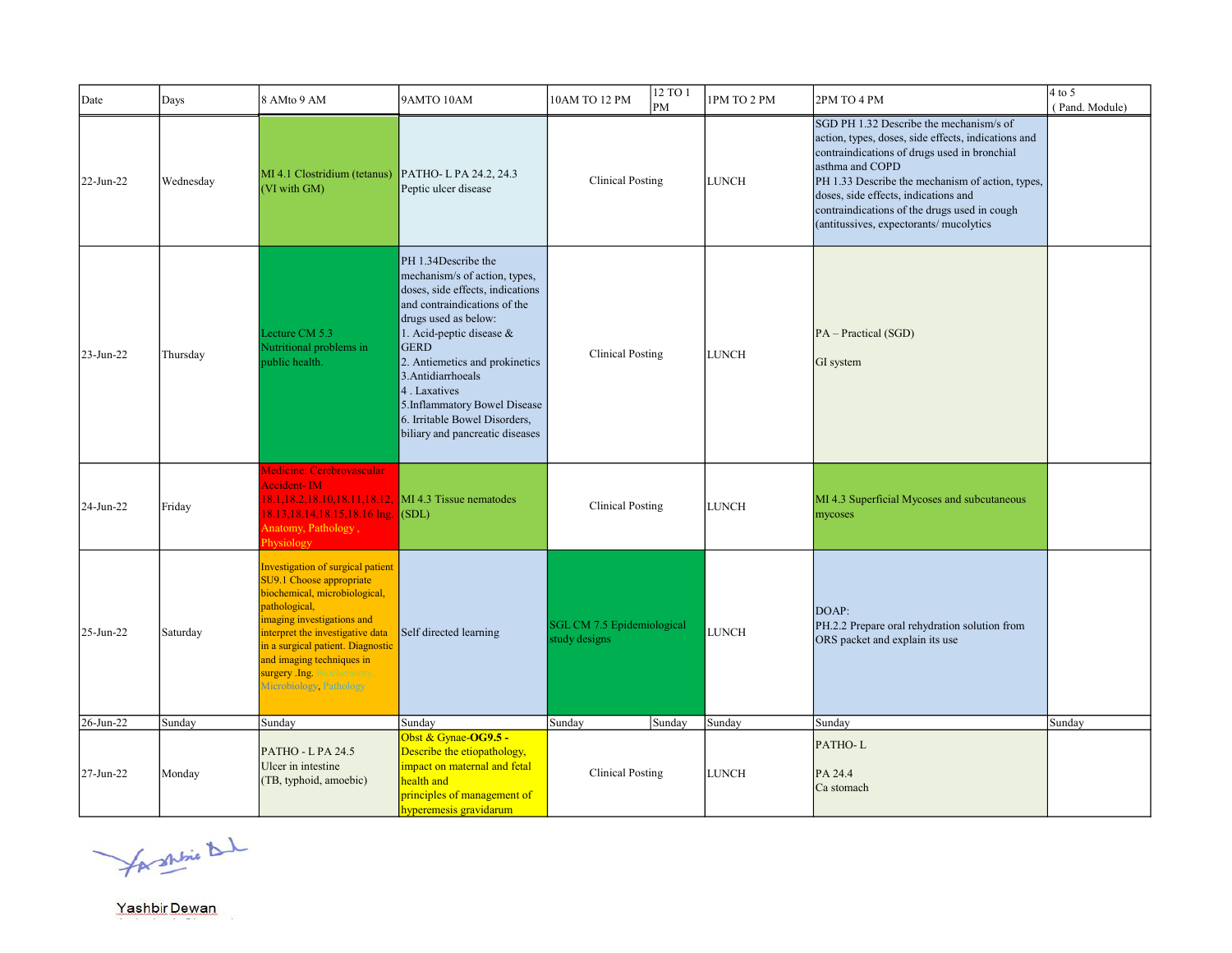| Date      | Days                      | 8 AMto 9 AM                                                                                                                                                                                                                                                                                                                                                                          | 9AMTO 10AM                                                                                                                                                                                                                                | 10AM TO 12 PM           | 12 TO 1<br>PM | 1PM TO 2 PM  | 2PM TO 4 PM                                                                                                                                                                                                                                                                                                                                                                                                                                                                                                                                                                                                                                                                                                                                                                                                                                                                                                                                                                  | $4$ to 5<br>(Pand. Module) |
|-----------|---------------------------|--------------------------------------------------------------------------------------------------------------------------------------------------------------------------------------------------------------------------------------------------------------------------------------------------------------------------------------------------------------------------------------|-------------------------------------------------------------------------------------------------------------------------------------------------------------------------------------------------------------------------------------------|-------------------------|---------------|--------------|------------------------------------------------------------------------------------------------------------------------------------------------------------------------------------------------------------------------------------------------------------------------------------------------------------------------------------------------------------------------------------------------------------------------------------------------------------------------------------------------------------------------------------------------------------------------------------------------------------------------------------------------------------------------------------------------------------------------------------------------------------------------------------------------------------------------------------------------------------------------------------------------------------------------------------------------------------------------------|----------------------------|
| 28-Jun-22 | Tuesday                   | PH 1.34 Describe the<br>mechanism/s of action, types,<br>doses, side effects,<br>indications and<br>contraindications of the drugs<br>used as below:<br>1. Acid-peptic disease &<br><b>GERD</b><br>2. Antiemetics and<br>prokinetics<br>3. Antidiarrhoeals<br>4. Laxatives<br>5.Inflammatory Bowel<br>Disease<br>6. Irritable Bowel Disorders,<br>biliary and pancreatic<br>diseases | Lecture CM $5.5, 5.6$<br>Nutrition surveillance, NNP,<br>Community nutrition<br>Programmes.                                                                                                                                               | <b>Clinical Posting</b> |               | <b>LUNCH</b> | <b>FMT DOAP</b><br>/SGT/SGL<br>FM14.1- Examine and prepare Medico-legal<br>report of an injured person with different<br>etiologies in a simulated/supervised environment<br>FM14.1.1- Examine and prepare Medico-legal<br>report of an injured person with different<br>etiologies in a simulated/supervised environment<br>FM14.10- Demonstrate ability to identify &<br>prepare medico legal inference from specimens<br>obtained from various types of injuries e.g.<br>contusion, abrasion, laceration, fire arm wounds,<br>burns, head injury and fracture of bone<br>FM14.10.1- Demonstrate ability to identify $&$<br>prepare medico legal inference from specimens<br>obtained from various types of injuries e.g.<br>contusion, abrasion, laceration, fire arm wounds<br>FM14.10.2-Demonstrate ability to identify $&$<br>prepare medico legal inference from specimens<br>obtained from various types of injuries e.g. burns,<br>head injury and fracture of bone |                            |
| 29-Jun-22 | Wednesday                 | MI 4.1 Anaerobiasis                                                                                                                                                                                                                                                                                                                                                                  | PATHO-LPA 24.7<br>Ca colon                                                                                                                                                                                                                | <b>Clinical Posting</b> |               | <b>LUNCH</b> | $2 - 3 PM$<br>(Integrated Learning)<br>IM 15.15<br><b>Describe and enumerate the indications,</b><br>pharmacology and side effects of<br>pharmacotherapy of acid peptic disease<br>including Helicobacter pylori (Integration with<br><b>General medicine)</b><br>3-4pm PE 24.5<br>Discuss the role of antibiotics, antispasmodics,<br>anti-secretorydrugs, probiotics, anti- emetics in<br>acute diarrheal diseases<br><b>(Integration with Pediatrics)</b>                                                                                                                                                                                                                                                                                                                                                                                                                                                                                                                 |                            |
| 30-Jun-22 | Thursday<br>for shine del | FMT <sub>L</sub><br>FM2.8 Describe and discuss<br>postmortem changes<br>including signs of death,<br>cooling of body, post-mortem<br>lividity, rigor mortis,<br>cadaveric spasm,<br>cold stiffening and heat<br>stiffening                                                                                                                                                           | PH1.35<br>Describe the mechanism/s of<br>action, types, doses, side<br>effects,<br>indications and<br>contraindications of drugs used<br>in hematological<br>disorders like:<br>1. Drugs used in anemias<br>2. Colony Stimulating factors | <b>Clinical Posting</b> |               | <b>LUNCH</b> | PATHO-LPA 24.6 IBD                                                                                                                                                                                                                                                                                                                                                                                                                                                                                                                                                                                                                                                                                                                                                                                                                                                                                                                                                           |                            |

b.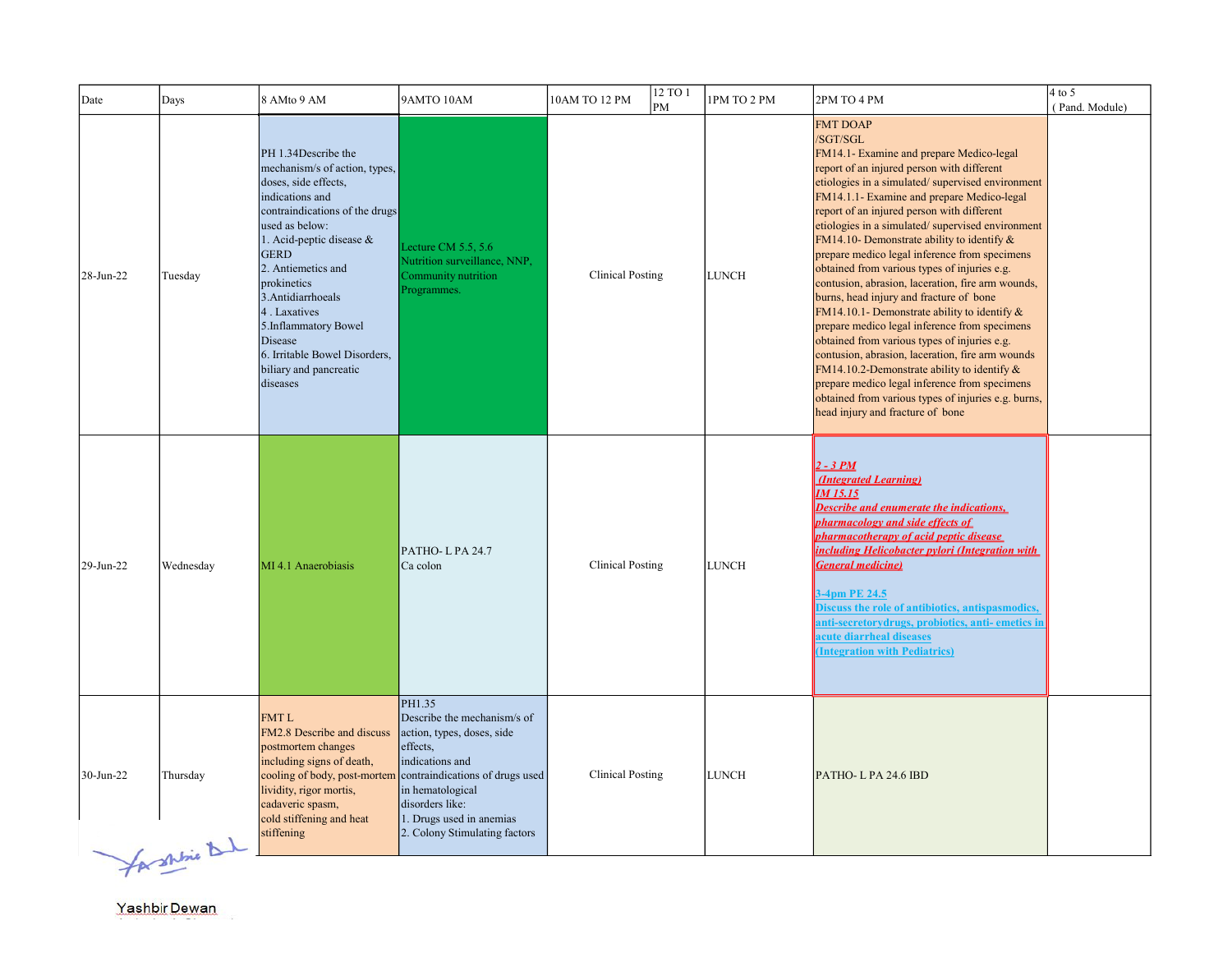| Date       | Days     | 8 AMto 9 AM                                                                                                                                                          | 9AMTO 10AM                                                                                                                                                                                                                | 10AM TO 12 PM                                                                                                    | 12 TO 1<br> PM | 1PM TO 2 PM  | 2PM TO 4 PM                                                                                                                                                                                                                                                                                                                                                                                                                                                                                                                                  | $4$ to 5<br>(Pand. Module) |
|------------|----------|----------------------------------------------------------------------------------------------------------------------------------------------------------------------|---------------------------------------------------------------------------------------------------------------------------------------------------------------------------------------------------------------------------|------------------------------------------------------------------------------------------------------------------|----------------|--------------|----------------------------------------------------------------------------------------------------------------------------------------------------------------------------------------------------------------------------------------------------------------------------------------------------------------------------------------------------------------------------------------------------------------------------------------------------------------------------------------------------------------------------------------------|----------------------------|
| $1-Jul-22$ | Friday   | <b>Medicine: Movement</b><br>Disorders IM-<br>19.1, 19.2, 19.8, 19.9 Ing.<br>Pharmacology                                                                            | MI 4.1 Miscellaneous bacterial<br>infection of bone &soft<br>tissue(Nocardia &<br>Actinomyces)                                                                                                                            | <b>Clinical Posting</b>                                                                                          |                | <b>LUNCH</b> | MI 1.2 Stool routine microcopy (DOAP)                                                                                                                                                                                                                                                                                                                                                                                                                                                                                                        |                            |
| 2-Jul-22   | Saturday | Investigation of surgical patient PATHO-L<br>SU9.2 Biological basis for early<br>detection of cancer and<br>multidisciplinary<br>approach in management of<br>cancer | PA 25.3<br>Hepatitis, viral & toxic                                                                                                                                                                                       | <b>AETCOM</b> Module 2.6<br>Bioethics continued: Case studies<br>on autonomy and decision<br>making Pharmacology |                | <b>LUNCH</b> | $2 - 3 PM$<br>[Integrated Learning]<br>IM 16.13<br>Describe and enumerate the indications and<br>side effects of drugs for bacterial, viral and<br>other types of diarrhea<br><b>&amp;IM16.13</b><br>Describe and enumerate the indications,<br>pharmacology and side effects of<br>pharmacotherapy for parasitic causes of<br>diarrhea<br><b>&amp;IM 16.14</b><br>Describe and enumerate the indications,<br>pharmacology and side effects of<br>pharmacotherapy for bacterial and viral<br>diarrhea<br>(Integration with General medicine) | Sports                     |
| $3-Jul-22$ | Sunday   | Sunday                                                                                                                                                               | Sunday                                                                                                                                                                                                                    | Sunday                                                                                                           | Sunday         | Sunday       | Sunday                                                                                                                                                                                                                                                                                                                                                                                                                                                                                                                                       | Sunday                     |
| 4-Jul-22   | Monday   | PATHO - L PA 25.4<br>ALD including cirrhosis                                                                                                                         | Obst & Gynae-OG10.1 -<br>Define, classify and describe<br>the aetiology, pathogenesis,<br>clinical<br>features, ultrasonography,<br>differential diagnosis and<br>management of<br>antepartum haemorrhage in<br>pregnancy | <b>Clinical Posting</b>                                                                                          |                | <b>LUNCH</b> | PA-Practical (DOAP)<br>$PA$ 25.6 LFT + Hepatitis + Liver gross/micro,                                                                                                                                                                                                                                                                                                                                                                                                                                                                        |                            |

for shrine that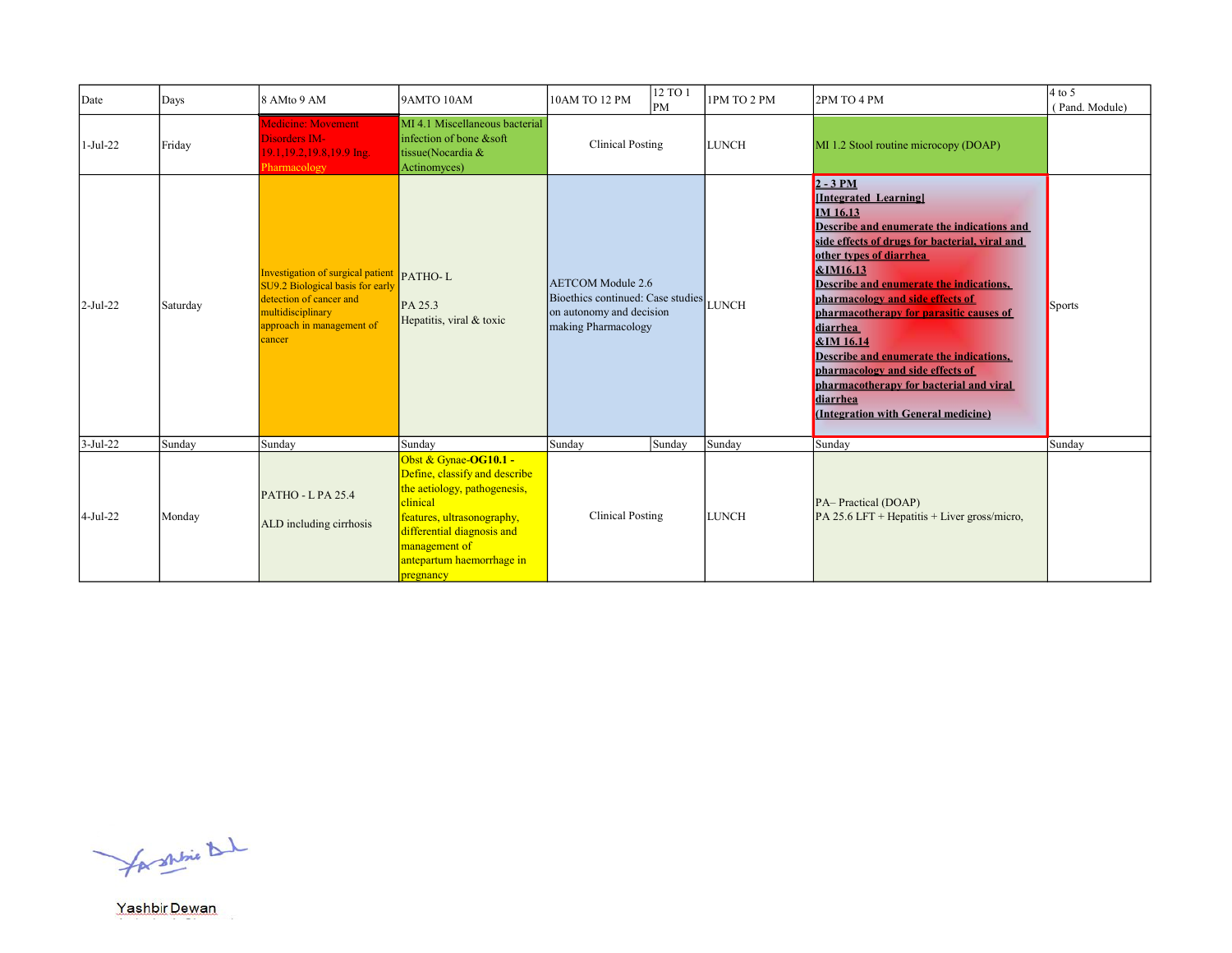| Date        | Days      | 8 AMto 9 AM                                                                                                                                                                                                               | 9AMTO 10AM                                                                                                                                                                                                             | 12 TO 1<br>10AM TO 12 PM<br>PM | 1PM TO 2 PM  | 2PM TO 4 PM                                                                                                                                                                                                                                                                                                                                                                                                                                                                                                                                                                                                                                                                                                                                                                                                                                                                                                                                                                                                                                                                                                                                                                                                                     | $4$ to 5<br>(Pand. Module) |
|-------------|-----------|---------------------------------------------------------------------------------------------------------------------------------------------------------------------------------------------------------------------------|------------------------------------------------------------------------------------------------------------------------------------------------------------------------------------------------------------------------|--------------------------------|--------------|---------------------------------------------------------------------------------------------------------------------------------------------------------------------------------------------------------------------------------------------------------------------------------------------------------------------------------------------------------------------------------------------------------------------------------------------------------------------------------------------------------------------------------------------------------------------------------------------------------------------------------------------------------------------------------------------------------------------------------------------------------------------------------------------------------------------------------------------------------------------------------------------------------------------------------------------------------------------------------------------------------------------------------------------------------------------------------------------------------------------------------------------------------------------------------------------------------------------------------|----------------------------|
| $5-Jul-22$  | Tuesday   | PH 1.36 Describe the<br>mechanism of action, types,<br>doses, side effects,<br>indications and<br>contraindications of drugs<br>used in endocrine disorders<br>(diabetes mellitus, thyroid<br>disorders and osteoporosis) | PATHO-LPA 25.5<br>Portal HTN +<br>Tumors of liver +<br>diseases of<br>gallbladder                                                                                                                                      | <b>Clinical Posting</b>        | <b>LUNCH</b> | <b>FIVIT DUAP</b><br>/SGT/SGL<br>FM3.9- Firearm injuries: Describe different types<br>of firearms including structure and<br>components. Along with description of<br>ammunition propellant charge and mechanism of<br>fire-arms, different types of cartridges and bullets<br>and various terminology in relation of<br>firearm-caliber, range, choking<br>FM3.9.1- Describe different types of firearms<br>including structure and components.<br>FM3.9.2- description of ammunition propellant<br>charge and mechanism of fire-arms, different<br>types of cartridges and bullets.<br>FM3.9.3- Discuss various terminology in relation<br>of firearm-caliber, range, choking.FM3.10-<br>Firearm injuries: Describe and discuss wound<br>ballistics-different types of firearm injuries, blast<br>injuries and their interpretation, preservation and<br>dispatch of trace evidence in cases of firearm and<br>blast injuries, various tests related to confirmation<br>of use of firearms<br>FM3.10.1-discuss wound ballistics-different types<br>of firearm injuries, blast injuries and their<br>interpretation, preservation dispatch of trace<br>evidence in cases of firearm and blast injuries<br>$EM2 10.2  \n\Sigma$ |                            |
| $6$ -Jul-22 | Wednesday | MI 4.2 Bone & soft tissue<br>infections (VI with ortho)                                                                                                                                                                   | PATHO-L PA 27.1, 27.2, 27.3<br>Atherosclerosis, Aortic<br>aneurysm                                                                                                                                                     | <b>Clinical Posting</b>        | <b>LUNCH</b> | $2 - 3 PM$<br>[Integrated Learning]<br>IM 15.14<br>Describe and enumerate the indications,<br>pharmacology and side effects of<br>pharmacotherapy of pressors used in the treatment<br><b>Upper GI bleed (Integration</b><br>with General medicine)<br>$3-4$ PM<br>[Integrated Learning]<br>IM 14.13<br>Describe and enumerate the indications,<br>pharmacology and side effects of<br>pharmacotherapy for obesity(Integration with<br>General medicine)                                                                                                                                                                                                                                                                                                                                                                                                                                                                                                                                                                                                                                                                                                                                                                        |                            |
| $7-Jul-22$  | Thursday  | FMT <sub>L</sub><br>FM2.9 Describe putrefaction<br>mummification, adipocere<br>and maceration                                                                                                                             | PH 1.36 Describe the<br>mechanism of action, types,<br>doses, side effects, indications<br>and contraindications of drugs<br>used in endocrine disorders<br>(diabetes mellitus, thyroid<br>disorders and osteoporosis) | <b>Clinical Posting</b>        | LUNCH        | <b>PATHO- SEMINAR</b><br>PA 25.1, 25.2<br>Hyperbilirubinemia,<br>jaundice, hepatic<br>failure                                                                                                                                                                                                                                                                                                                                                                                                                                                                                                                                                                                                                                                                                                                                                                                                                                                                                                                                                                                                                                                                                                                                   |                            |

for shrine that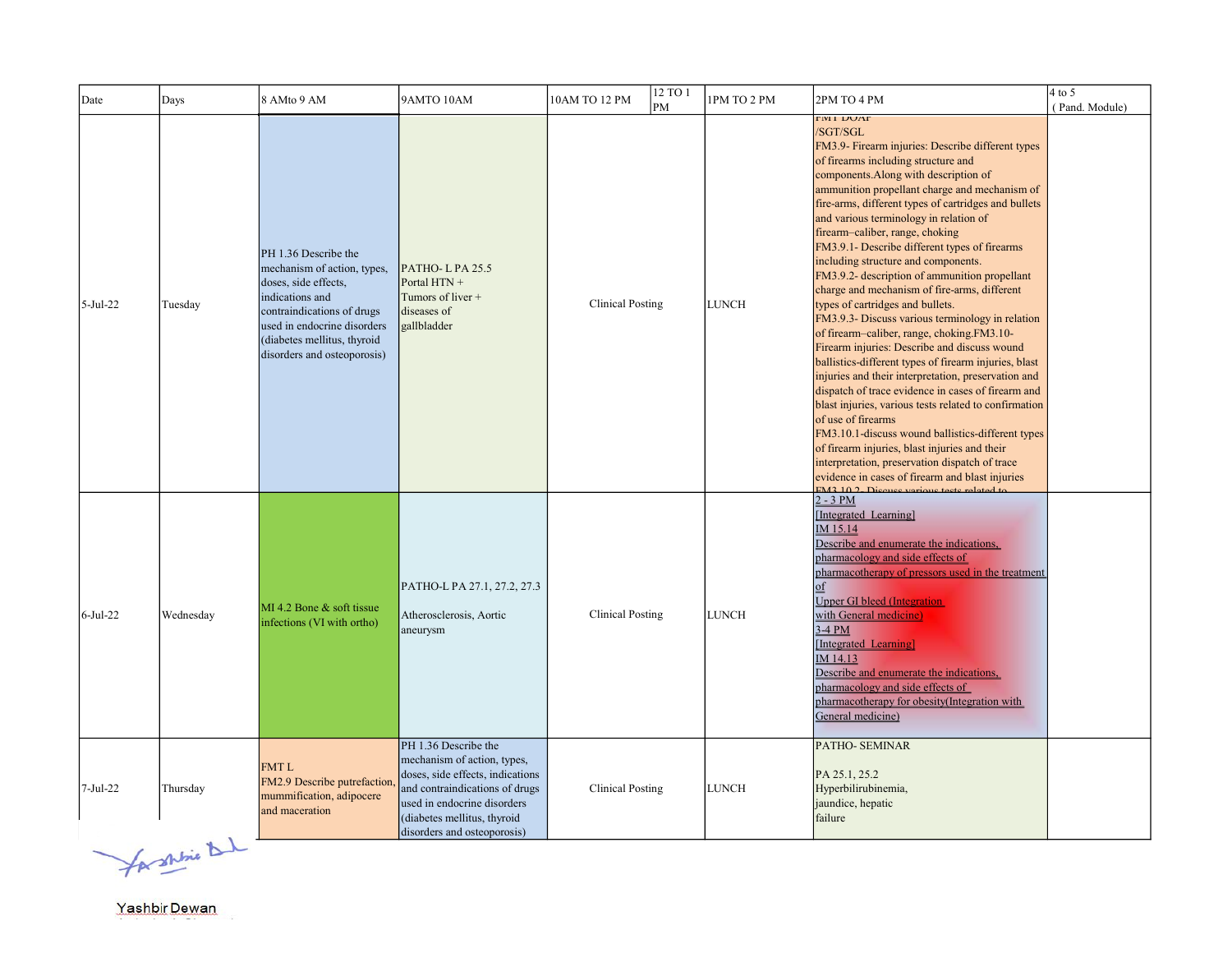| Date            | Days           | 8 AMto 9 AM                                                                                                                                                                                                                                                                                                                | 9AMTO 10AM                                                                                                                                                                                                   | 10AM TO 12 PM                                                                | 12 TO 1<br>PM                                       | 1PM TO 2 PM  | 2PM TO 4 PM                                                                                                                                                                                                                             | $4$ to 5<br>(Pand. Module) |
|-----------------|----------------|----------------------------------------------------------------------------------------------------------------------------------------------------------------------------------------------------------------------------------------------------------------------------------------------------------------------------|--------------------------------------------------------------------------------------------------------------------------------------------------------------------------------------------------------------|------------------------------------------------------------------------------|-----------------------------------------------------|--------------|-----------------------------------------------------------------------------------------------------------------------------------------------------------------------------------------------------------------------------------------|----------------------------|
| 8-Jul-22        | Friday         | Medicine: Envenomation IM<br>20.1,20.3,20.7,20.8,20.9 Ing.<br>Pharmacology                                                                                                                                                                                                                                                 | MI 4.3 beta haemolytic<br>Streptococcus (VI with Surg)                                                                                                                                                       | <b>Clinical Posting</b>                                                      |                                                     | LUNCH        | MI 1.2 Stool routine microcopy (DOAP)                                                                                                                                                                                                   |                            |
| $9-Jul-22$      | Saturday       | Pre, intra and post-operative<br>management SU10.1 Describe<br>the principles of perioperative<br>management of common<br>surgical procedures- SU12.2<br>Describe and discuss the<br>methods of estimation and<br>replacement of<br>the fluid and electrolyte<br>requirements in the surgical<br>patient, Ing. Physiology, | Self Directed Learning                                                                                                                                                                                       | SGL CM 7.6, 7.9 Screening and<br>application of computers in<br>Epidemiology |                                                     | <b>LUNCH</b> | $2 - 4 PM$<br>[Integrated Learning]<br>IM 12.13<br>Describe the pharmacology, indications, adverse<br>reaction,<br>interactions of thyroxine and antithyroid drugs<br>(Intergration with General medicine)                              |                            |
| $10-Jul-22$     | Sunday         | Id-UL-Juha                                                                                                                                                                                                                                                                                                                 | Id-UL-Juha                                                                                                                                                                                                   | Id- UL-Juha                                                                  | $\operatorname{Id}$ - $\operatorname{UL}$ -<br>Juha | Id-UL-Juha   | Id-UL-Juha                                                                                                                                                                                                                              | Id- UL-Juha                |
| $11-Jul-22$     | Monday         | PATHO-L<br><b>PA 27.4 RHD</b>                                                                                                                                                                                                                                                                                              | Obst & Gynae-OG10.2 -<br>Enumerate the indications and<br>describe the appropriate use of<br>blood and blood products, their<br>complications and<br>management Ing. Pathology                               | <b>Clinical Posting</b>                                                      |                                                     | <b>LUNCH</b> | PA-Practical (DOAP)<br>PA 35.3 CSF findings in meningitis-charts                                                                                                                                                                        |                            |
| 12-Jul-22       | Tuesday        | PH 1.36 Describe the<br>mechanism of action, types,<br>doses, side effects,<br>indications and<br>contraindications of drugs<br>used in endocrine disorders<br>(diabetes mellitus, thyroid<br>disorders and osteoporosis)                                                                                                  | MI 4.3 Leprosy (VI with DVL)                                                                                                                                                                                 | <b>Clinical Posting</b>                                                      |                                                     | <b>LUNCH</b> | MI 1.2 Stool routine microscopy (DOAP)                                                                                                                                                                                                  |                            |
| $13 - Jul - 22$ | Wednesday      | MI 4.3 Herpes viruses (VI<br>with DVL)                                                                                                                                                                                                                                                                                     | PATHO - L PA 27.6, 27.10<br>Infective endocarditis, CVS in<br>Syphilis                                                                                                                                       | <b>Clinical Posting</b>                                                      |                                                     | <b>LUNCH</b> | $2 - 4 PM$<br>[Integrated Learning]<br>IM 11.16<br>Discuss and describe the pharmacologic therapies<br>for diabetes their indications, contraindications,<br>adverse reactions and interactions<br>(Intergration with General medicine) |                            |
| 14-Jul-22       | Thursday       | SDL CM 5.7, 5.8<br>Food Hygiene                                                                                                                                                                                                                                                                                            | PH1.37 Describe the<br>mechanisms of action, types,<br>doses, side effects, indications<br>and contraindications of the<br>drugs used as sex hormones,<br>their analogues and anterior<br>Pituitary hormones | <b>Clinical Posting</b>                                                      |                                                     | <b>LUNCH</b> | PATHO - L PA 27.5 IHD                                                                                                                                                                                                                   |                            |
|                 | for shine that | <b>Medicine: Poisioning IM-</b><br>1.1,21.2,21.3,21.4,21.6 Ing.<br>armacolog                                                                                                                                                                                                                                               | MI 5.1 Introduction to CNS<br>infections                                                                                                                                                                     | <b>Clinical Posting</b>                                                      |                                                     | LUNCH        | MI 5.1 Acute pyogenic meningitis (VI with GM)                                                                                                                                                                                           |                            |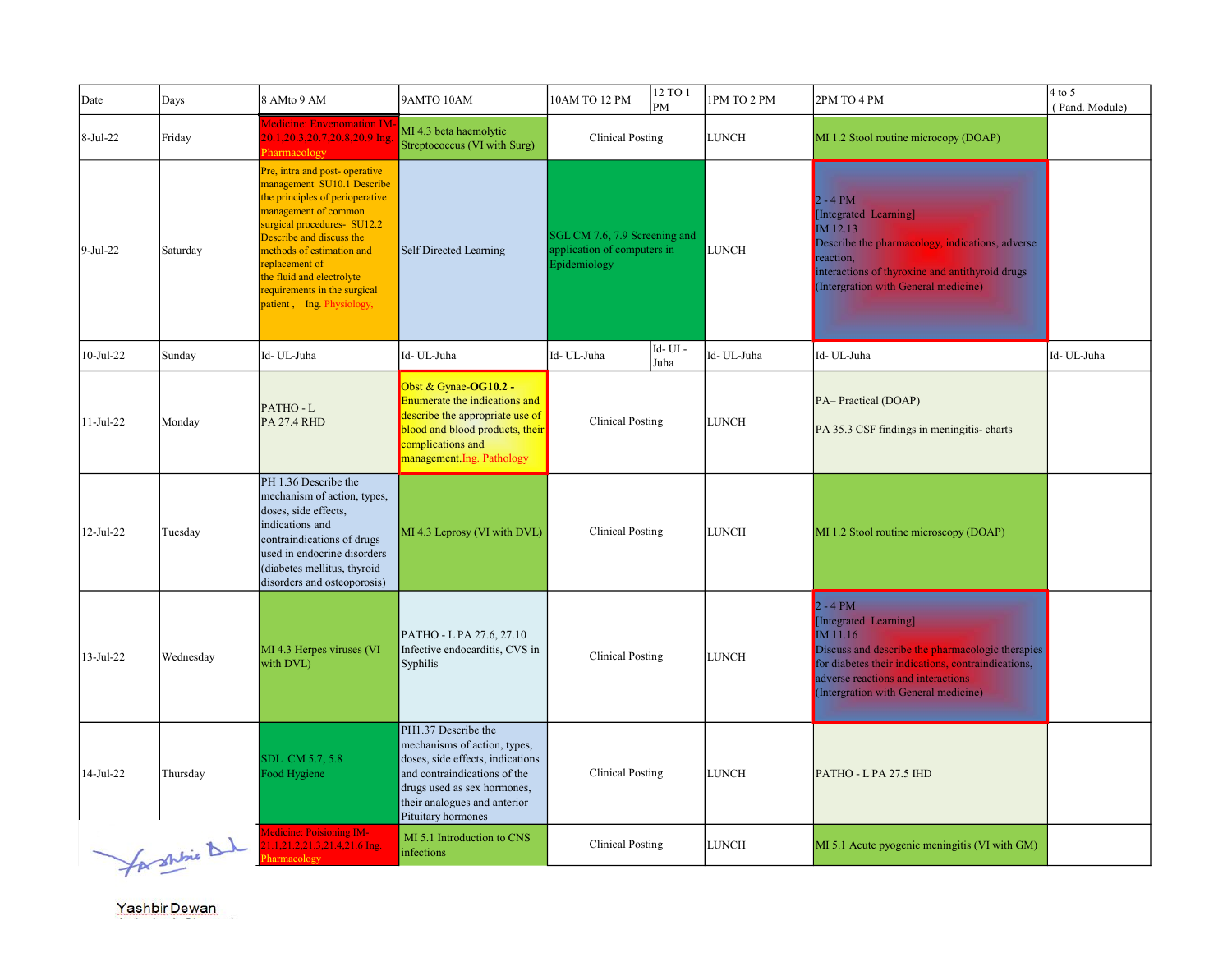| Date         | Days                    | 8 AMto 9 AM                                                                                                                                                                                                              | 9AMTO 10AM                                                                                                                                                                                                                                                                                     | 10AM TO 12 PM                                                                                                    | 12 TO 1<br>PM                           | 1PM TO 2 PM  | 2PM TO 4 PM                                                                   | $4$ to 5<br>(Pand. Module) |
|--------------|-------------------------|--------------------------------------------------------------------------------------------------------------------------------------------------------------------------------------------------------------------------|------------------------------------------------------------------------------------------------------------------------------------------------------------------------------------------------------------------------------------------------------------------------------------------------|------------------------------------------------------------------------------------------------------------------|-----------------------------------------|--------------|-------------------------------------------------------------------------------|----------------------------|
| 16-Jul-22    | Saturday                | Pre, intra and post-operative<br>management - 2nd lecture -<br>SU10.1 Describe the principles<br>of perioperative management of<br>common surgical procedures,<br>Dyselectrolytemia: $Na+$ , $K+$ ,<br>$Ca + f$ , Mg + + | PATHO-SDL(8)<br>PA 27.7 Pericarditis,<br>pericardial effusion                                                                                                                                                                                                                                  | <b>AETCOM</b> Module 2.7<br>Bioethics continued: Case studies<br>on autonomy and decision<br>making Pharmacology |                                         | <b>LUNCH</b> | Written Assessment<br>PH 1.32, 1.33, 134                                      |                            |
| 17-Jul-22    | Sunday                  | Sunday                                                                                                                                                                                                                   | Sunday                                                                                                                                                                                                                                                                                         | Sunday                                                                                                           | Sunday                                  | Sunday       | Sunday                                                                        | Sunday                     |
| 18-Jul-22    | Monday                  | PATHO-LPA27.9<br>Cardiomyopathies                                                                                                                                                                                        | Obst & Gynae-OG12.1 - (Part<br>1) Define, classify and<br>describe the etiology and<br>pathophysiology,<br>early detection, investigations;<br>principles of management of<br>hypertensive disorders of<br>pregnancy and eclampsia,<br>complications<br>of eclampsia. Ing. General<br>Medicine | <b>Clinical Posting</b>                                                                                          |                                         | <b>LUNCH</b> | PA-Practical (DOAP) PA 27.8 CVS - Charts,<br>gross/ micro,                    |                            |
| 19-Jul-22    | Tuesday                 | PH1.37 Describe the<br>mechanisms of action, types,<br>doses, side effects,<br>indications and<br>contraindications of the drugs failure<br>used as sex hormones, their<br>analogues and anterior<br>Pituitary hormones  | PATHO-LPA 28.1 - 28.4<br>Clinical syndromes, renal                                                                                                                                                                                                                                             | <b>Clinical Posting</b>                                                                                          |                                         | <b>LUNCH</b> | MI 5.1 Chronic bacterial meningitis TB<br>Spirochetes (HI with Path)          |                            |
| 20-Jul-22    | Wednesday               | MI 4.3 Viral exanthematous<br>infections (other than herpes)                                                                                                                                                             | PATHO-LPA 28.5 - 28.7<br>Glomerular diseases                                                                                                                                                                                                                                                   | <b>Clinical Posting</b>                                                                                          |                                         | <b>LUNCH</b> | SGD: PH 135, 1.36                                                             |                            |
| $21-Jul-22$  | Thursday                | Lecture CM 7.1<br>Definition, concept,<br>epidemiological approach,<br>basic measurement, mortality<br>rate and ratios.                                                                                                  | PH 1.38 Describe the<br>mechanism of action, types,<br>doses, side effects, indications<br>and contraindications of<br>corticosteroidss                                                                                                                                                        |                                                                                                                  | <b>Clinical Posting</b><br><b>LUNCH</b> |              | PA-Practical (SGD) Instruments & charts                                       |                            |
| 22-Jul-22    | Friday                  | Medicine: Mineral fluid<br><b>Electrolyte and Acid base</b><br>disorders IM-<br>22.1,22.2,22.3,22.4,22.5,22.6<br>22.7, 22.8, 22.9, 22.10, 22.11, 2 Paedia)<br>$2.12,22.13$ Pathology,<br>Pharmacology                    | MI 5.1 Viral meningitis (Polio,<br>coxsachie and others) (VI with                                                                                                                                                                                                                              | <b>Clinical Posting</b>                                                                                          |                                         | LUNCH        | MI 5.3 Meningitis (DOAP)                                                      |                            |
| $23$ -Jul-22 | Saturday<br>Cashbie Dad | SU11.1 Describe principles of<br>Preoperative assessment.                                                                                                                                                                | PATHO-L<br>PA 28.11, 28.12<br>Vascular, cystic<br>diseases of kidney                                                                                                                                                                                                                           | <b>AETCOM</b> Module 2.7<br>Bioethics continued: Case studies<br>on autonomy and decision<br>making Pharmacology |                                         | <b>LUNCH</b> | PH 3.5 To prepare and explain a list of P-drugs<br>for a given case/condition |                            |
|              |                         | Sunday                                                                                                                                                                                                                   | Sunday                                                                                                                                                                                                                                                                                         | Sunday                                                                                                           | Sunday                                  | Sunday       | Sunday                                                                        | Sunday                     |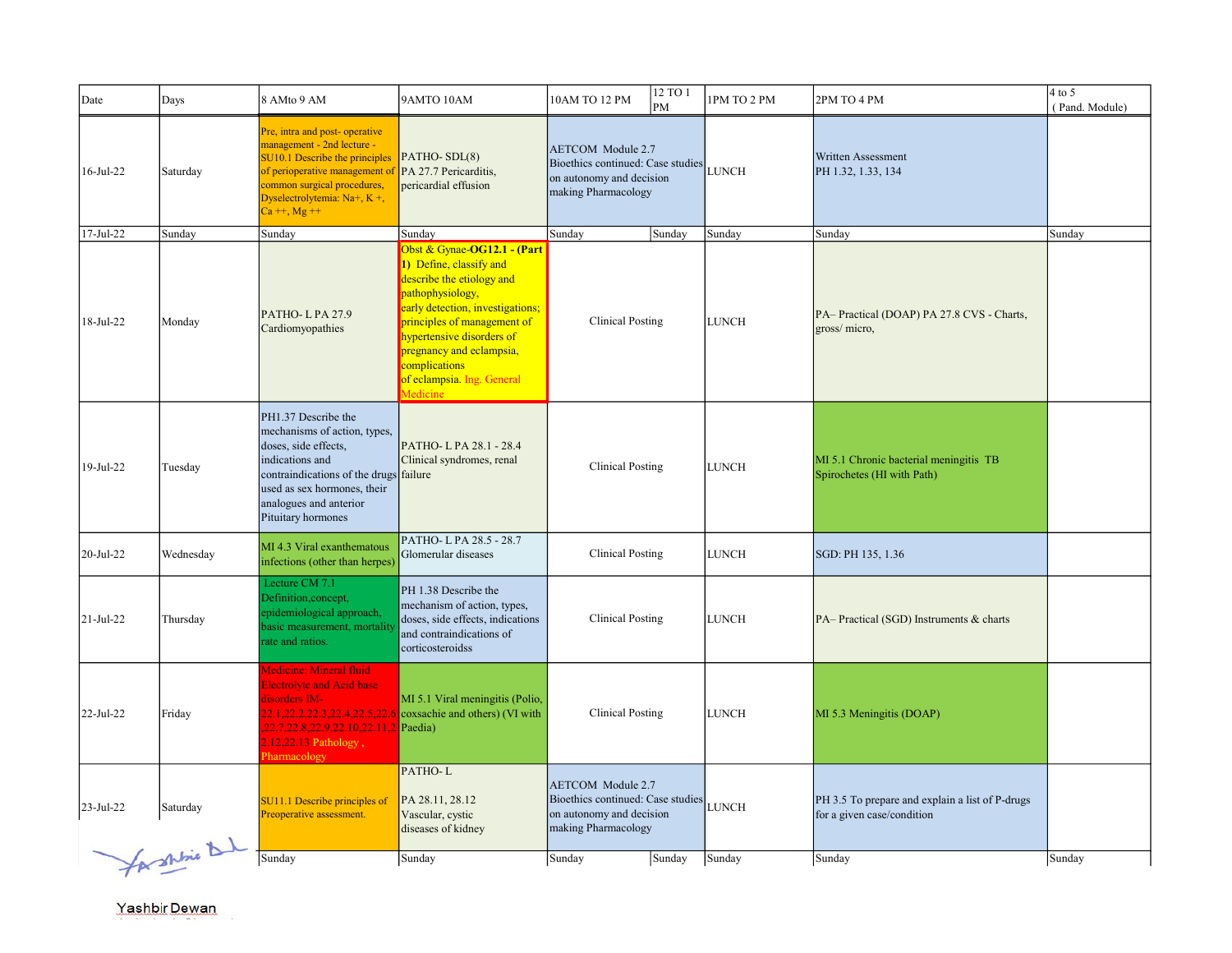| Date            | Days      | 8 AMto 9 AM                                                                                                                                                                                                                                                                                                                                                              | 9AMTO 10AM                                                                                                                                                                                                                                                                                    | 10AM TO 12 PM           | 12 TO 1<br>lрм | 1PM TO 2 PM  | 2PM TO 4 PM                                                                                                                                                                                                                                                                                                                                                                                                                                                                                                                                                                                                                                                                                                                                                                                                                                                                                                                                      | $4$ to 5<br>(Pand. Module) |
|-----------------|-----------|--------------------------------------------------------------------------------------------------------------------------------------------------------------------------------------------------------------------------------------------------------------------------------------------------------------------------------------------------------------------------|-----------------------------------------------------------------------------------------------------------------------------------------------------------------------------------------------------------------------------------------------------------------------------------------------|-------------------------|----------------|--------------|--------------------------------------------------------------------------------------------------------------------------------------------------------------------------------------------------------------------------------------------------------------------------------------------------------------------------------------------------------------------------------------------------------------------------------------------------------------------------------------------------------------------------------------------------------------------------------------------------------------------------------------------------------------------------------------------------------------------------------------------------------------------------------------------------------------------------------------------------------------------------------------------------------------------------------------------------|----------------------------|
| $25 - Jul - 22$ | Monday    | PATHO-L<br>PA 28.13, 28.14<br>Obstructive<br>uropathy, renal<br>tumors                                                                                                                                                                                                                                                                                                   | Obst & Gynae-OG12.1 - (Part<br>2) Define, classify and describe<br>the etiology and<br>pathophysiology,<br>early detection, investigations;<br>principles of management of<br>hypertensive disorders of<br>pregnancy and eclampsia,<br>complications<br>of eclampsia. Ing General<br>Medicine | <b>Clinical Posting</b> |                | <b>LUNCH</b> | PATHO-SGL<br>PA 28.8 - 28.10<br>Tubulointerstitial diseases                                                                                                                                                                                                                                                                                                                                                                                                                                                                                                                                                                                                                                                                                                                                                                                                                                                                                      |                            |
| 26-Jul-22       | Tuesday   | PH 1.39 Describe mechanism<br>of action, types, doses, side<br>effects, indications and<br>contraindications the drugs<br>used for contraception<br>PH1.40<br>Describe mechanism of<br>action, types, doses, side<br>effects, indications and<br>contraindications of<br>1. Drugs used in the<br>treatment of infertility, &<br>2. Drugs used in erectile<br>dysfunction | Lecture CM 7.5<br>Epidemiological methods and<br>Descriptive epidemiology                                                                                                                                                                                                                     | <b>Clinical Posting</b> |                | <b>LUNCH</b> | <b>FMT DOAP</b><br>/SGT/SGL<br>FM3.11-Regional Injuries: Describe and discuss<br>regional injuries to head (Scalp wounds, fracture<br>skull, intracranial haemorrhages, coup and contre<br>coup injuries), neck, chest, abdomen, limbs,<br>genital organs, spinal cord and skeleton.<br>FM3.11.1- Describe and discuss regional injuries<br>to head Scalp wounds, fracture skull<br>FM3.11.2- Discuss intracranial haemorrhages,<br>coup and contre coup injuries), neck, chest<br>,abdomen, limbs, genital organs, spinalcord and<br>skeleton.<br>FM3.12- Regional Injuries Describe and discuss<br>injuries related to fall from height and vehicular<br>injuries-Primary and Secondary impact,<br>Secondary injuries, crush syndrome, railway spine<br>FM3.12.1- discuss injuries related to fall from<br>height and vehicular injuries-Primary and<br>Secondary impact, Secondary injuries<br>FM3.12- discuss crush syndrome, railway spine. |                            |
| 27-Jul-22       | Wednesday | MI 5.2 Viral encephalitis<br>(Rabies) (VI with GM)                                                                                                                                                                                                                                                                                                                       | $PATHO-SDL(9)$<br>PA 28.16<br>Urothelial tumors                                                                                                                                                                                                                                               | <b>Clinical Posting</b> |                | <b>LUNCH</b> | Written Assessment: 1.37, 1.38                                                                                                                                                                                                                                                                                                                                                                                                                                                                                                                                                                                                                                                                                                                                                                                                                                                                                                                   |                            |

for shine that

Yashbir Dewan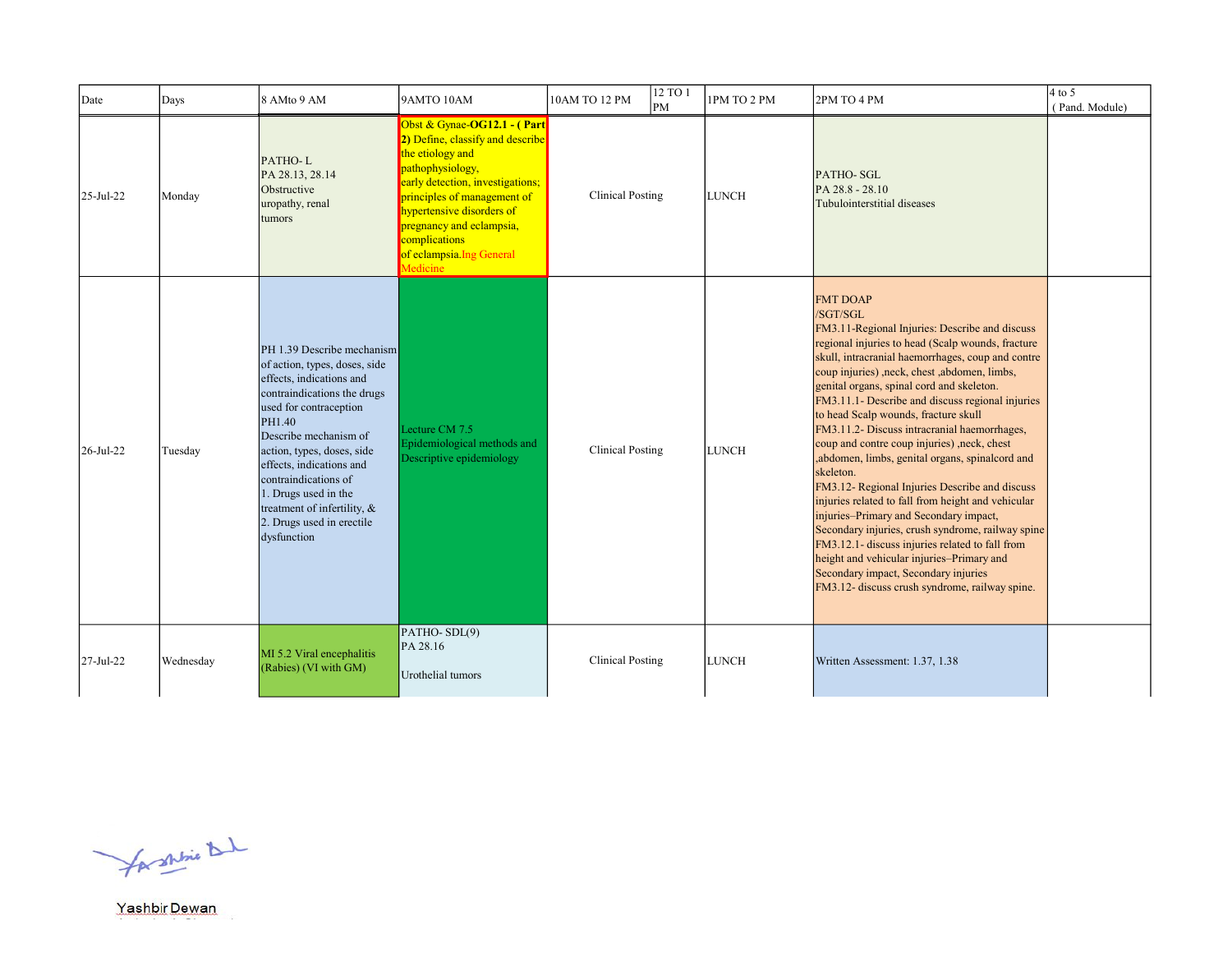| Date       | Days     | 8 AMto 9 AM                                                                                                                                                                                                                                                                         | 9AMTO 10AM                                                                                                                                                                                                                                                                                                                                                               | $12 \overline{TO1}$<br>10AM TO 12 PM<br>PM         | 1PM TO 2 PM  | 2PM TO 4 PM                                                                     | $4$ to 5<br>(Pand. Module) |
|------------|----------|-------------------------------------------------------------------------------------------------------------------------------------------------------------------------------------------------------------------------------------------------------------------------------------|--------------------------------------------------------------------------------------------------------------------------------------------------------------------------------------------------------------------------------------------------------------------------------------------------------------------------------------------------------------------------|----------------------------------------------------|--------------|---------------------------------------------------------------------------------|----------------------------|
| 28-Jul-22  | Thursday | <b>FMTL</b><br>FM2.10 Discuss estimation<br>of time since death                                                                                                                                                                                                                     | PH 1.39 Describe mechanism<br>of action, types, doses, side<br>effects, indications and<br>contraindications the drugs<br>used for contraception<br>PH1.40<br>Describe mechanism of action.<br>types, doses, side effects,<br>indications and<br>contraindications of<br>1. Drugs used in the treatment<br>of infertility, &<br>2. Drugs used in erectile<br>dysfunction | <b>Clinical Posting</b>                            | <b>LUNCH</b> | PA-Practical (SGD)<br>Renal System                                              |                            |
| 29-Jul-22  | Friday   | Medicine: Nutritional and<br>Vitamin Deficiencies IM-<br>23.1, 23.2, 23.3, 23.4                                                                                                                                                                                                     | MI 5.2 Prevention of rabies<br>and polio (SDL)                                                                                                                                                                                                                                                                                                                           | <b>Clinical Posting</b>                            | <b>LUNCH</b> | MI 5.2 Viral encephalitis (HSV, arbovirus, Nipah,<br>Hendra and others)         |                            |
| 30-Jul-22  | Saturday | Nutrition SU12.1 Enumerate the<br>causes and consequences of<br>malnutrition in the<br>surgical patient SU12.3<br>Discuss the nutritional<br>requirements of surgical<br>patients, the<br>methods of providing nutritional<br>support and their complications.<br>Ing. Biochemistry | PATHO-L<br>PA 29.3, 29.4, 29.5<br>BPH, Prostatitis, ca prostate                                                                                                                                                                                                                                                                                                          | <b>SGL CM 5.6 National Nutritional</b><br>Programs | LUNCH        | PH.2.2 Prepare oral rehydration solution from<br>ORS packet and explain its use |                            |
| 31-Jul-22  | Sunday   | Sunday                                                                                                                                                                                                                                                                              | Sunday                                                                                                                                                                                                                                                                                                                                                                   | Sunday<br>Sunday                                   | Sunday       | Sunday                                                                          | Sunday                     |
| $1-Aug-22$ | Monday   | PATHO-L<br>PA 30.1, 30.2, 30.3<br>Ca cervix, ca endometrium,<br>leiomyoma                                                                                                                                                                                                           | Obst & Gynae OG12.1 - (Part<br>3) Define, classify and<br>describe the etiology and<br>pathophysiology,<br>early detection, investigations;<br>principles of management of<br>hypertensive disorders of<br>pregnancy and eclampsia,<br>complications<br>of eclampsia. Ing General<br>Medicine                                                                            | <b>Clinical Posting</b>                            | <b>LUNCH</b> | PA-Practical (SGD)<br>Renal System                                              |                            |

for shrine that

Yashbir Dewan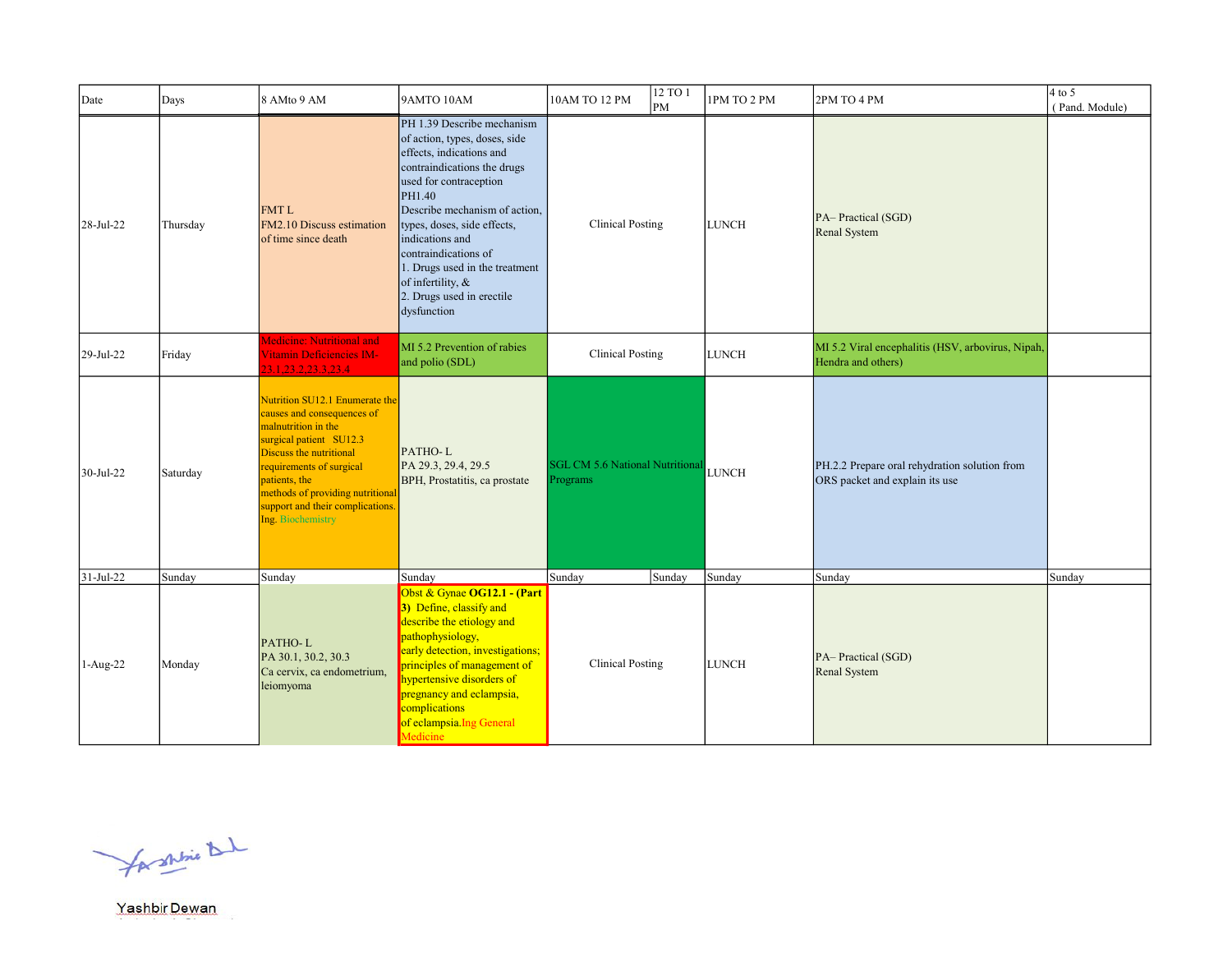| Date       | Days                     | 8 AMto 9 AM                                                                                                                                                                                     | 9AMTO 10AM                                             | 10AM TO 12 PM<br>PM     | 12 TO 1 | 1PM TO 2 PM  | 2PM TO 4 PM                                                                                                                                                                                                                                                                                                                                                                                                                                                                                                                                                                                                                                                                                                                                                                                                                                                                                                                                                                                                                                                         | $4$ to 5<br>(Pand. Module) |
|------------|--------------------------|-------------------------------------------------------------------------------------------------------------------------------------------------------------------------------------------------|--------------------------------------------------------|-------------------------|---------|--------------|---------------------------------------------------------------------------------------------------------------------------------------------------------------------------------------------------------------------------------------------------------------------------------------------------------------------------------------------------------------------------------------------------------------------------------------------------------------------------------------------------------------------------------------------------------------------------------------------------------------------------------------------------------------------------------------------------------------------------------------------------------------------------------------------------------------------------------------------------------------------------------------------------------------------------------------------------------------------------------------------------------------------------------------------------------------------|----------------------------|
| $2-Aug-22$ | Tuesday                  | PH1.41 Describe the<br>mechanisms of action, types,<br>doses, side effects,<br>indications and<br>contraindications of uterine<br>relaxants and stimulants                                      | PATHO-SDL PA 28.15<br>Thrombotic angiopathies          | <b>Clinical Posting</b> |         | <b>LUNCH</b> | <b>FMI DUAP</b><br>/SGT/SGL<br>FM1.9-Describe the importance of documentation<br>in medical practice in regard to medicolegal<br>examinations, Medical Certificates and<br>medicolegal reports<br>FM1.9.1- Describe the importance of<br>documentation in medical practice in regard to<br>medicolegal examinations , Medical Certificates<br>and medicolegal reports especially - maintenance<br>of patient case records, discharge summary,<br>prescribed registers to be maintained in Health<br>Centres<br>FM1.9.2- Describe maintenance of medico-legal<br>register like accident register.<br>documents of issuance of wound certificate<br>documents of issuance of drunkenness<br>certificate.<br>FM1.9.3- Describe documents of issuance of<br>sickness and fitness certificate.<br>documents for issuance of death certificate.<br>-documents of Medical Certification of Cause of<br>Death.<br>FM1.9.4 - Describe Form Number4 and 4A<br>documents for estimation of age by physical,<br>dental and radiological examination and issuance<br>faartificat |                            |
| $3-Aug-22$ | Wednesday                | MI 5.1 & 5.2 Parasitic<br>infections of CNS<br>(Neurocysticercosis) (VI with Ovarian tumors, GTD<br>GM)                                                                                         | PATHO-L<br>PA 30.4, 30.5                               | <b>Clinical Posting</b> |         | <b>LUNCH</b> | $2 - 3 PM$<br><b>Integrated Learning</b><br><b>DR10.3</b><br><b>Enumerate the indications and describe the</b><br>pharmacology,<br>administration and adverse reaction of<br>pharmacotherapies for syphilis<br>(Intergration with Dermatology)<br>$3 - 4 PM$<br>[Integrated Learning]<br><b>IM1.27</b><br>Describe and discuss the role of penicillin<br>prophylaxis in the prevention of rheumatic<br>heart disease(Intergration with General<br><b>Medicine</b> )                                                                                                                                                                                                                                                                                                                                                                                                                                                                                                                                                                                                 |                            |
| 4-Aug-22   | Thursday<br>for shine be | <b>FMTL</b><br>FM2.11 Describe and discuss<br>autopsy procedures including<br>post-mortem<br>examination, different types<br>of autopsies, aims and<br>objectives of<br>post-mortem examination | PH 1.42 Describe general<br>principles of chemotherapy | <b>Clinical Posting</b> |         | <b>LUNCH</b> | PA-Practical(SGD)<br>Male genital system                                                                                                                                                                                                                                                                                                                                                                                                                                                                                                                                                                                                                                                                                                                                                                                                                                                                                                                                                                                                                            |                            |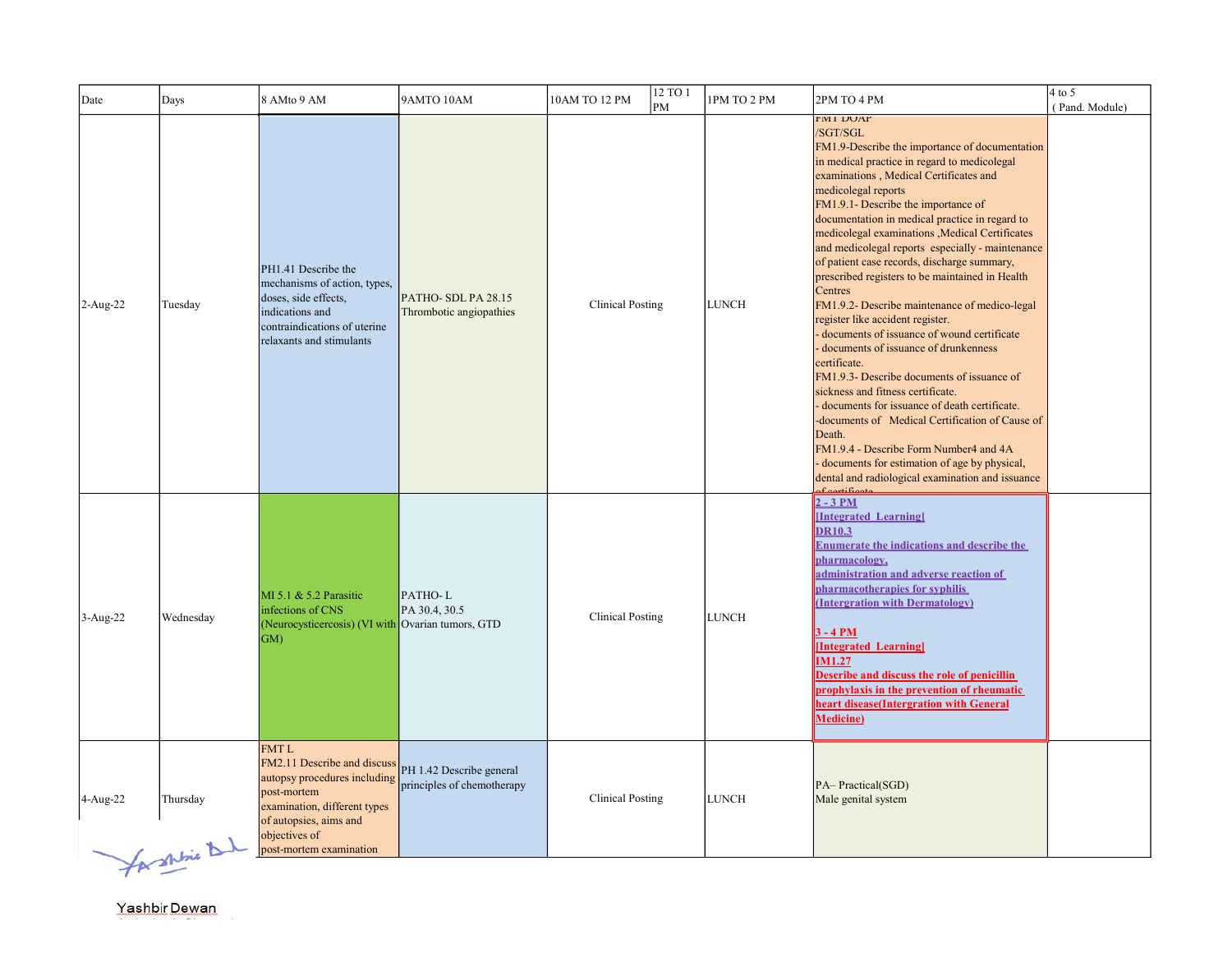| Date       | Days     | 8 AMto 9 AM                                                                                                                                                                                                                                                                                                                                                                                                                 | 9AMTO 10AM                                                                                                                                                                                                                                                                                                 | 12 TO 1<br>10AM TO 12 PM<br>PM                                                                          | 1PM TO 2 PM  | 2PM TO 4 PM                                                                                                                                                                       | $4$ to 5<br>(Pand. Module) |
|------------|----------|-----------------------------------------------------------------------------------------------------------------------------------------------------------------------------------------------------------------------------------------------------------------------------------------------------------------------------------------------------------------------------------------------------------------------------|------------------------------------------------------------------------------------------------------------------------------------------------------------------------------------------------------------------------------------------------------------------------------------------------------------|---------------------------------------------------------------------------------------------------------|--------------|-----------------------------------------------------------------------------------------------------------------------------------------------------------------------------------|----------------------------|
| $5-Aug-22$ | Friday   | Medicine- Miscellaneous<br>infections IM-<br>$25.1, 25.2, 25.3, 25.8$ Ing-<br>Pathology, Microbiology,<br>Pharmacology, AETCOM                                                                                                                                                                                                                                                                                              | MI 5.1 Fungal meningitis<br>(Cryptococcus and others) (VI<br>with GM)                                                                                                                                                                                                                                      | <b>Clinical Posting</b>                                                                                 | <b>LUNCH</b> | MI 5.1 & 5.2 Parasitic infections of CNS (free-<br>living amoebae, toxoplasmosis, cerebral malaria<br>and sleeping sickness)                                                      |                            |
| 6-Aug-22   | Saturday | <b>Transplantation SU13.1</b><br>Describe the immunological<br>basis of organ transplantation.<br>Ing. Microbiology, SU13.2<br>Discuss the Principles of<br>immunosuppressive<br>therapy.Enumerate<br>Indications, describe surgical<br>principles, management of<br>organ transplantation Ing.<br>Microbiology, Pharmacology<br>SU13.3 Discuss the legal and<br>ethical issues concerning organ<br>Ing AETCOM<br>donation. | PH 1.42 Describe general<br>principles of chemotherapy<br>Pharmacology Lectures                                                                                                                                                                                                                            | <b>AETCOM</b> Moudle 2.8<br>What does it mean to be family<br>member of a sick patient?<br>Microbiology | LUNCH        | SGD: PH 1.42 Describe general principles of<br>chemotherapy<br>SGD: PH 1.43Describe and discuss the rational<br>use of antimicrobials including antibiotic<br>stewardship program | <b>Sports</b>              |
| 7-Aug-22   | Sunday   | Sunday                                                                                                                                                                                                                                                                                                                                                                                                                      | Sunday                                                                                                                                                                                                                                                                                                     | Sunday<br>Sunday                                                                                        | Sunday       | Sunday                                                                                                                                                                            | Sunday                     |
| $8-Aug-22$ | Monday   | PATHO-SDL(10) PA<br>30.6 - 30.9 Cervicitis,<br>endometriosis, adenomyosis,<br>endometrial hyperplasia                                                                                                                                                                                                                                                                                                                       | Obst & Gynae-OG12.2 - (Part<br>1) Define, classify and describe<br>the etiology, pathophysiology,<br>diagnosis, investigations,<br>adverse effects on the mother<br>and foetus<br>and the management during<br>pregnancy and labor, and<br>complications of anemia in<br>pregnancy Ing General<br>Medicine | <b>Clinical Posting</b>                                                                                 | <b>LUNCH</b> | PATHO-L<br>PA 29.1, 29.2<br>Testicular tumors,<br>Ca penis                                                                                                                        |                            |
| $9-Aug-22$ | Tuesday  | PH 1.44Describe the first line<br>antitubercular drugs, their<br>mechanisms of action, side<br>effects and doses.<br>&PH 1.45 Describe the drugs<br>used in MDR and XDR<br>Tuberculosis                                                                                                                                                                                                                                     | MI 6.1 Intro to RT infections                                                                                                                                                                                                                                                                              | <b>Clinical Posting</b>                                                                                 | <b>LUNCH</b> | MI 6.1 Bacterial pharyngitis                                                                                                                                                      |                            |

for shrine that

Yashbir Dewan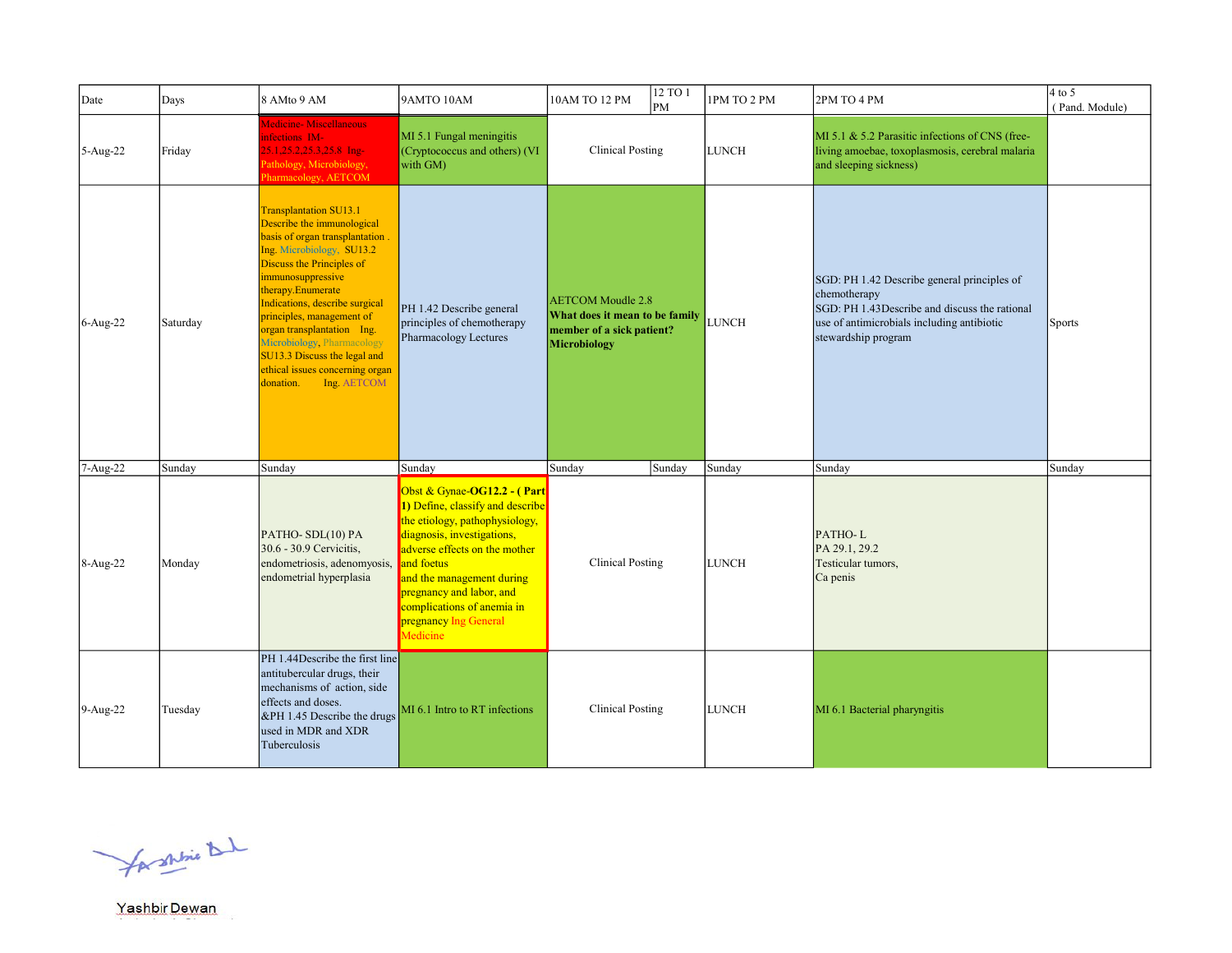| Date      | Days      | 8 AMto 9 AM                                                                                                                                                                                                                                                                                                                                                                                 | 9AMTO 10AM                                                                                                                                      | 12 TO 1<br>10AM TO 12 PM<br>PM                | 1PM TO 2 PM      | 2PM TO 4 PM                                                                                                                                                                                                                                                                                                                                                                                                                                   | $4$ to 5<br>(Pand. Module) |
|-----------|-----------|---------------------------------------------------------------------------------------------------------------------------------------------------------------------------------------------------------------------------------------------------------------------------------------------------------------------------------------------------------------------------------------------|-------------------------------------------------------------------------------------------------------------------------------------------------|-----------------------------------------------|------------------|-----------------------------------------------------------------------------------------------------------------------------------------------------------------------------------------------------------------------------------------------------------------------------------------------------------------------------------------------------------------------------------------------------------------------------------------------|----------------------------|
| 10-Aug-22 | Wednesday | MI 6.1 Bordetella                                                                                                                                                                                                                                                                                                                                                                           | PATHO-L<br>PA 31.1, 31.2, 31.4<br>Diseases of Breast                                                                                            | <b>Clinical Posting</b>                       | <b>LUNCH</b>     | $2 - 3 PM$<br>[Integrated Learning]<br>$CT$ 1.14 Describe and discuss the pharmacology of<br>various antituberculous agents, their indications,<br>contraindication, interactions and adverse<br>reactions (Integration with Respiratory medicine)<br>$3 - 4 PM$<br>[Integrated Learning]<br><b>PE 34.3</b><br>Discuss the various regimens for management<br>of Tuberculosis as<br>per National Guidelines<br>(Integration with Paediatrics) |                            |
| 11-Aug-22 | Thursday  | Raksha Bandhan                                                                                                                                                                                                                                                                                                                                                                              | Raksha Bandhan                                                                                                                                  | Raksha Bandhan                                | Raksha Bandhan   | Raksha Bandhan                                                                                                                                                                                                                                                                                                                                                                                                                                | Raksha Bandhan             |
| 12-Aug-22 | Friday    | Medicine--Geriatrics IM 24.1,<br>24.3, 24.4 24.5, 24.6, 24.7 24.8.<br>24.9.24.10.24.11.24.12.24.13.24<br>14,24.15 Ing-community<br>nedicine                                                                                                                                                                                                                                                 | MI 5.2 Slow viral infections &<br>prions                                                                                                        | <b>Clinical Posting</b>                       | <b>LUNCH</b>     | MI 6.1 Bacterial lobar pneumonia (VI with GM)                                                                                                                                                                                                                                                                                                                                                                                                 |                            |
| 13-Aug-22 | Saturday  | Basic surgical skills SU14.1<br>Describe Aseptic techniques,<br>sterilization and disinfection.<br><b>SU14.2 Describe Surgical</b><br>approaches, incisions and the<br>use of appropriate<br>instruments in Surgery in<br>general. SU14.3 Describe the<br>materials and methods used for<br>surgical wound<br>closure and anastomosis<br>(sutures, knots and needles)<br>Ing. Microbiology, | PH 1.46<br>Describe the mechanisms of<br>action, types, doses, side<br>effects, indications and<br>contraindications of anti-<br>leprotic drugs | Sports and Other Extra Carricular<br>Activity | <b>LUNCH</b>     | <b>SGD: PH 1.47</b><br>Describe the mechanisms of action, types, doses,<br>side effects, indications and contraindications of<br>the drugs used in Malaria, Kala-Azar, Amebiasis<br>and Intestinal helminthiasis                                                                                                                                                                                                                              |                            |
| 14-Aug-22 | Sunday    | Sunday                                                                                                                                                                                                                                                                                                                                                                                      | Sunday                                                                                                                                          | Sunday<br>Sunday                              | Sunday           | Sunday                                                                                                                                                                                                                                                                                                                                                                                                                                        | Sunday                     |
| 15-Aug-22 | Monday    | Independence Day                                                                                                                                                                                                                                                                                                                                                                            | Independence Day                                                                                                                                | Independence Day                              | Independence Day | Independence Day                                                                                                                                                                                                                                                                                                                                                                                                                              | Independence Day           |
| 16-Aug-22 | Tuesday   | PH 1.47 Describe the<br>mechanisms of action, types,<br>doses, side effects, indications <b>PATHO-L</b><br>and contraindications of the<br>drugs used in Malaria, Kala-<br>Azar, Amebiasis and<br>Intestinal helminthiasis                                                                                                                                                                  | PA 32.1 - 32.3<br>Diseases of thyroid                                                                                                           | <b>Clinical Posting</b>                       | <b>LUNCH</b>     | MI 6.1 Pneumonia d/t GNB                                                                                                                                                                                                                                                                                                                                                                                                                      |                            |

for shrine that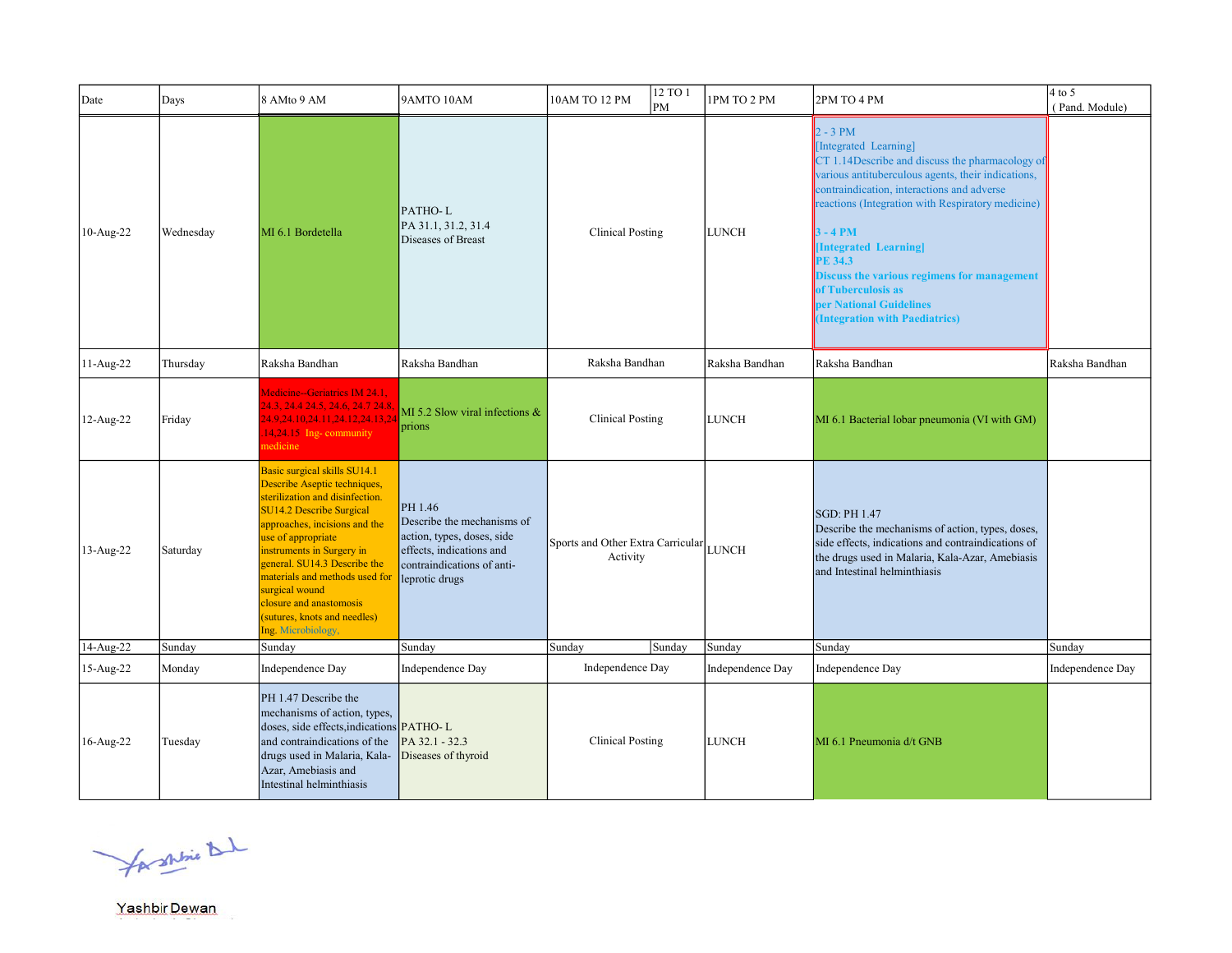| Date            | Days           | 8 AMto 9 AM                                                         | 9AMTO 10AM                                                                                                                                                                                                  | 10AM TO 12 PM           | 12 TO 1<br>PM                                        | 1PM TO 2 PM       | 2PM TO 4 PM                                                                                                                                                                                                                                                                                                                   | $4$ to $5$<br>(Pand. Module) |  |  |
|-----------------|----------------|---------------------------------------------------------------------|-------------------------------------------------------------------------------------------------------------------------------------------------------------------------------------------------------------|-------------------------|------------------------------------------------------|-------------------|-------------------------------------------------------------------------------------------------------------------------------------------------------------------------------------------------------------------------------------------------------------------------------------------------------------------------------|------------------------------|--|--|
| 17-Aug-22       | Wednesday      | MI 6.1 Bacterial atypical<br>Pneumonia                              | PATHO-L<br>PA 32.4<br>Diabetes mellitus                                                                                                                                                                     |                         | <b>Clinical Posting</b><br><b>LUNCH</b>              |                   | $2-4PM$<br>[integrated learning]<br><b>DR</b> 7.3<br><b>Describe Pharmacology &amp; action</b><br>of antifungal system & topical<br>agents side effect of antifungal<br>therapy (integration with dermatology)                                                                                                                |                              |  |  |
| 18-Aug-22       | Thursday       | Lecture CM $7.5, 7.6$<br>Analytical epidemiology and<br><b>Bias</b> | PH 1.47 Describe the<br>mechanisms of action, types,<br>doses, side effects, indications<br>and contraindications of the<br>drugs used in Malaria, Kala-<br>Azar, Amebiasis and Intestinal<br>helminthiasis | <b>Clinical Posting</b> |                                                      | <b>LUNCH</b>      | PA-Practical (DOAP) FGS + Breast (PA 31.3),                                                                                                                                                                                                                                                                                   |                              |  |  |
| 19-Aug-22       | Friday         | Janmashtami                                                         | Janmashtami                                                                                                                                                                                                 | Janmashtami             |                                                      | Janmashtami       | Janmashtami                                                                                                                                                                                                                                                                                                                   | Janmashtami                  |  |  |
| 20-Aug-22       | Saturday       | Lecture: CM 7.5<br>Experimental epidemiology                        | PH1.48 Describe the<br>mechanisms of action, types,<br>doses, side effects, indications<br>and contraindications of the<br>drugs used in UTI/ STD and<br>viral diseases including HIV                       | techniques              | <b>SGL CM 6.4 Biostats- Sampling</b><br><b>LUNCH</b> |                   | $2-4$ PM<br>[Integrated Learning]<br>IM 6.17<br>Discuss and describe the principles of HAART,<br>the classes of antiretrovirals used, adverse<br>reactions and interactions<br>$\&$<br>IM 6.18<br>Discuss and describe the principles and regimens<br>used in post exposure prophylaxis (Integration<br>with General medicine |                              |  |  |
| 21-Aug-22       | Sunday         | Sunday                                                              | Sunday                                                                                                                                                                                                      | Sunday                  | Sunday                                               | Sunday            | Sunday                                                                                                                                                                                                                                                                                                                        | Sunday                       |  |  |
| 22-Aug-22       | Monday         |                                                                     |                                                                                                                                                                                                             |                         |                                                      |                   |                                                                                                                                                                                                                                                                                                                               |                              |  |  |
| 23-Aug-22       | Tuesday        |                                                                     |                                                                                                                                                                                                             |                         |                                                      |                   |                                                                                                                                                                                                                                                                                                                               |                              |  |  |
| 24-Aug-22       | Wednesday      |                                                                     |                                                                                                                                                                                                             |                         |                                                      | 2nd Terminal Exam |                                                                                                                                                                                                                                                                                                                               |                              |  |  |
| 25-Aug-22       | Thursday       |                                                                     |                                                                                                                                                                                                             |                         |                                                      |                   |                                                                                                                                                                                                                                                                                                                               |                              |  |  |
| 26-Aug-22       | Friday         |                                                                     |                                                                                                                                                                                                             |                         |                                                      |                   |                                                                                                                                                                                                                                                                                                                               |                              |  |  |
| 27-Aug-22       | Saturday       |                                                                     |                                                                                                                                                                                                             |                         |                                                      |                   |                                                                                                                                                                                                                                                                                                                               |                              |  |  |
| $\overline{20}$ |                | Sunday                                                              | Sunday                                                                                                                                                                                                      | Sunday                  | Sunday                                               | Sunday            | Sunday                                                                                                                                                                                                                                                                                                                        | Sunday                       |  |  |
|                 | for shine that |                                                                     |                                                                                                                                                                                                             |                         |                                                      |                   |                                                                                                                                                                                                                                                                                                                               |                              |  |  |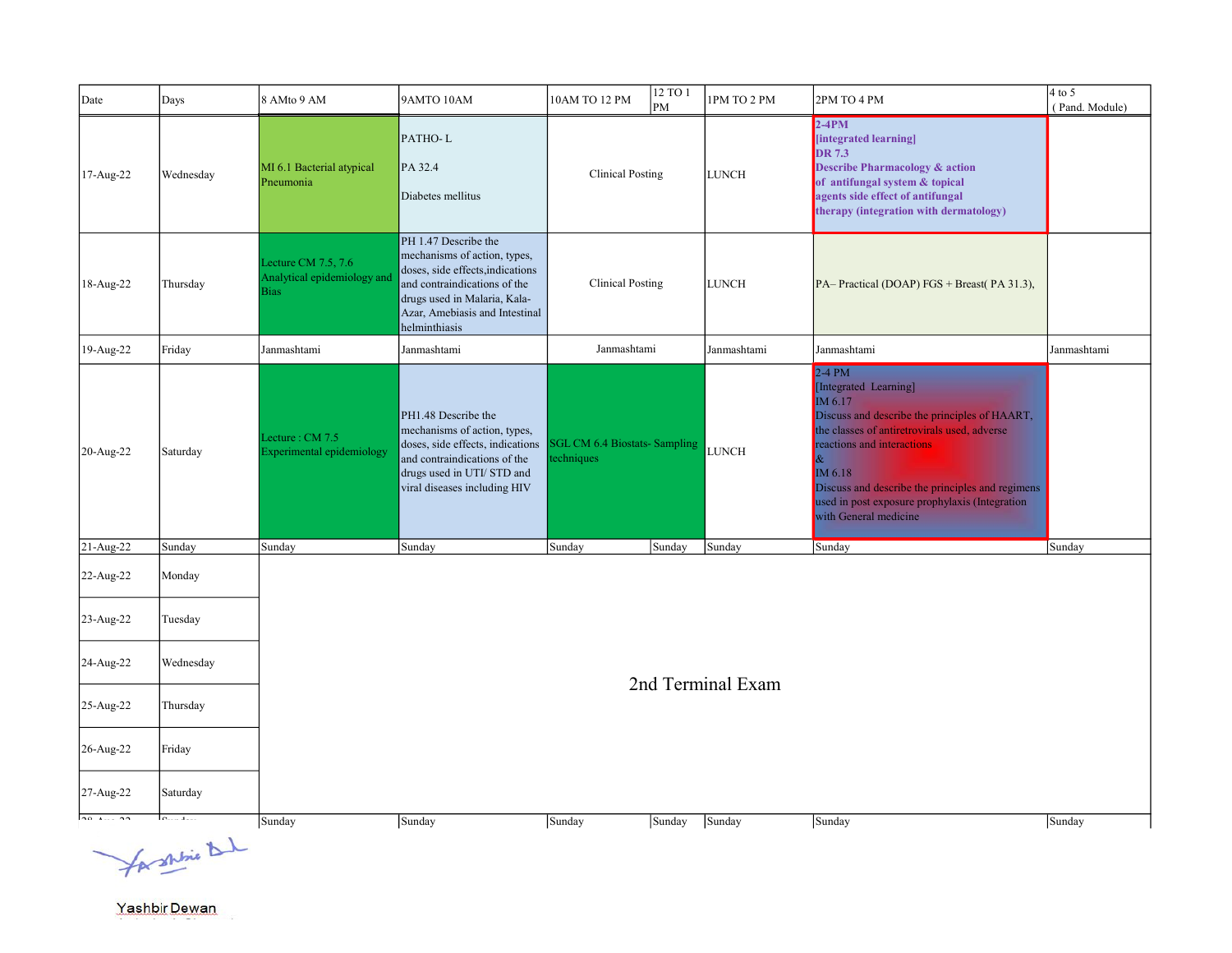| Date       | Days                | 8 AMto 9 AM                                                                                                                                                                                                                                                                                                                                                                                                                                                                                                                                                                                                           | 9AMTO 10AM                                                                                                                                                                                                                    | 10AM TO 12 PM           | 12 TO 1<br>PM | 1PM TO 2 PM  | 2PM TO 4 PM                                                                                                                                                                                                                                              | $4$ to 5<br>(Pand. Module) |
|------------|---------------------|-----------------------------------------------------------------------------------------------------------------------------------------------------------------------------------------------------------------------------------------------------------------------------------------------------------------------------------------------------------------------------------------------------------------------------------------------------------------------------------------------------------------------------------------------------------------------------------------------------------------------|-------------------------------------------------------------------------------------------------------------------------------------------------------------------------------------------------------------------------------|-------------------------|---------------|--------------|----------------------------------------------------------------------------------------------------------------------------------------------------------------------------------------------------------------------------------------------------------|----------------------------|
| 29-Aug-22  | Monday              | PATHO-LPA 32.5<br>Hyperparathyroidism                                                                                                                                                                                                                                                                                                                                                                                                                                                                                                                                                                                 | <b>FMTL</b><br>FM2.12 Describe the legal<br>requirements to conduct post-<br>mortem<br>examination and procedures to<br>conduct medico-legal post-<br>mortem<br>examination<br>FM2.13 Describe and discuss<br>obscure autopsy | <b>Clinical Posting</b> |               | <b>LUNCH</b> | PA-Practical (SGD)<br>Endocrine system-<br>charts, goss/micro                                                                                                                                                                                            |                            |
| 30-Aug-22  | Tuesday             | PH1.48 Describe the<br>mechanisms of action, types,<br>doses, side effects,<br>indications and<br>contraindications of the drugs<br>used in UTI/ STD and viral<br>diseases including HIV                                                                                                                                                                                                                                                                                                                                                                                                                              | MI 6.1 Influenza virus                                                                                                                                                                                                        | <b>Clinical Posting</b> |               | <b>LUNCH</b> | MI 6.1 M. tuberculosis                                                                                                                                                                                                                                   |                            |
| 31-Aug-22  | Wednesday           | MI 6.1 Atypical<br>Mycobacteria                                                                                                                                                                                                                                                                                                                                                                                                                                                                                                                                                                                       | PATHO-L<br>PA 32.6<br>Pancreatic ca                                                                                                                                                                                           | <b>Clinical Posting</b> |               | <b>LUNCH</b> | PH5.1 2-3 PM<br>(DOAP, SGD)<br>Communicate with the patient with empathy and<br>ethics on all aspects of drug use<br>PH3.6 3-4 PM Demonstrate how to optimize<br>interaction with pharmaceutical representative to<br>get authentic information on drugs |                            |
| $1-Sep-22$ | Thursday<br>$-1.44$ | <b>FMTL</b><br>FM12.1- Describe features<br>and management of<br>abuse/poisoning with<br>following chemicals:<br>Tobacco, cannabis,<br>amphetamines, cocaine,<br>hallucinogens, designer drugs<br>& solvent<br>FM12.1.1- Describe features<br>and management of<br>abuse/poisoning with<br>following chemicals:<br>Tobacco, cannabis<br>FM12.1.2- Describe features<br>and management of<br>abuse/poisoning with<br>following chemicals:<br>amphetamines, cocaine<br>FM12.1.3-Describe features<br>and management of<br>abuse/poisoning with<br>following chemicals:,<br>hallucinogens, designer drugs<br>$&$ solvent | PH 1.49<br>Describe mechanism of action,<br>classes, side effects,<br>indications and<br>contraindications of anticancer<br>drugs                                                                                             | <b>Clinical Posting</b> |               | <b>LUNCH</b> | PA-Practical (SGD)<br>Endocrine system-<br>charts, goss/micro                                                                                                                                                                                            |                            |

forshine

b.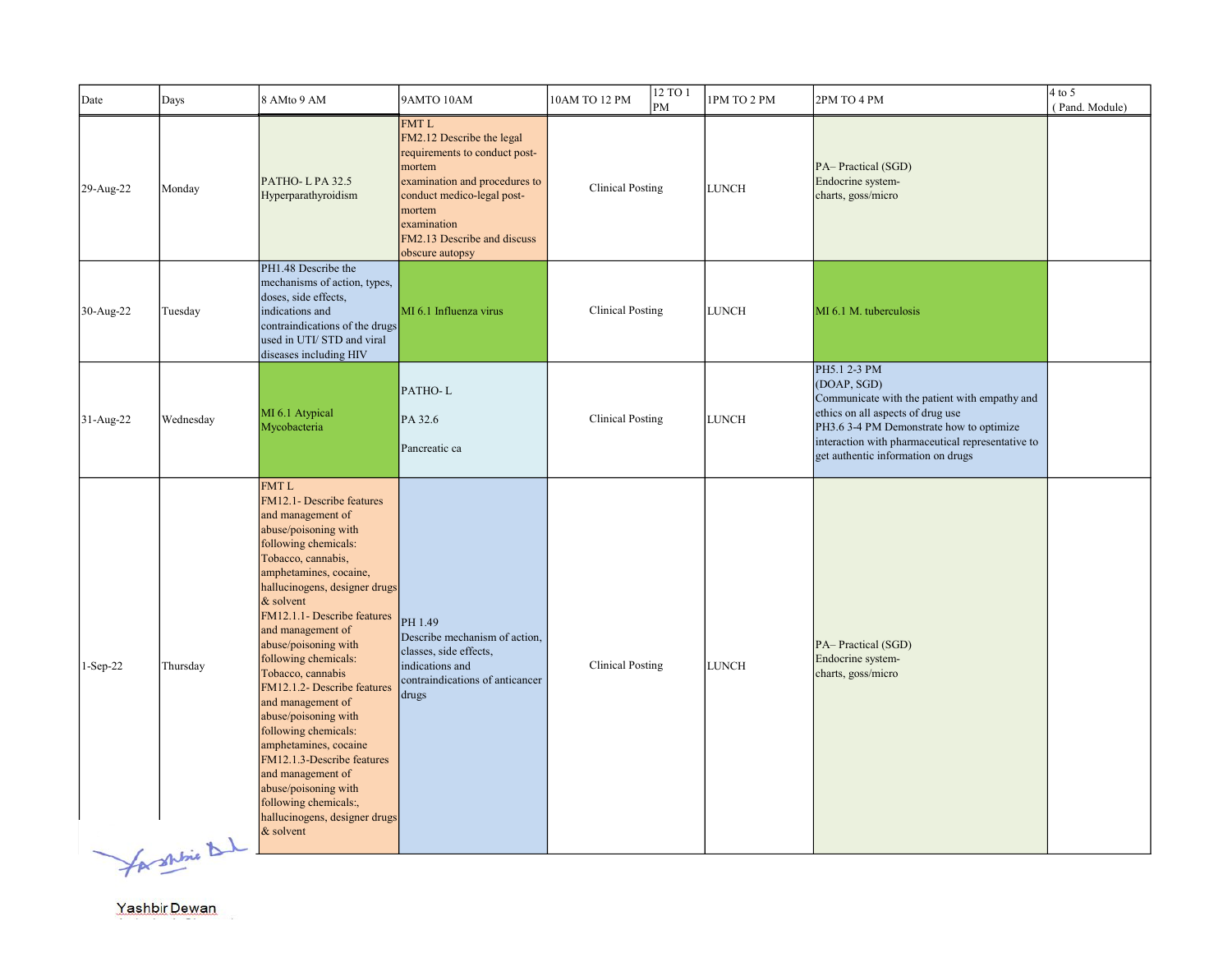| Date       | Days      | 8 AMto 9 AM                                                                                                                    | 9AMTO 10AM                                                                                                                     | 10AM TO 12 PM                                 | 12 TO 1<br>PM | 1PM TO 2 PM  | 2PM TO 4 PM                                                                                                                                                                                                                                                                                                                                                                                                                                                                                                                                                                                                                                                                                                                                                                                                                                                                                                                                                                                                                                                               | $4$ to 5<br>(Pand. Module) |
|------------|-----------|--------------------------------------------------------------------------------------------------------------------------------|--------------------------------------------------------------------------------------------------------------------------------|-----------------------------------------------|---------------|--------------|---------------------------------------------------------------------------------------------------------------------------------------------------------------------------------------------------------------------------------------------------------------------------------------------------------------------------------------------------------------------------------------------------------------------------------------------------------------------------------------------------------------------------------------------------------------------------------------------------------------------------------------------------------------------------------------------------------------------------------------------------------------------------------------------------------------------------------------------------------------------------------------------------------------------------------------------------------------------------------------------------------------------------------------------------------------------------|----------------------------|
| 2-Sep-22   | Friday    | <b>Revison Pathology</b>                                                                                                       | MI 6.1 Parasitic lung infections                                                                                               | <b>Clinical Posting</b>                       |               | <b>LUNCH</b> | MI 6.1 Other respiratory viral infections                                                                                                                                                                                                                                                                                                                                                                                                                                                                                                                                                                                                                                                                                                                                                                                                                                                                                                                                                                                                                                 |                            |
| $3-Sep-22$ | Saturday  | <b>Surgery Class Test</b>                                                                                                      | PATHO-SDL(11) PA 28.15<br>Thrombotic angiopathies                                                                              | Sports and Other Extra Carricular<br>Activity |               | <b>LUNCH</b> | SGD: PH:1.42, 1.43, 1.44, 1.45, 1.46                                                                                                                                                                                                                                                                                                                                                                                                                                                                                                                                                                                                                                                                                                                                                                                                                                                                                                                                                                                                                                      | Sports                     |
| 4-Sep-22   | Sunday    | Sunday                                                                                                                         | Sunday                                                                                                                         | Sunday                                        | Sunday        | Sunday       | Sunday                                                                                                                                                                                                                                                                                                                                                                                                                                                                                                                                                                                                                                                                                                                                                                                                                                                                                                                                                                                                                                                                    | Sunday                     |
| 5-Sep-22   | Monday    | PATHO-L<br>PA 33.1 - 33.3<br>Osteomyelitis, bone & soft<br>tissue tumors                                                       | Lecture CM 7.2<br>Dynamic of disease<br>transmission                                                                           | <b>Clinical Posting</b>                       |               | <b>LUNCH</b> | <b>PATHO- SEMINAR</b><br>PA 32.7 - 32.9<br>Adrenal insufficiency,<br>cushing's syndrome,<br>adrenal tumors                                                                                                                                                                                                                                                                                                                                                                                                                                                                                                                                                                                                                                                                                                                                                                                                                                                                                                                                                                |                            |
| 6-Sep-22   | Tuesday   | PH 1.49 Describe mechanism<br>of action, classes, side<br>effects, indications and<br>contraindications of<br>anticancer drugs | PATHO - SDL(12) PA 36.1<br>Retinoblastoma                                                                                      | <b>Clinical Posting</b>                       |               | <b>LUNCH</b> | FMI DUAP<br>/SGT/SGL<br>FM1.9-Describe the importance of documentation<br>in medical practice in regard to medicolegal<br>examinations, Medical Certificates and<br>medicolegal reports<br>FM1.9.1- Describe the importance of<br>documentation in medical practice in regard to<br>medicolegal examinations , Medical Certificates<br>and medicolegal reports especially - maintenance<br>of patient case records, discharge summary,<br>prescribed registers to be maintained in Health<br><b>Centres</b><br>FM1.9.2- Describe maintenance of medico-legal<br>register like accident register.<br>documents of issuance of wound certificate<br>documents of issuance of drunkenness<br>certificate.<br>FM1.9.3- Describe documents of issuance of<br>sickness and fitness certificate.<br>documents for issuance of death certificate.<br>-documents of Medical Certification of Cause of<br>Death.<br>FM1.9.4 - Describe Form Number4 and 4A<br>- documents for estimation of age by physical,<br>dental and radiological examination and issuance<br>$f$ agatificant |                            |
| $7-Sep-22$ | Wednesday | MI 6.1 Coronavirus                                                                                                             | PATHO-LPA 33.4, 33.5<br>Paget's disease of bone,<br>rheumatoid arthritis                                                       | <b>Clinical Posting</b>                       |               | <b>LUNCH</b> | SGD: PH 1.47, 1.48                                                                                                                                                                                                                                                                                                                                                                                                                                                                                                                                                                                                                                                                                                                                                                                                                                                                                                                                                                                                                                                        |                            |
| 8-Sep-22   | Thursday  | Lecture CM 7.8<br>Association and causation<br>and uses of epidemiology                                                        | PH 1.49 Describe mechanism<br>of action, classes, side effects,<br>indications and<br>contraindications of anticancer<br>drugs | <b>Clinical Posting</b>                       |               | <b>LUNCH</b> | PA- Practical (SGD) Bone & soft tissue - gross/<br>Imicro                                                                                                                                                                                                                                                                                                                                                                                                                                                                                                                                                                                                                                                                                                                                                                                                                                                                                                                                                                                                                 |                            |
| 9-Sep-22   | Friday    | <b>Medicine Class Test</b>                                                                                                     | MI 6.1 Fungal infections of RT                                                                                                 | <b>Clinical Posting</b>                       |               | LUNCH        | MI 1.2 Stool routine microscopy (DOAP)                                                                                                                                                                                                                                                                                                                                                                                                                                                                                                                                                                                                                                                                                                                                                                                                                                                                                                                                                                                                                                    |                            |

for shrine that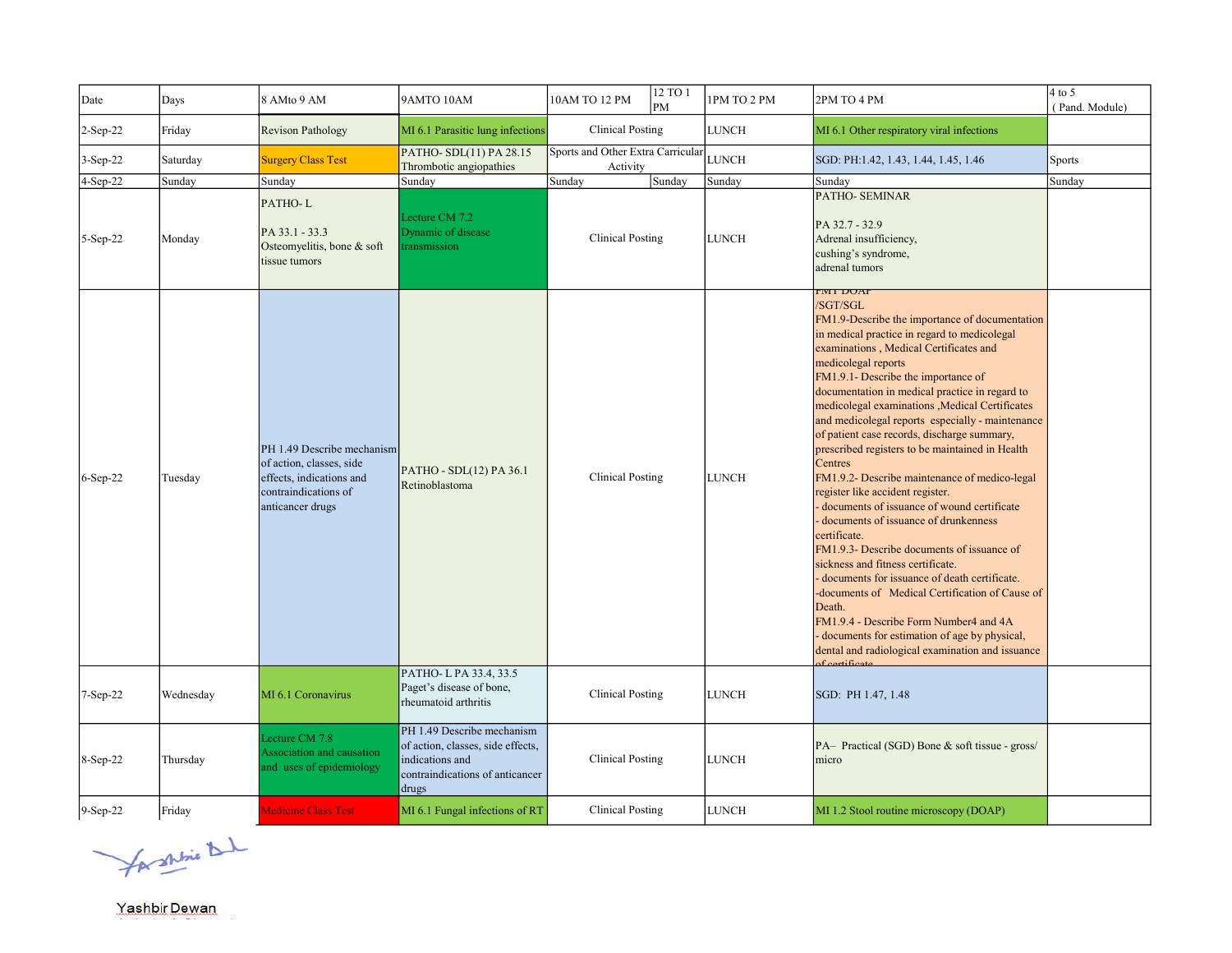| Date         | Days           | 8 AMto 9 AM                                                                                                                                                                              | 9AMTO 10AM                                                                                                                                                                                                                | 12 TO 1<br>10AM TO 12 PM<br>PM                      | 1PM TO 2 PM  | 2PM TO 4 PM                                                                                                                                                                                                                                  | $4$ to $5$<br>(Pand. Module) |
|--------------|----------------|------------------------------------------------------------------------------------------------------------------------------------------------------------------------------------------|---------------------------------------------------------------------------------------------------------------------------------------------------------------------------------------------------------------------------|-----------------------------------------------------|--------------|----------------------------------------------------------------------------------------------------------------------------------------------------------------------------------------------------------------------------------------------|------------------------------|
| 10-Sep-22    | Saturday       | <b>SDL CM 7.7</b><br>Investigation of an epidemic.                                                                                                                                       | PH 1.50 Describe mechanisms<br>of action, types, doses, side<br>effects, indications and<br>contraindications of immune-<br>modulators and management<br>of organ transplant rejection                                    | Sports and Other Extra Carricular LUNCH<br>Activity |              | $2-4PM$<br>SGD: PH 5.3 Motivate patients with chronic<br>diseases to adhere to the prescribed<br>management by the health care<br>SGD: PH 5.4 Explain to the patient the<br>relationship between cost of treatment and patient<br>compliance |                              |
| 11-Sep-22    | Sunday         | Sundav                                                                                                                                                                                   | Sunday                                                                                                                                                                                                                    | Sunday<br>Sunday                                    | Sunday       | Sunday                                                                                                                                                                                                                                       | Sunday                       |
| $12$ -Sep-22 | Monday         | PATHO - L PA34.2 Describe<br>the risk factors pathogenesis,<br>pathology and natural history<br>of basal cell carcinoma of the<br>skin                                                   | <b>OBG Class Test</b>                                                                                                                                                                                                     | <b>Clinical Posting</b>                             | <b>LUNCH</b> | PATHO - L PA34.1Describe the risk factors<br>pathogenesis, pathology and natural<br>history of squamous cell carcinoma of the skin                                                                                                           |                              |
| 13-Sep-22    | Tuesday        | PH 1.50Describe<br>mechanisms of action, types,<br>doses, side effects,<br>indications and<br>contraindications of immune-<br>modulators and management<br>of organ transplant rejection | MI 7.1 Etiopatho & infections<br>of genito-urinary system                                                                                                                                                                 | <b>Clinical Posting</b>                             | <b>LUNCH</b> | MI 6.2 & 6.3 Identify respiratory tract pathogens<br>(Gram & ZN stain, DOAP)                                                                                                                                                                 |                              |
| 14-Sep-22    | Wednesday      | MI 7.2 Ulcerative lesions of<br>genital tract (syphilis)                                                                                                                                 | PATHO - L PA 36.1 Describe<br>the etiology, genetics,<br>pathogenesis, pathology,<br>presentation, sequelae and<br>complications of<br>retinoblastoma                                                                     | <b>Clinical Posting</b>                             | <b>LUNCH</b> | $2-3PM$<br>[Integrated Learning]<br>CM:19.3<br>Describe counterfeit medicine and its prevention<br>$3-4$ PM<br>PH5.2 Communicate with the patient regarding<br>optimal use of a) drug therapy, b) devices and c)<br>storage of medicines     |                              |
| 15-Sep-22    | Thursday       | Lecture CM 11.1, 11.4<br>Introduction, Ergonomics,<br>Occupational hazards and<br>occupational cancer.                                                                                   | PH 1.51 Describe occupational<br>and environmental pesticides,<br>food adulterants, pollutants and<br>insect repellents<br>PH 1.52 Describe<br>management of common<br>poisoning, insecticides,<br>common sting and bites | <b>Clinical Posting</b>                             | <b>LUNCH</b> | PATHO - L PA 34.3 Describe the distinguishing<br>features between a nevus and<br>melanoma. Describe the etiology, pathogenesis,<br>risk factors<br>morphology clinical features and metastases of<br>melanoma                                |                              |
| 16-Sep-22    | Friday         | <b>Revision Pharmacology</b>                                                                                                                                                             | MI 7.2 Ulcerative lesions of<br>genital tract (others) (VI with<br>DVL)                                                                                                                                                   | <b>Clinical Posting</b>                             | <b>LUNCH</b> | MI 6.2 & 6.3 Identify respiratory tract pathogens<br>(Gram & ZN stain, DOAP)                                                                                                                                                                 |                              |
| 17-Sep-22    | Saturday       | <b>Revision Surgery</b>                                                                                                                                                                  | PATHO - L PA 35.1 Describe<br>the etiology, types and<br>pathogenesis, differentiating<br>factors, CSF findings in<br>meningitis                                                                                          | Sports and Other Extra Carricular LUNCH<br>Activity |              | PH 5.5<br>DOAP<br>Demonstrate an understanding of the caution in<br>prescribing drugs likely to produce dependence<br>and recommend the line of management                                                                                   | Sports                       |
|              | for shine that | Sunday                                                                                                                                                                                   | Sunday                                                                                                                                                                                                                    | Sunday<br>Sunday                                    | Sunday       | Sunday                                                                                                                                                                                                                                       | Sunday                       |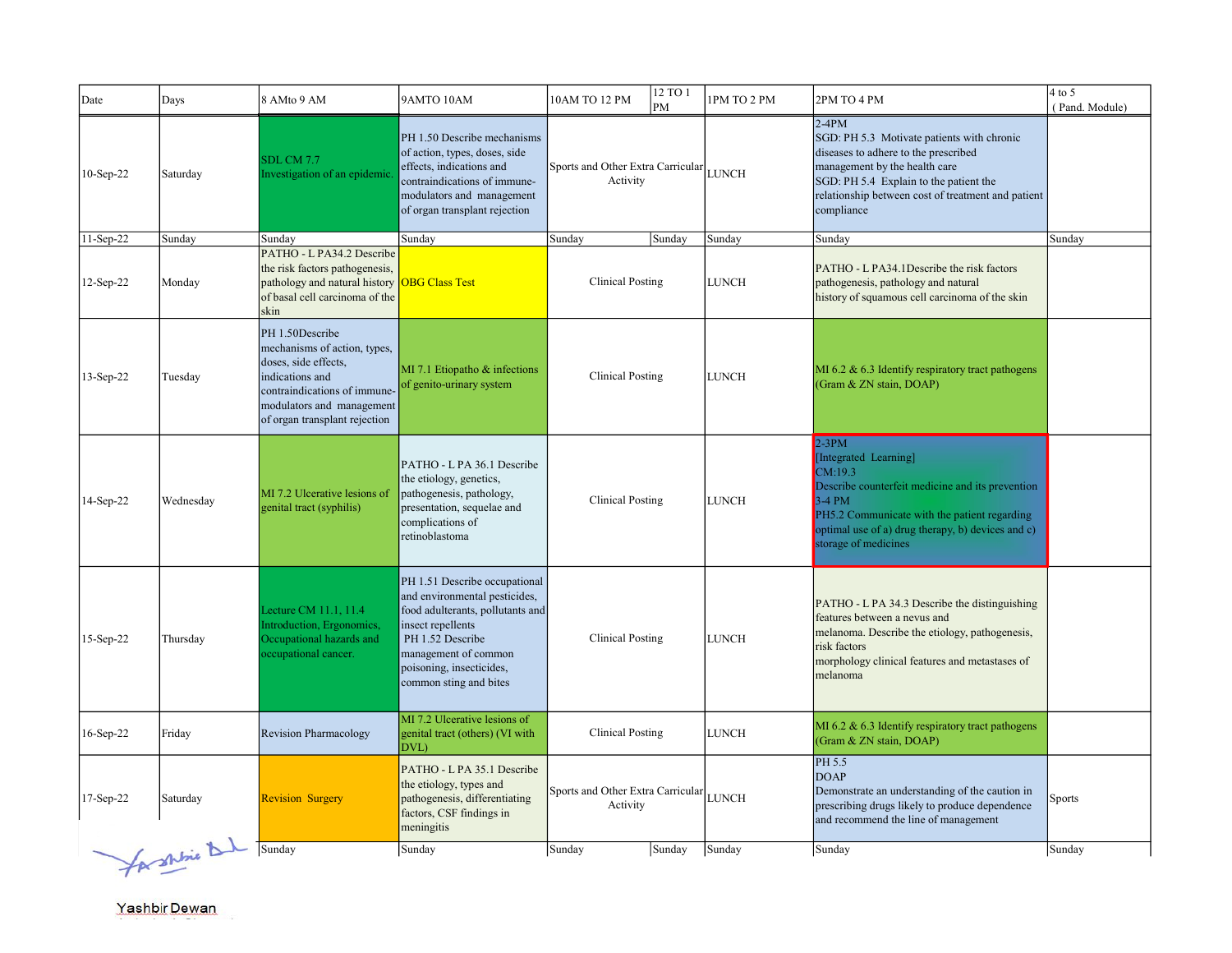| Date      | Days      | 8 AMto 9 AM                                                                                                                                                      | 9AMTO 10AM                                                                                                                                                                                                                                                                                                                                                                                                                                               | 12 TO 1<br>10AM TO 12 PM<br>PM | 1PM TO 2 PM  | 2PM TO 4 PM                                                                                  | $4$ to 5<br>(Pand. Module) |
|-----------|-----------|------------------------------------------------------------------------------------------------------------------------------------------------------------------|----------------------------------------------------------------------------------------------------------------------------------------------------------------------------------------------------------------------------------------------------------------------------------------------------------------------------------------------------------------------------------------------------------------------------------------------------------|--------------------------------|--------------|----------------------------------------------------------------------------------------------|----------------------------|
| 19-Sep-22 | Monday    | PATHO - L PA 35.2 Classify<br>and describe the etiology,<br>genetics, pathogenesis,<br>pathology, presentation<br>sequelae and complications<br>of CNS<br>tumors | F.M.T<br>FM2.14- Describe and discuss<br>examination of clothing,<br>preservation of Viscera on<br>post-mortem examination for<br>chemical analysis and other<br>medico-legal purposes, post-<br>mortem artefacts<br>FM2.14.1- Describe and<br>discuss examination of<br>clothing, preservation of<br>Viscera on post-mortem<br>examination for chemical<br>analysis and other medico-legal<br>purposes.<br>FM2.14.1- Discuss post-<br>mortem artefacts. | <b>Clinical Posting</b>        | <b>LUNCH</b> | PATHO - PA PA34.4 DOAP Identify, distinguish<br>and describe common tumors of the skin       |                            |
| 20-Sep-22 | Tuesday   | PH1.53<br>Describe heavy metal<br>poisoning and chelating<br>agents<br>PH 1.54<br>Describe vaccines and their<br>uses                                            | <b>SDL CM 11.5</b><br>Occupational disorders of<br>health professionals and its<br>prevention.                                                                                                                                                                                                                                                                                                                                                           | <b>Clinical Posting</b>        | LUNCH        | MI 6.2 & 6.3 Identify respiratory tract pathogens<br>(Gram & ZN stain, DOAP)                 |                            |
| 21-Sep-22 | Wednesday | MI 7.2 Gonococcal urethritis                                                                                                                                     | Pathology Revision                                                                                                                                                                                                                                                                                                                                                                                                                                       | <b>Clinical Posting</b>        | LUNCH        | PSGD: PH 1.49, 150                                                                           |                            |
| 22-Sep-22 | Thursday  | Lecture CM 11.2<br>Lead Poisoning,<br>Pneumoconiosis,                                                                                                            | PH 1.55 Describe and discuss<br>the following National Health<br>Programmes<br>including Immunisation,<br>Tuberculosis, Leprosy,<br>Malaria, HIV, Filaria, Kala<br>Azar, Diarrhoeal diseases,<br>Anaemia & nutritional<br>disorders, Blindness, Non-<br>communicable diseases, cancer<br>and Iodine deficiency                                                                                                                                           | <b>Clinical Posting</b>        | <b>LUNCH</b> | PATHO - PA 35.3 DOAP Identify the etiology of<br>meningitis based on given CSF<br>parameters |                            |
| 23-Sep-22 | Friday    | <b>Revison Pathology</b>                                                                                                                                         | MI 7.2 Non gonococcal<br>urethritis                                                                                                                                                                                                                                                                                                                                                                                                                      | <b>Clinical Posting</b>        | <b>LUNCH</b> | <b>MI 7.3 UTI I</b>                                                                          |                            |
| 24-Sep-22 | Saturday  | Microbiology SGL                                                                                                                                                 | Previson PATHO - L PA 35.1<br>Describe the etiology, types<br>and pathogenesis,<br>differentiating<br>factors, CSF findings in<br>meningitis                                                                                                                                                                                                                                                                                                             | <b>SGL CM 3.2 Water</b>        | <b>LUNCH</b> | Written Assessment<br>PH 1.42, 1.43, 1.44, 1.45, 1.46                                        | <b>Sports</b>              |
|           |           | Sunday                                                                                                                                                           | Sunday                                                                                                                                                                                                                                                                                                                                                                                                                                                   | Sunday<br>Sunday               | Sunday       | Sunday                                                                                       | Sunday                     |

Jacquine Du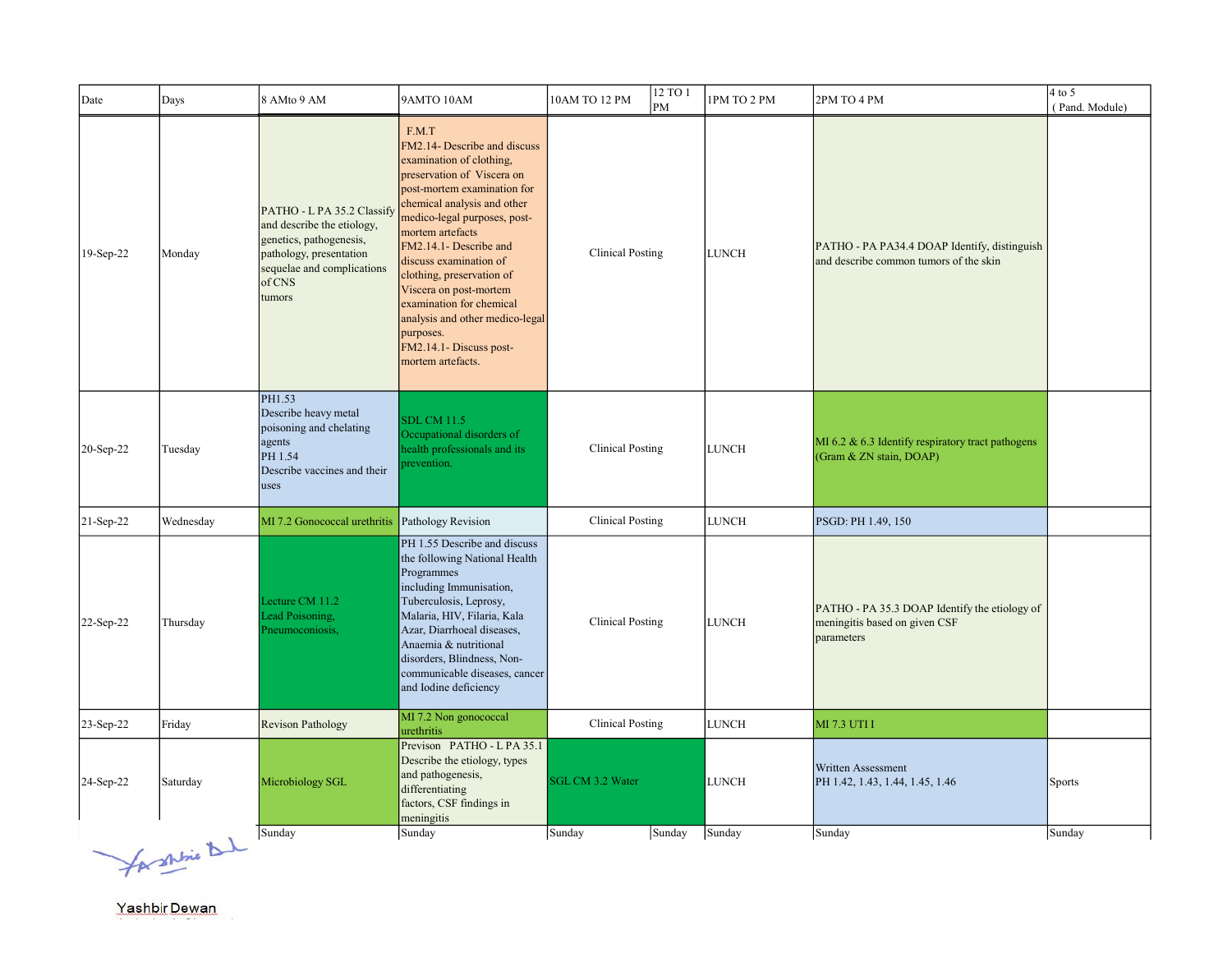| Date      | Days      | 8 AMto 9 AM                                                                 | 9AMTO 10AM                                                                                                          | 10AM TO 12 PM           | 12 TO 1<br>PM | 1PM TO 2 PM  | 2PM TO 4 PM                                                                                                                                                                                                                                                                                                                                                                                                                                                                                                                                                                                                                                                                                                                                                                                                                                                                                                                                                                                                                                                                                                                                                                                   | $4$ to 5<br>(Pand. Module) |
|-----------|-----------|-----------------------------------------------------------------------------|---------------------------------------------------------------------------------------------------------------------|-------------------------|---------------|--------------|-----------------------------------------------------------------------------------------------------------------------------------------------------------------------------------------------------------------------------------------------------------------------------------------------------------------------------------------------------------------------------------------------------------------------------------------------------------------------------------------------------------------------------------------------------------------------------------------------------------------------------------------------------------------------------------------------------------------------------------------------------------------------------------------------------------------------------------------------------------------------------------------------------------------------------------------------------------------------------------------------------------------------------------------------------------------------------------------------------------------------------------------------------------------------------------------------|----------------------------|
| 26-Sep-22 | Monday    | Pathology Revision Class                                                    | Lecture CM 11.2, 11.3<br><b>ESI</b> (legislation), Factories Act<br>and measures for heath<br>protection of workers | <b>Clinical Posting</b> |               | <b>LUNCH</b> | Gross specimen - Revision                                                                                                                                                                                                                                                                                                                                                                                                                                                                                                                                                                                                                                                                                                                                                                                                                                                                                                                                                                                                                                                                                                                                                                     |                            |
| 27-Sep-22 | Tuesday   | PH1.56 Describe basic<br>aspects of Geriatric and<br>Pediatric pharmacology | Lecture CM 13.1, 13.2<br>Definition and concept of<br>disaster management.                                          | <b>Clinical Posting</b> |               | <b>LUNCH</b> | <b>FMI DOAP</b><br>/SGT/SGL<br>FM8.5- Describe Medico-legal autopsy in cases of<br>poisoning including preservation and dispatch of<br>viscera for chemical analysis<br>FM8.5.1- Describe Medico-legal autopsy in cases<br>of poisoning including preservation and dispatch<br>of viscera for chemical analysis<br>FM8.6- Describe the general symptoms,<br>principles of diagnosis and management of<br>common poisons encountered in India<br>FM8.6.1- Describe the general symptoms,<br>principles of diagnosis and management of<br>common poisons encountered in India<br>FM8.7- Describe simple Bedside clinic tests to<br>detect poison /drug in a patient's body fluids<br>FM8.7.1- Describe simple Bedside clinic tests to<br>detect poison /drug in a patient's body fluids<br>FM8.8- Describe basic methodologies in<br>treatment of poisoning: decontamination,<br>supportive therapy, antidote therapy, procedures<br>of enhanced elimination<br>FM8.8.1- Describe basic methodologies in<br>treatment of poisoning: decontamination,<br>supportive therapy, antidote therapy, procedures<br>of enhanced elimination<br>$EMR$ , $\Omega$ Describe the procedure of intimation of |                            |
| 28-Sep-22 | Wednesday | MI 8.1 Introduction to<br>zoonotic infections & anthrax                     | Pathology Revision                                                                                                  | <b>Clinical Posting</b> |               | <b>LUNCH</b> | PH <sub>2.3</sub><br>DOAP:<br>Demonstrate the appropriate setting up of an<br>intravenous drip in a simulated environment                                                                                                                                                                                                                                                                                                                                                                                                                                                                                                                                                                                                                                                                                                                                                                                                                                                                                                                                                                                                                                                                     |                            |

for shrine that

Yashbir Dewan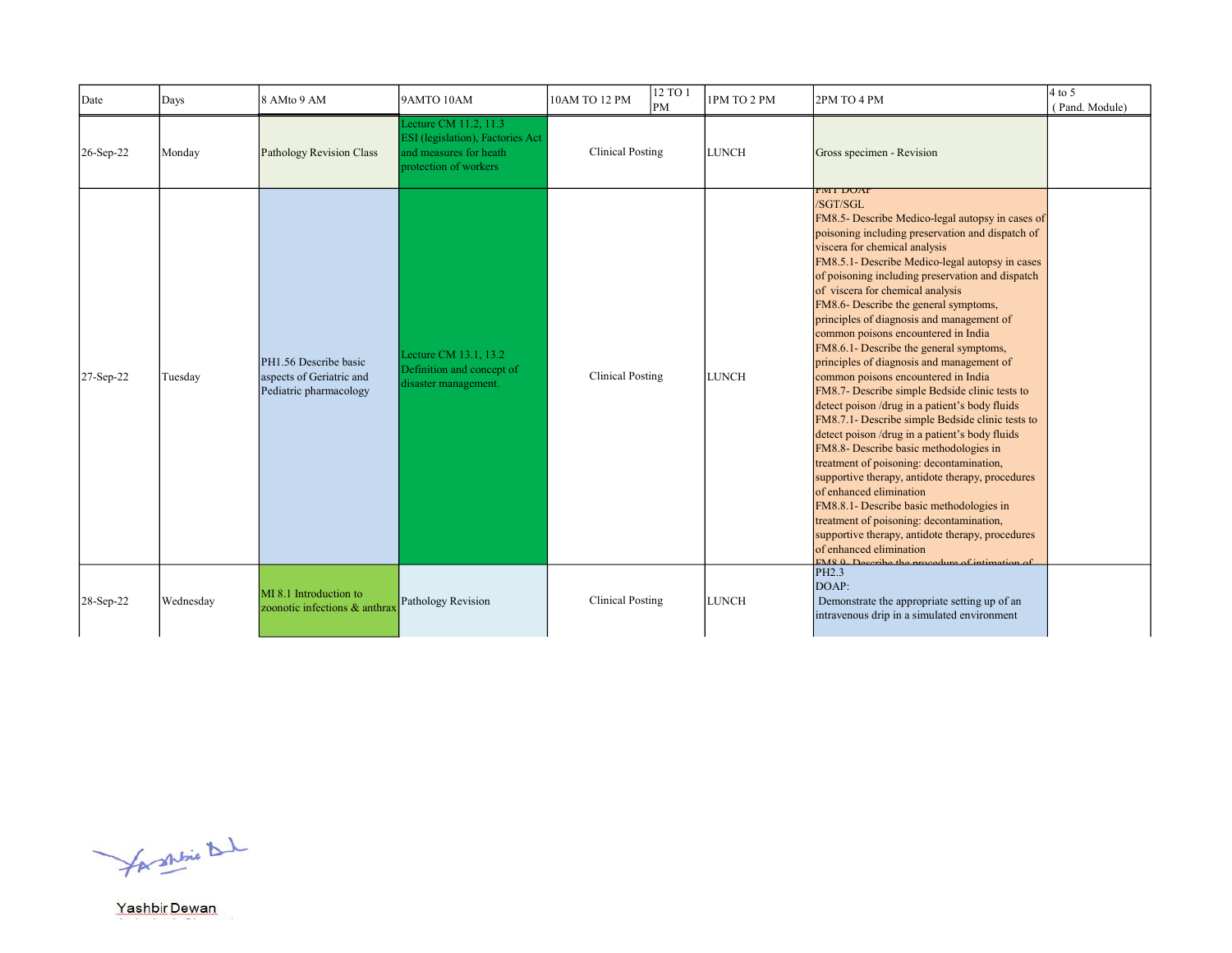| Date        | Days     | 8 AMto 9 AM                                                                                                                                                                                                                                                                                                                                                                                                                                                                                                                              | 9AMTO 10AM                                                                                                                                                                                      | 10AM TO 12 PM           | 12 TO 1<br>PM     | 1PM TO 2 PM    | 2PM TO 4 PM                                                                                                  | $4$ to 5<br>(Pand. Module) |
|-------------|----------|------------------------------------------------------------------------------------------------------------------------------------------------------------------------------------------------------------------------------------------------------------------------------------------------------------------------------------------------------------------------------------------------------------------------------------------------------------------------------------------------------------------------------------------|-------------------------------------------------------------------------------------------------------------------------------------------------------------------------------------------------|-------------------------|-------------------|----------------|--------------------------------------------------------------------------------------------------------------|----------------------------|
| 29-Sep-22   | Thursday | <b>FMTL</b><br>FM3.32- Demonstrate the<br>professionalism while<br>preparing reports in<br>medicolegal situations<br>interpretation of findings<br>and making<br>inference/opinion,collection<br>preservation and dispatch of<br>biological or trace evidences<br>FM3.32.1- Demonstrate the<br>professionalism while<br>preparing reports in<br>medicolegal situations<br>interpretation of findings<br>and making<br>inference/opinion<br>FM3.32.2- discuss collection<br>preservation and dispatch of<br>biological or trace evidences | PH 1.57<br>Describe drugs used in skin<br>disorders<br>$\&$<br>PH 1.58<br>Describe drugs used in Ocular<br>disorders<br>H 1.60Describe and discuss<br>Pharmacogenomics and<br>Pharmacoeconomics | <b>Clinical Posting</b> |                   | <b>LUNCH</b>   | Gross specimen - Revision                                                                                    |                            |
| 30-Sep-22   | Friday   | <b>Revision Medicine</b>                                                                                                                                                                                                                                                                                                                                                                                                                                                                                                                 | MI 7.2 Preventive measures in<br>STI (SDL)                                                                                                                                                      | <b>Clinical Posting</b> |                   | <b>LUNCH</b>   | MI 7.3 UTI II (VI with GM) & CAUTI                                                                           |                            |
| $1-Oct-22$  | Saturday | Microbiology SGL                                                                                                                                                                                                                                                                                                                                                                                                                                                                                                                         | Revision<br>PATHO-SDL(11) PA 28.15<br>Thrombotic angiopathies s                                                                                                                                 | <b>Clinical Posting</b> |                   | <b>LUNCH</b>   | PH 4.1<br>DOAP:<br>Administer drugs through various routes in a<br>simulated<br>environment using mannequins | <b>Sports</b>              |
| $2$ -Oct-22 | Sunday   | Gandhi Jayanti                                                                                                                                                                                                                                                                                                                                                                                                                                                                                                                           | Gandhi Jayanti                                                                                                                                                                                  | Gandhi Jayanti          | Gandhi<br>Jayanti | Gandhi Jayanti | Gandhi Jayanti                                                                                               | Gandhi Jayanti             |
| $3-Oct-22$  | Monday   | Pathology Revision Class                                                                                                                                                                                                                                                                                                                                                                                                                                                                                                                 | <b>OBG Revision Class</b>                                                                                                                                                                       | <b>Clinical Posting</b> |                   | <b>LUNCH</b>   | Slides - Revision                                                                                            |                            |

for shrine that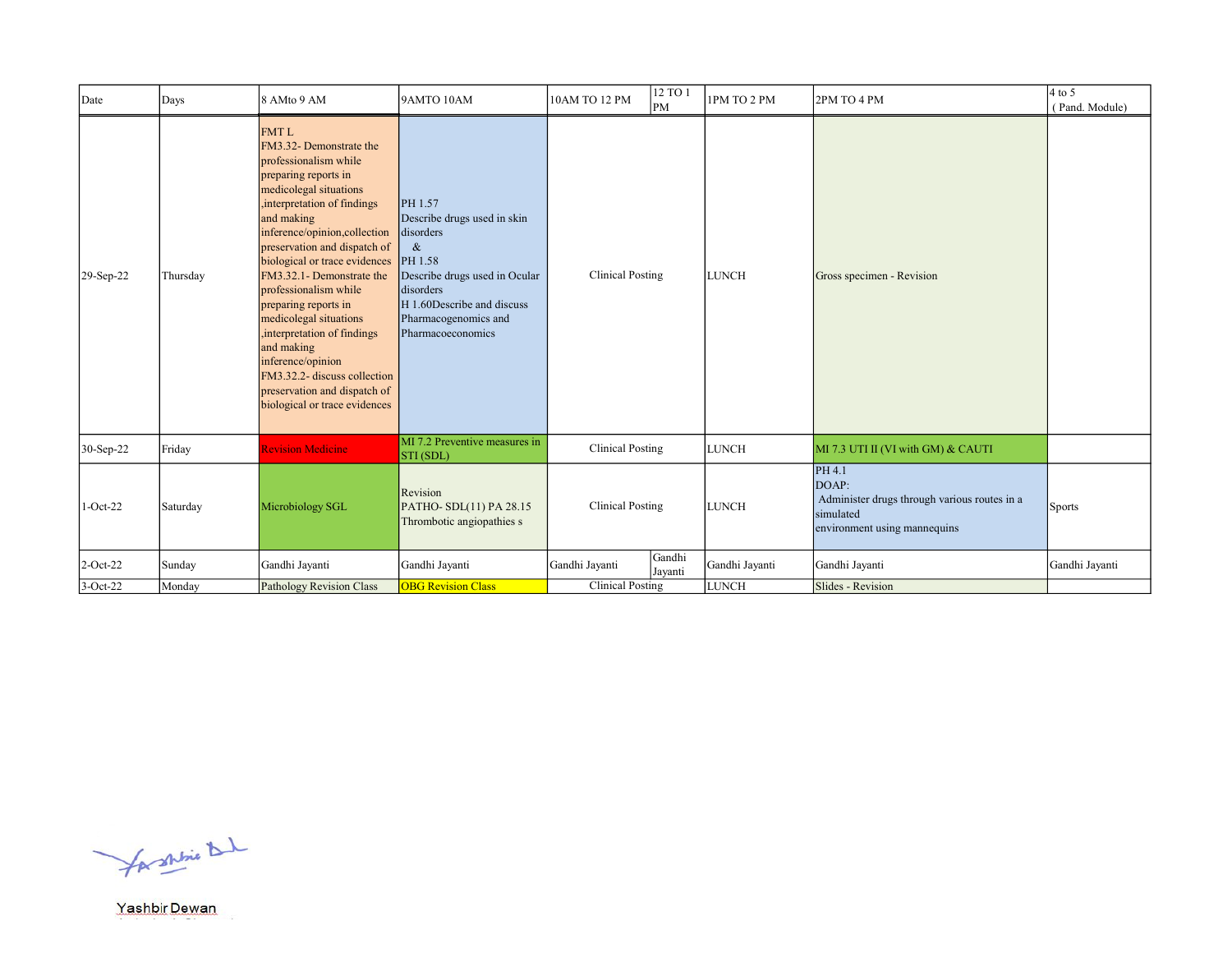| Date        | Days      | 8 AMto 9 AM                                                                                                                                                                                                                                                                                                                                                                                                    | 9AMTO 10AM                                                                                               | 10AM TO 12 PM           | 12 TO 1<br>PM | 1PM TO 2 PM  | 2PM TO 4 PM                                                                                                                                                                                                                                                                                                                                                                                                                                                                                                                                                                                                                                                                                                                                                                                                                                                                                                                                                                                                                                                                                                                                          | $4$ to 5<br>(Pand. Module) |
|-------------|-----------|----------------------------------------------------------------------------------------------------------------------------------------------------------------------------------------------------------------------------------------------------------------------------------------------------------------------------------------------------------------------------------------------------------------|----------------------------------------------------------------------------------------------------------|-------------------------|---------------|--------------|------------------------------------------------------------------------------------------------------------------------------------------------------------------------------------------------------------------------------------------------------------------------------------------------------------------------------------------------------------------------------------------------------------------------------------------------------------------------------------------------------------------------------------------------------------------------------------------------------------------------------------------------------------------------------------------------------------------------------------------------------------------------------------------------------------------------------------------------------------------------------------------------------------------------------------------------------------------------------------------------------------------------------------------------------------------------------------------------------------------------------------------------------|----------------------------|
| $4-Oct-22$  | Tuesday   | PH 1.59 Describe and<br>discuss the following:<br>Essential medicines, Fixed<br>dose combinations, Over the<br>counter drugs, Herbal<br>medicines                                                                                                                                                                                                                                                              | <b>SDL CM 13.3</b><br>Man-made disasters in world<br>and in India                                        | <b>Clinical Posting</b> |               | <b>LUNCH</b> | <b>FIVIT DUAY</b><br>/SGT/SGL<br>FM8.10- Describe the general principles of<br>Analytical Toxicology and give a brief description<br>of analytical methods available for toxicological<br>analysis :Chromatography-Thin Layer<br>Chromatography, Gas Chromatography, Liquid<br>Chromatography and Atomic Absorption<br>Spectroscopy<br>FM8.10.1- Describe the general principles of<br>Analytical Toxicology and give a brief description<br>of analytical methods available for toxicological<br>analysis: Thin Layer Chromatography, Gas<br>Chromatography<br>FM8.10.2- Describe the general principles of<br>Analytical Toxicology and give a brief description<br>of analytical methods available for toxicological<br>analysis Liquid Chromatography and Atomic<br>Absorption Spectroscopy<br>FM9.5- Describe General Principles and basic<br>methodologies in treatment of poisoning:<br>decontamination, supportive therapy, antidote<br>therapy, procedures of enhance delimination with<br>regard to Organophosphates, Carbamates,<br>Organochlorines, Pyrethroids, Paraquat,<br>Aluminium and Zinc phosphide<br>$EMO 5 1$ Dec<br>oriho Con |                            |
| $5$ -Oct-22 | Wednesday | Dussehra                                                                                                                                                                                                                                                                                                                                                                                                       | Dussehra                                                                                                 | Dussehra                |               | Dussehra     | Dussehra                                                                                                                                                                                                                                                                                                                                                                                                                                                                                                                                                                                                                                                                                                                                                                                                                                                                                                                                                                                                                                                                                                                                             | Dussehra                   |
| $6$ -Oct-22 | Thursday  | FMT FM4.8- Describe the<br><b>Consumer Protection Act-</b><br>198 (Medical Indemnity<br>Insurance, Civil Litigations<br>and<br>Compensations), Workman's<br>Compensation Act & ESI Act<br>FM4.8.1- Describe the<br><b>Consumer Protection Act-</b><br>198 (Medical Indemnity<br><b>Insurance, Civil Litigations</b><br>and Compensations),<br>FM4.8.2- Describe the<br>Workman's Compensation<br>Act & ESI Act | PH 1.60Describe and discuss<br>Pharmacogenomics and<br>Pharmacoeconomics<br>MI 8.3 Oncogenic Viruses (HI | <b>Clinical Posting</b> |               | <b>LUNCH</b> | Slides - Revision                                                                                                                                                                                                                                                                                                                                                                                                                                                                                                                                                                                                                                                                                                                                                                                                                                                                                                                                                                                                                                                                                                                                    |                            |
| $7-Oct-22$  | Friday    | <b>Revision Pharmacology</b>                                                                                                                                                                                                                                                                                                                                                                                   | with Path)                                                                                               | <b>Clinical Posting</b> |               | <b>LUNCH</b> | MI 8.1 Arboviruses (VI with GM)                                                                                                                                                                                                                                                                                                                                                                                                                                                                                                                                                                                                                                                                                                                                                                                                                                                                                                                                                                                                                                                                                                                      |                            |

for shine that

Yashbir Dewan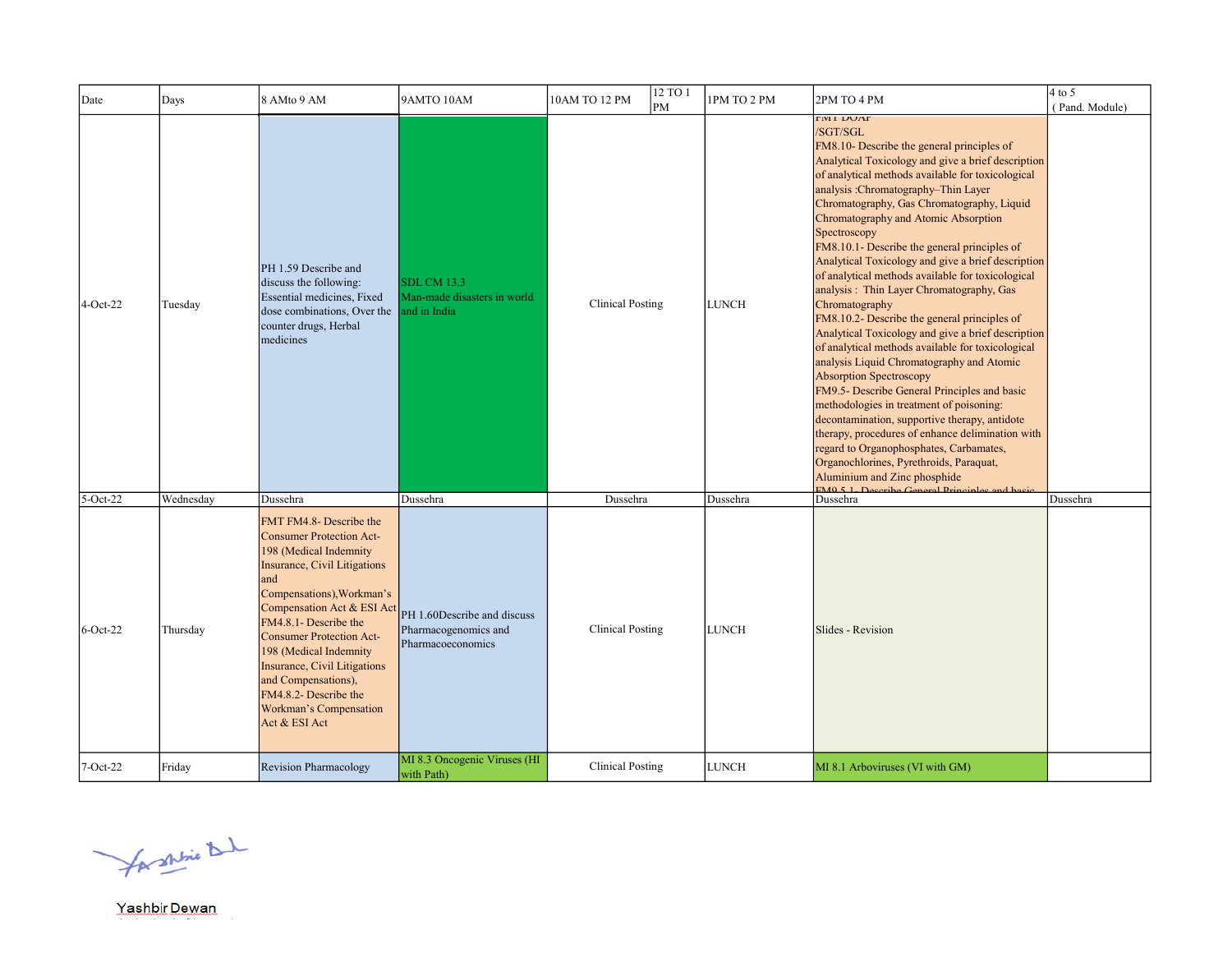| Date      | Days      | 8 AMto 9 AM                                                                                                                                 | 9AMTO 10AM                                                                                                                                                                                                                                                                                                                                                                                                                                                                                                                                                                                                                                                                                                                                                          | 10AM TO 12 PM           | 12 TO 1<br>PM | 1PM TO 2 PM  | 2PM TO 4 PM                                                                                                                                                          | $4$ to 5<br>(Pand. Module) |
|-----------|-----------|---------------------------------------------------------------------------------------------------------------------------------------------|---------------------------------------------------------------------------------------------------------------------------------------------------------------------------------------------------------------------------------------------------------------------------------------------------------------------------------------------------------------------------------------------------------------------------------------------------------------------------------------------------------------------------------------------------------------------------------------------------------------------------------------------------------------------------------------------------------------------------------------------------------------------|-------------------------|---------------|--------------|----------------------------------------------------------------------------------------------------------------------------------------------------------------------|----------------------------|
| 8-Oct-22  | Saturday  | <b>SDL CM 13.4</b><br>Describe the details of<br><b>National Disaster</b><br>Management Authority.                                          | <b>SDL Pharmacology</b>                                                                                                                                                                                                                                                                                                                                                                                                                                                                                                                                                                                                                                                                                                                                             | <b>Clinical Posting</b> |               | LUNCH        | DOAP:<br>PH4.2 Demonstrate the effects of drugs on blood<br>pressure (vasopressor and vaso-depressors with<br>appropriate blockers) using computer aided<br>learning |                            |
| 9-Oct-22  | Sunday    | Sunday                                                                                                                                      | Sunday<br>Г.WI. I                                                                                                                                                                                                                                                                                                                                                                                                                                                                                                                                                                                                                                                                                                                                                   | Sunday                  | Sunday        | Sunday       | Sunday                                                                                                                                                               | Sunday                     |
| 10-Oct-22 | Monday    | Pathology Revision Class                                                                                                                    | FM2.24- Thermal deaths:<br>Describe the clinical features,<br>post-mortem finding and<br>medicolegal aspects of injuries<br>due to physical agents like heat<br>(heat-hyper-pyrexia, heatstroke,<br>sunstroke, heat exhaustion/<br>prostration, heatcramps<br>[miner'scramp] or cold<br>(systemic and localized<br>hypothermia, frostbite,<br>trenchfoot, immersion foot)<br>FM2.24.1- Thermal deaths:<br>Describe the clinical features,<br>post-mortem finding and<br>medicolegal aspects of injuries<br>due to physical agents like heat<br>(heat-hyper-pyrexia, heatstroke,<br>sunstroke, heat exhaustion/<br>prostration, heatcramps<br>[miner'scramp].<br>FM2.24.2-cold (systemic and<br>localized hypothermia,<br>frostbite, trenchfoot, immersion<br>foot). | <b>Clinical Posting</b> |               | <b>LUNCH</b> | Charts - Revision                                                                                                                                                    |                            |
| 11-Oct-22 | Tuesday   | PH 1.61<br>Describe and discuss dietary<br>supplements and<br>nutraceuticals<br>PH1.62Describe and discuss<br>antiseptics and disinfectants | MI 8.2 Infections associated<br>with transplantation (SDL)                                                                                                                                                                                                                                                                                                                                                                                                                                                                                                                                                                                                                                                                                                          | <b>Clinical Posting</b> |               | <b>LUNCH</b> | MI 8.2 Opportunistic intestinal parasitic<br>infections (VI with GM)                                                                                                 |                            |
| 12-Oct-22 | Wednesday | <b>MI 8.1 VHF</b>                                                                                                                           | Pathology Revision                                                                                                                                                                                                                                                                                                                                                                                                                                                                                                                                                                                                                                                                                                                                                  | <b>Clinical Posting</b> |               | <b>LUNCH</b> | DOAP:<br>PH4.2 Demonstrate the effects of drugs on blood<br>pressure (vasopressor and vaso-depressors with<br>appropriate blockers) using computer aided<br>learning |                            |

for shine that

in 1999.<br>Tanzania

Yashbir Dewan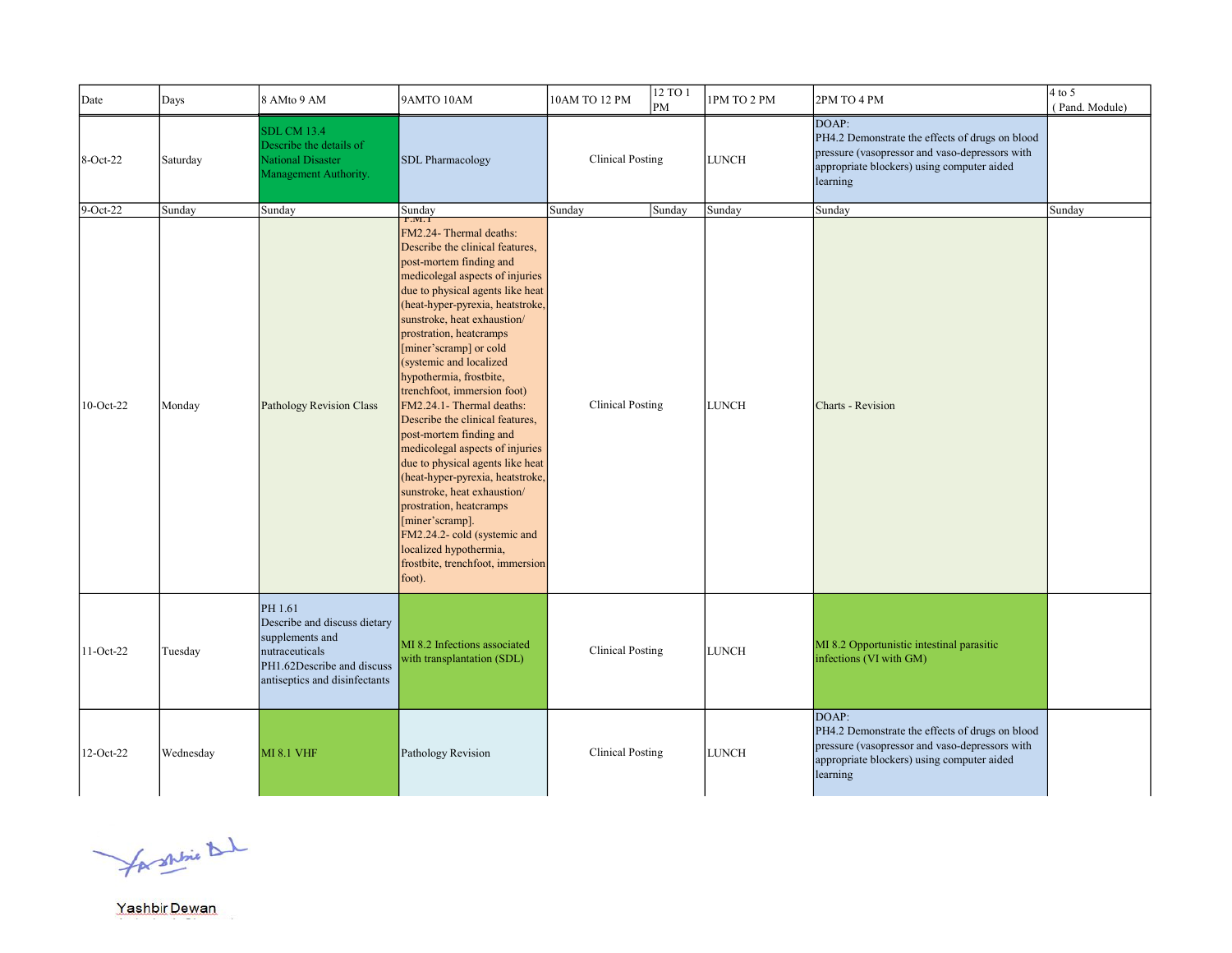| Date         | Days      | 8 AMto 9 AM                                                                    | 9AMTO 10AM                                                                                                                                                                                     | 10AM TO 12 PM           | 12 TO 1<br>PM | 1PM TO 2 PM        | 2PM TO 4 PM                                                                                                                                   | $4$ to 5<br>(Pand. Module) |
|--------------|-----------|--------------------------------------------------------------------------------|------------------------------------------------------------------------------------------------------------------------------------------------------------------------------------------------|-------------------------|---------------|--------------------|-----------------------------------------------------------------------------------------------------------------------------------------------|----------------------------|
| 13-Oct-22    | Thursday  | SDL CM 7.2 Dynamic of<br>disease transmission                                  | PH1.63<br>Describe Drug Regulations,<br>acts and other legal aspects<br>$\&$<br>PH1.64<br>Describe overview of drug<br>development, Phases of clinical<br>trials<br>and Good Clinical Practice | <b>Clinical Posting</b> |               | <b>LUNCH</b>       | <b>Charts - Revision</b>                                                                                                                      |                            |
| 14-Oct-22    | Friday    | Revison Pathology                                                              | MI 8.1 Leptospirosis                                                                                                                                                                           | <b>Clinical Posting</b> |               | <b>LUNCH</b>       | MI 8.2 Fungal & viral opportunistic infections (HI<br>with Path)                                                                              |                            |
| 15-Oct-22    | Saturday  | <b>Revision Surgery</b>                                                        | Self directed Learning                                                                                                                                                                         | <b>Clinical Posting</b> |               | <b>LUNCH</b>       | PH 1.48, 1.49 SGD/Tutorial                                                                                                                    |                            |
| 16-Oct-22    | Sunday    | Sunday                                                                         | Sunday                                                                                                                                                                                         | Sunday                  | Sunday        | Sunday             | Sunday                                                                                                                                        | Sunday                     |
| 17-Oct-22    | Monday    | <b>Pathology Revision Class</b>                                                | Revision CM                                                                                                                                                                                    | <b>Clinical Posting</b> |               | <b>LUNCH</b>       | <b>Instruments - Revision</b>                                                                                                                 |                            |
| 18-Oct-22    | Tuesday   | Pharmacology Revision                                                          | <b>M</b> Lectures Revision                                                                                                                                                                     | <b>Clinical Posting</b> |               | <b>LUNCH</b>       | MI 8.1 Rickettsia (VI with GM)                                                                                                                |                            |
| 19-Oct-22    | Wednesday | MI 8.4 Emerging and<br>reemerging infections<br>infections (VI with GM &<br>CM | Pathology Revision                                                                                                                                                                             | <b>Clinical Posting</b> |               | <b>LUNCH</b>       | $2-4PM$<br>PH 5.3<br>SGD:<br>Motivate patients with chronic diseases to adhere<br>to the prescribed management by the health care<br>provider |                            |
| $20$ -Oct-22 | Thursday  | <b>CM</b> Lectures                                                             | Pharmacology Revision                                                                                                                                                                          | <b>Clinical Posting</b> |               | <b>LUNCH</b>       | <b>Instruments - Revision</b>                                                                                                                 |                            |
| 21-Oct-22    | Friday    | <b>Revision Medicine</b>                                                       | MI 8.1 Plague (SDL)                                                                                                                                                                            | <b>Clinical Posting</b> |               | <b>LUNCH</b>       | MI 8.7 PPE and hand hygeine (DOAP) (HI with<br>CM)                                                                                            |                            |
| 22-Oct-22    | Saturday  | Microbiology SGL                                                               | <b>Revision Pharmacology</b>                                                                                                                                                                   | <b>Clinical Posting</b> |               | <b>LUNCH</b>       | PH 5.4<br>SGD:<br>Explain to the patient the relationship between<br>cost of treatment and patient compliance                                 |                            |
| 23-Oct-22    | Sunday    |                                                                                |                                                                                                                                                                                                |                         |               |                    |                                                                                                                                               |                            |
| 24-Oct-22    | Monday    |                                                                                |                                                                                                                                                                                                |                         |               |                    |                                                                                                                                               |                            |
| 25-Oct-22    | Tuesday   |                                                                                |                                                                                                                                                                                                |                         |               |                    |                                                                                                                                               |                            |
| 26-Oct-22    | Wednesday |                                                                                |                                                                                                                                                                                                |                         |               | Deepawali Holidays |                                                                                                                                               |                            |
| 27-Oct-22    | Thursday  |                                                                                |                                                                                                                                                                                                |                         |               |                    |                                                                                                                                               |                            |
| 28-Oct-22    | Friday    |                                                                                |                                                                                                                                                                                                |                         |               |                    |                                                                                                                                               |                            |
| 29-Oct-22    | Saturday  |                                                                                |                                                                                                                                                                                                |                         |               |                    |                                                                                                                                               |                            |
| 30-Oct-22    | Sunday    |                                                                                |                                                                                                                                                                                                |                         |               |                    |                                                                                                                                               |                            |
| 31-Oct-22    | Monday    | <b>Pathology Revision Class</b>                                                | Revision CM                                                                                                                                                                                    | <b>Clinical Posting</b> |               | <b>LUNCH</b>       | Techniques - Revision                                                                                                                         |                            |

for shrine that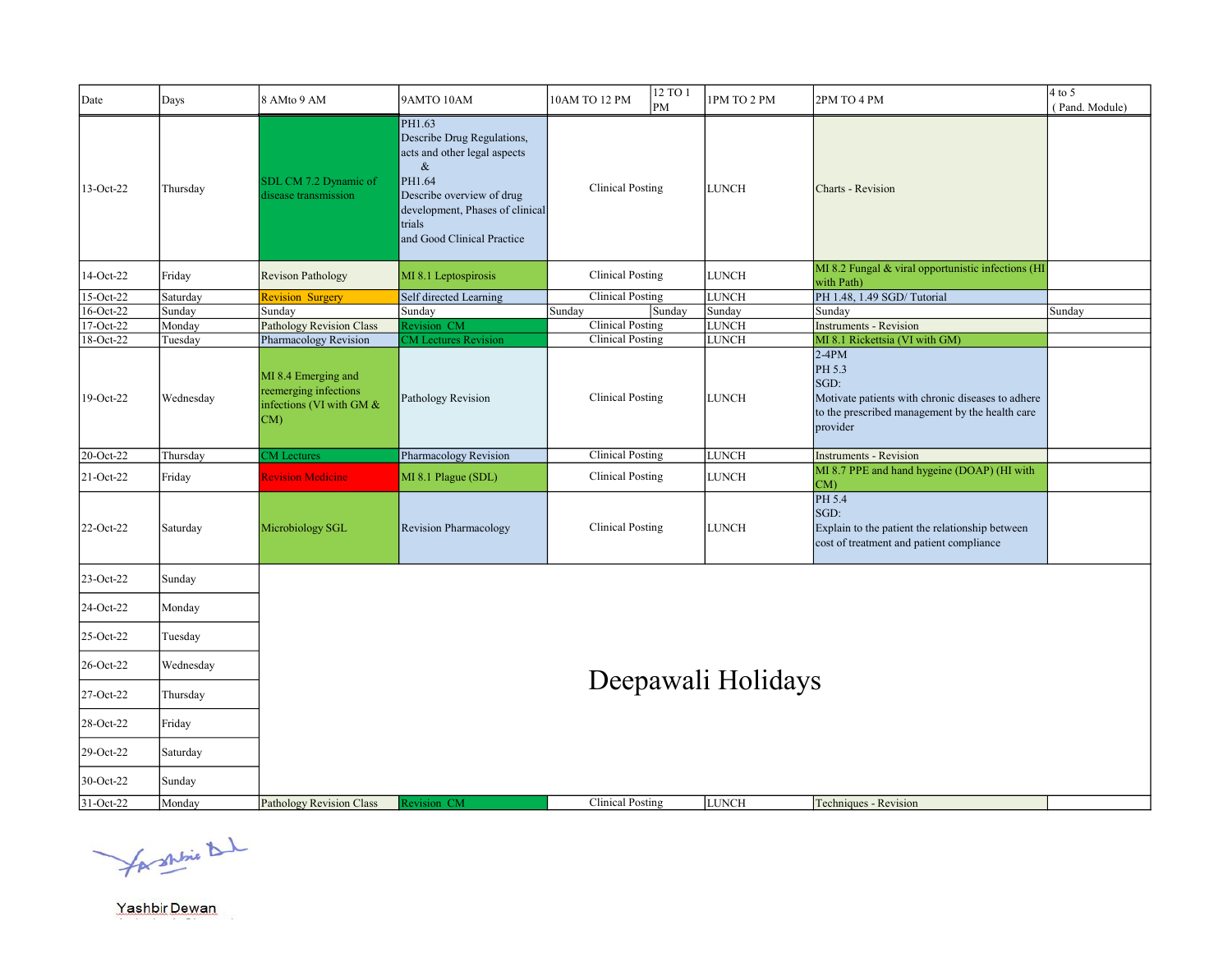| Date                     | Days             | 8 AMto 9 AM                            | 9AMTO 10AM                                                                                                                                                                                                                                                                                                                                                                                                                                                           | 12 TO 1<br>10AM TO 12 PM<br>PM              | 1PM TO 2 PM            | 2PM TO 4 PM                                                                                                                                                                                                                                                                                                                                                                                                                                                                                                                                                                                                                                                                                                                                                                                                                                                                                                                                                                        | $4$ to $5$<br>(Pand. Module) |
|--------------------------|------------------|----------------------------------------|----------------------------------------------------------------------------------------------------------------------------------------------------------------------------------------------------------------------------------------------------------------------------------------------------------------------------------------------------------------------------------------------------------------------------------------------------------------------|---------------------------------------------|------------------------|------------------------------------------------------------------------------------------------------------------------------------------------------------------------------------------------------------------------------------------------------------------------------------------------------------------------------------------------------------------------------------------------------------------------------------------------------------------------------------------------------------------------------------------------------------------------------------------------------------------------------------------------------------------------------------------------------------------------------------------------------------------------------------------------------------------------------------------------------------------------------------------------------------------------------------------------------------------------------------|------------------------------|
| $1-Nov-22$               | Tuesday          | Self Directed Learning<br>Pharmacology | <b>CM</b> Lectures Revision                                                                                                                                                                                                                                                                                                                                                                                                                                          | <b>Clinical Posting</b>                     | <b>LUNCH</b>           | <b>FMT DOAP</b><br>/SGT/SGL<br>FM9.4- Describe General Principles and basic<br>methodologies in treatment of poisoning:<br>decontamination, supportive therapy, antidote<br>therapy, procedures of enhanced elimination with<br>regard to Ethanol, methanol, ethylene glycol<br>FM9.4.1- Describe General Principles and basic<br>methodologies in treatment of poisoning:<br>decontamination, supportive therapy, antidote<br>therapy, procedures of enhanced elimination with<br>regard to Ethanol,<br>FM9.4.2-Describe General Principles and basic<br>methodologies in treatment of poisoning:<br>decontamination, supportive therapy, antidote<br>therapy, procedures of enhanced elimination with<br>regard to methanol, ethylene glycol<br>FM14.16- To examine & prepare medico-legal<br>report of drunk person in a simulated/supervised<br>environment<br>FM14.16.1- To examine & prepare medico-legal<br>report of drunk person in a simulated/supervised<br>environment |                              |
| $2-Nov-22$               | Wednesday        | MI 8.9 Discuss sample<br>collection    | Pathology Revision                                                                                                                                                                                                                                                                                                                                                                                                                                                   | <b>Clinical Posting</b>                     | <b>LUNCH</b>           | SGD: PH 1.50, 1.53, 1.54                                                                                                                                                                                                                                                                                                                                                                                                                                                                                                                                                                                                                                                                                                                                                                                                                                                                                                                                                           |                              |
| $3-Nov-22$               | Thursday         | <b>CM</b> Lectures                     | Self Directed Learning<br>Pharmacology                                                                                                                                                                                                                                                                                                                                                                                                                               | <b>Clinical Posting</b>                     | <b>LUNCH</b>           | Techniques - Revision                                                                                                                                                                                                                                                                                                                                                                                                                                                                                                                                                                                                                                                                                                                                                                                                                                                                                                                                                              |                              |
| 4-Nov-22                 | Friday           | <b>Revision Pharmacology</b>           | MI 8.1 Brucellosis (SDL)                                                                                                                                                                                                                                                                                                                                                                                                                                             | <b>Clinical Posting</b>                     | <b>LUNCH</b>           | MI 8.7 PPE and hand hygeine (DOAP) (VI with<br>Surg)                                                                                                                                                                                                                                                                                                                                                                                                                                                                                                                                                                                                                                                                                                                                                                                                                                                                                                                               |                              |
| $5-Nov-22$               | Saturday         | <b>Revision Surgery</b>                | <b>FMT SDL</b><br>FM2.25- Describe types of<br>injuries, clinical features, patho-<br>physiology, postmortemfindings<br>and medico-legal aspects in<br>casesof burns, scalds,<br>lightening, electrocution and<br>radiations<br>FM2.25.1- Describe types of<br>injuries, clinical features, patho-<br>physiology ,postmortem<br>findings and medico-legal<br>aspects in cases of burns.<br>FM2.25.2- Discuss scalds,<br>lightening, electrocution and<br>radiations. | <b>Clinical Posting</b>                     | <b>LUNCH</b>           | Written Assessment:<br>PH 1.42, 1.43, 1.44, 1.45, 1.47                                                                                                                                                                                                                                                                                                                                                                                                                                                                                                                                                                                                                                                                                                                                                                                                                                                                                                                             |                              |
| $6-Nov-22$<br>$7-Nov-22$ | Sunday<br>Monday | Sunday<br>Pathology Revision Class     | Sunday<br><b>OBG Revision Class</b>                                                                                                                                                                                                                                                                                                                                                                                                                                  | Sunday<br>Sunday<br><b>Clinical Posting</b> | Sunday<br><b>LUNCH</b> | Sunday<br>Haematology - Revision                                                                                                                                                                                                                                                                                                                                                                                                                                                                                                                                                                                                                                                                                                                                                                                                                                                                                                                                                   | Sunday                       |
|                          |                  |                                        |                                                                                                                                                                                                                                                                                                                                                                                                                                                                      |                                             |                        |                                                                                                                                                                                                                                                                                                                                                                                                                                                                                                                                                                                                                                                                                                                                                                                                                                                                                                                                                                                    |                              |

for shrine that